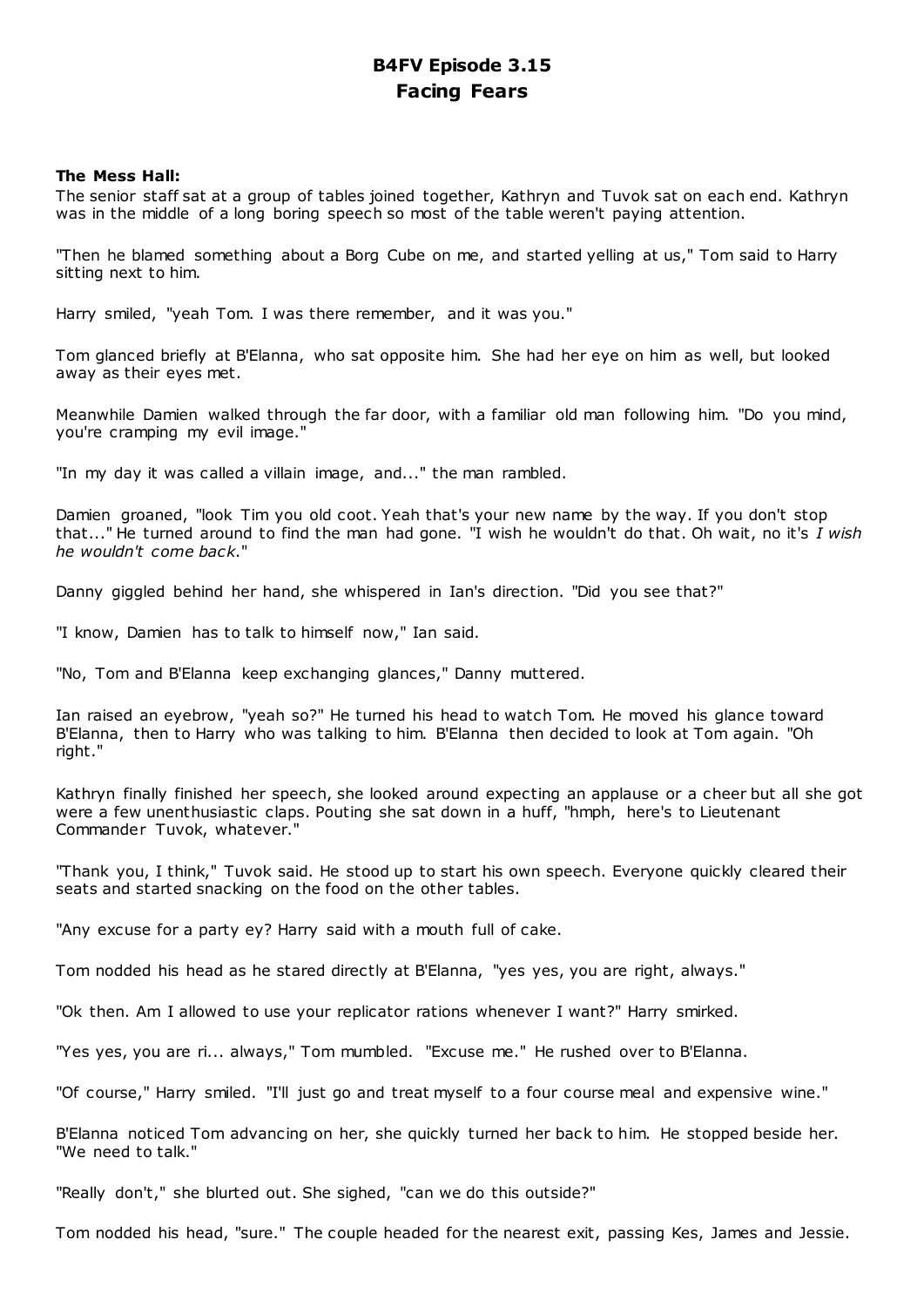"So how's the shoulder?" Kes asked.

"It's getting better," James replied.

"I've told you once before, I'll tell you again," Jessie muttered.

"Don't steal Janeway's coffee, yeah I know," James meekly said.

"I can't believe she managed to pull the cup that way, while you had a hold of it and without spilling any," Jessie said.

Kes smirked at her, "and that she could keep such a hard grip on a hot coffee in a metal cup."

"I'm not really surprised, she's probably had lots of experience," James said. "I don't even like black coffee either."

Jessie smiled as she snuggled into him, her chin resting on his shoulder, "then why do you do it?"

"She does it to me and I do like annoying her," he replied.

"Annoy her in a less fatal way next time," Jessie said. She pulled a face while glancing over Kes' shoulder, "come on, that guy behind Kes is making me sick." She dragged James away with her. Kes glanced back, behind her there stood a man snacking on a hamburger in a piggish manner. Next to him was the sandwich table. She picked up a few pieces and put them on a plate.

James and Jessie stopped by the window, Kes rushed to rejoin them. "Look Jess, tuna sandwiches."

Jessie took the plate off her, "oh thank god, there's nothing else for me to eat here." She put half of one of the sandwiches into her mouth but looked a bit sick afterwards. "Uh, what else is in this?" she mumbled with her mouth full.

James took the rest off of her, "looks like melted cheese."

Jessie put her hand over her mouth, "crap, excuse me." She dashed out of the room.

"I thought..." Kes nervously said.

"No, recently cheese has been making her feel sick too. I think she ate too much of it," James said.

Kes cringed, "oh so much for pizza later then. What can she eat now then?"

"Um chips, most veggies, mostly all sweet stuff, pastry and bread. Luckily she's very um, creative with the stuff she can eat," James replied.

"Ohno, she doesn't mix stuff together, does she?" Kes said, looking worried.

Jessie walked back into the room slowly, "ok those tuna sandwiches better be gone before I get back over there."

James managed to get two of the sandwich pieces in his mouth, Kes smirked as she took the last one. "On it," he mumbled.

"Pig," Kes giggled.

Jessie pulled a disgusted face when she stood back in between them. "If you want me to go near or kiss you later, you'll have to clean your mouth out."

"So noted," James said.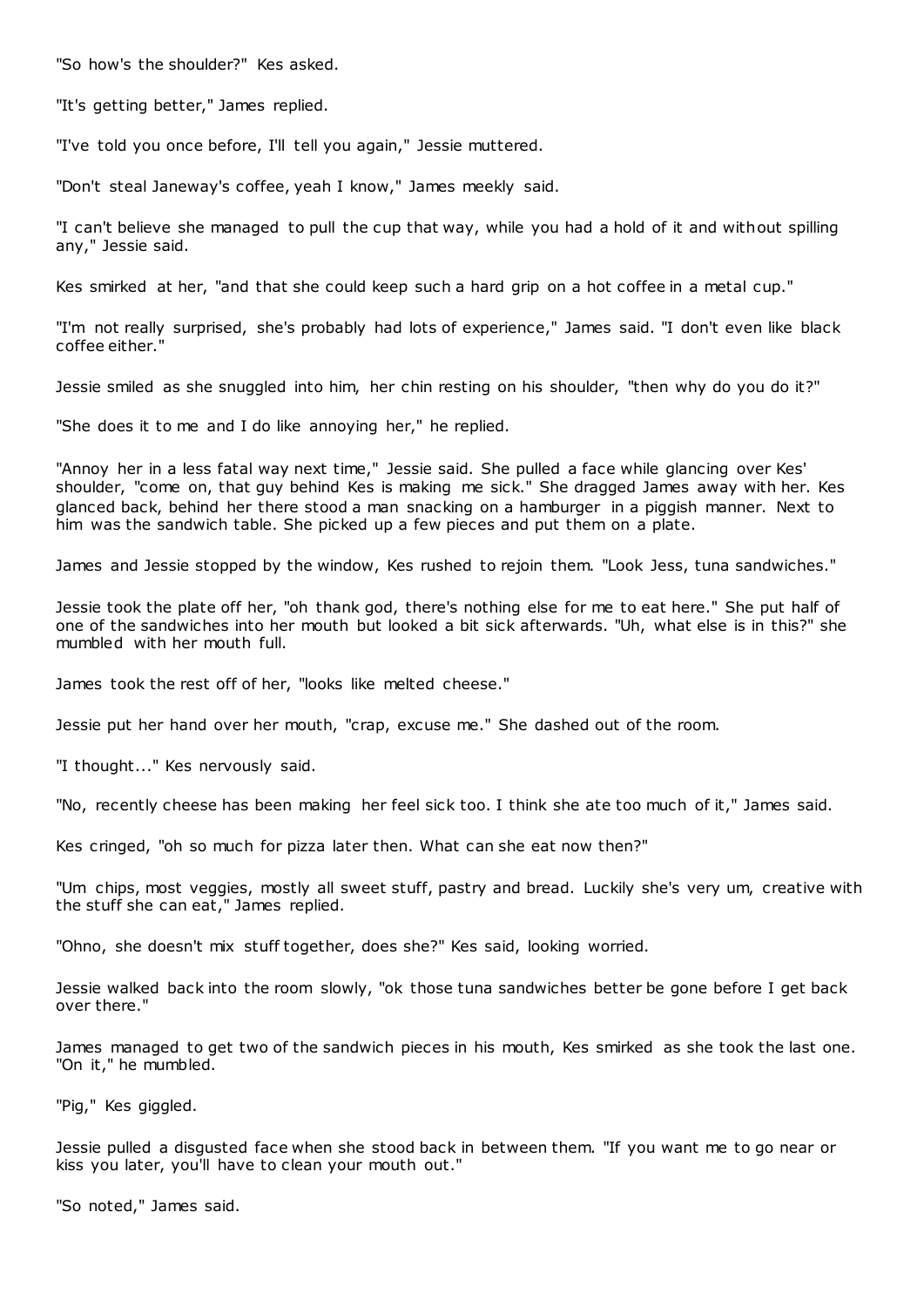"Don't worry Jess, it won't be as bad soon," Kes said.

"Really? It's like this kid wants me to suffer," Jessie muttered.

Kes smiled, "I doubt it."

Kathryn marched over to the group with her hands on both hips. "You steal my coffee one more time mister and I'll ground your butt."

"Um I didn't, I'm still recovering from yesterday's attempt," James said. Kathryn frowned in confusion. "You pulled my arm out of place."

"Oh I'm sorry," she cooed, patting him on the cheek. "But stealing is wrong, you should learn that."

James looked disgusted, "um, you do it to me."

"Yes I know, but taking coffee off someone is taking it back to its owner, not stealing," Kathryn said.

"Yes it is. I pay for my coffee therefore it's mine," James muttered.

"Aaaaw," Kathryn cooed again. "It's true though."

"Fine, you steal mine and I'll continue stealing yours," James said.

Kathryn gasped, "you are so grounded."

"You can't ground members of your crew," Jessie said with a smirk.

"No, but I can restrict holodeck access and increase work hours," Kathryn said. "That's similar to grounding." She patted James on the arm, "this time you're let off."

She walked off toward the nearest door. It opened for her, the look on her face grew disgusted and a little annoyed. "Do you mind, this is a public place!"

Tom and B'Elanna, who were busy kissing just a second ago, jumped and turned to face her blushing madly. "Captain uh, we were just discussing something secret," Tom stuttered.

"No you weren't, this is such a bad example to the rest of the crew. You're senior officers for crying out loud," Kathryn grumbled.

"Um, senior officers are not allowed to uh kiss?" Tom questioned. "What about James and Jessie, most probably and you and Chak..."

Kathryn blew a fuse, "I mean in public, now get the hell out of my sight!" Tom and B'Elanna glanced at each other nervously, they didn't waste any time leaving. She however calmed down instantly, "aaaw, isn't it sweet when two people fall in love and get together." She walked off.

#### **Meanwhile:**

The elderly man, aka Tim followed Damien into Cargo Bay 2, Damien was either ignoring him or hadn't even noticed his presence. "Hmm, there's got to be some free food around here that isn't *cooked* already."

"Why free food?" Tim questioned. Damien stopped and jumped about two miles. "In my day you could get a loaf of bread, a bottle of wine and a haircut for a nickel."

"Nickel, just one. God you're older than I thought," he groaned as he turned to face him. "Why do you keep following me?"

"You were responsible for my death, in my day we always revenged our attackers or betrayers," Tim replied.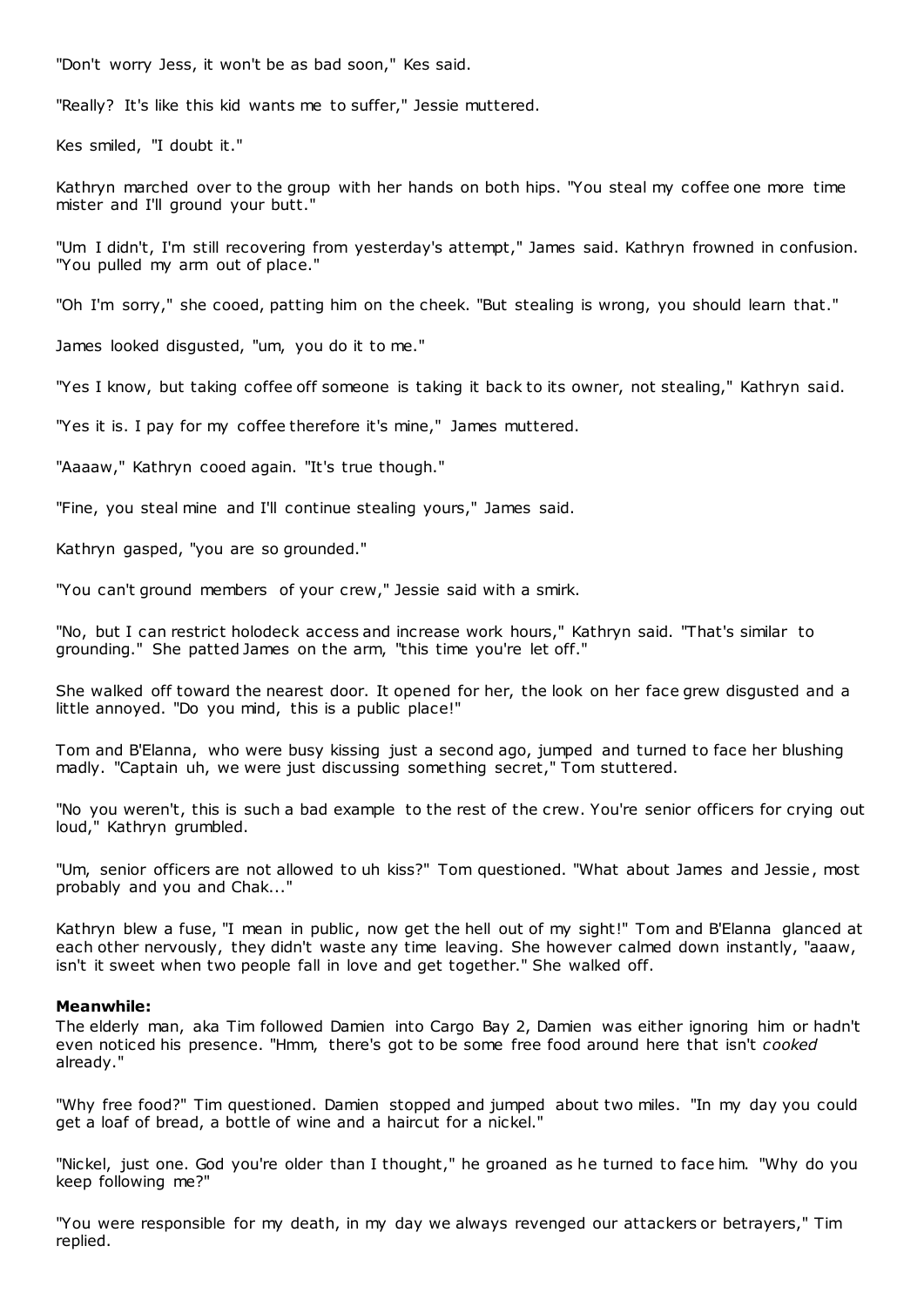"Uh huh, it doesn't count if you were killed. Back then nobody could be revived or be immortal, so the rule doesn't apply," Damien said smugly. Tim frowned in confusion. "Ok you think about that, I'm going to find something heavy to hit you with in the meantime." He walked off.

"While you do that let me tell you a story about one of my discoveries," Tim mumbled, he continued rambling on.

Meanwhile Damien picked up a cord, he loosely wrapped it around his own neck and pretended to pull it hard. "Nah," he tossed it over his shoulder. Then he discovered a toolbox that looked prett y heavy, an evil smile appeared on his face.

Tim continued his ramblings, not noticing Damien walk towards him with the toolbox. The ceiling began to crack, it creaked loudly. Damien stepped back with a frown. Then the ceiling collapsed just above Tim, a big cloud of dust blocked Damien's view.

"Oh well," Damien sighed, he dropped the tool box in front of him. A figure emerged from the cloud of dust, his eyes widened as it walked closer. It walked through the dust. He sighed in relief as it was Sid with a grin on his face, of course covered in cuts and a bruise or two.

"That was so cool!" he grinned. "I couldn't have done that better if I had planned it."

"Uh huh," Damien mumbled. He pointed at the toolbox, "that's pretty heavy."

"Oh thanks, you're a pal," Sid laughed. He picked up the toolbox, then walked off with it.

Damien sighed before walking out of the bay. As soon as he left the rubble moved, Tim managed to pull himself out of it. He didn't even have a scratch on him, he did not look like somebody who just had the ceiling fall on him. "Interesting."

#### **Deck Two:**

Only a few crewmembers habited the Mess Hall. Neelix was clearing up in the kitchen while Kes stood nearby eating a bowl of rice.

"Nobody should really know so..." Kes said.

Neelix turned around, "I gotcha, don't worry." He winked at her as he put down a bowl he was cleaning. "It's in the cupboard to the left of me, but I don't get why it has to be unalcoholic ."

"Jessie doesn't drink anymore," Kes replied, glancing away nervously.

Neelix looked at her suspiciously, "uh huh, why's that?"

"I don't know," Kes stuttered.

"You do though, I can tell," Neelix said.

"She just can't anymore, that's all I can say," Kes said.

Neelix widened his eyes, "can't, is she pre..."

"Shhh," Kes shushed him. "Keep it down."

"Sorry I didn't mean to say it that loud," Neelix said. He watched James and Jessie walk in holding hands, talking quietly to each other. They briefly looked around to see how many people were around. Then they sat down in the corner by the window.

"Don't tell anyone," Kes whispered.

"I won't, it isn't my business to," Neelix said. Kes smiled at him, he stepped away for a second and came back holding what looked like a bottle of wine. "Tell them *enjoy*."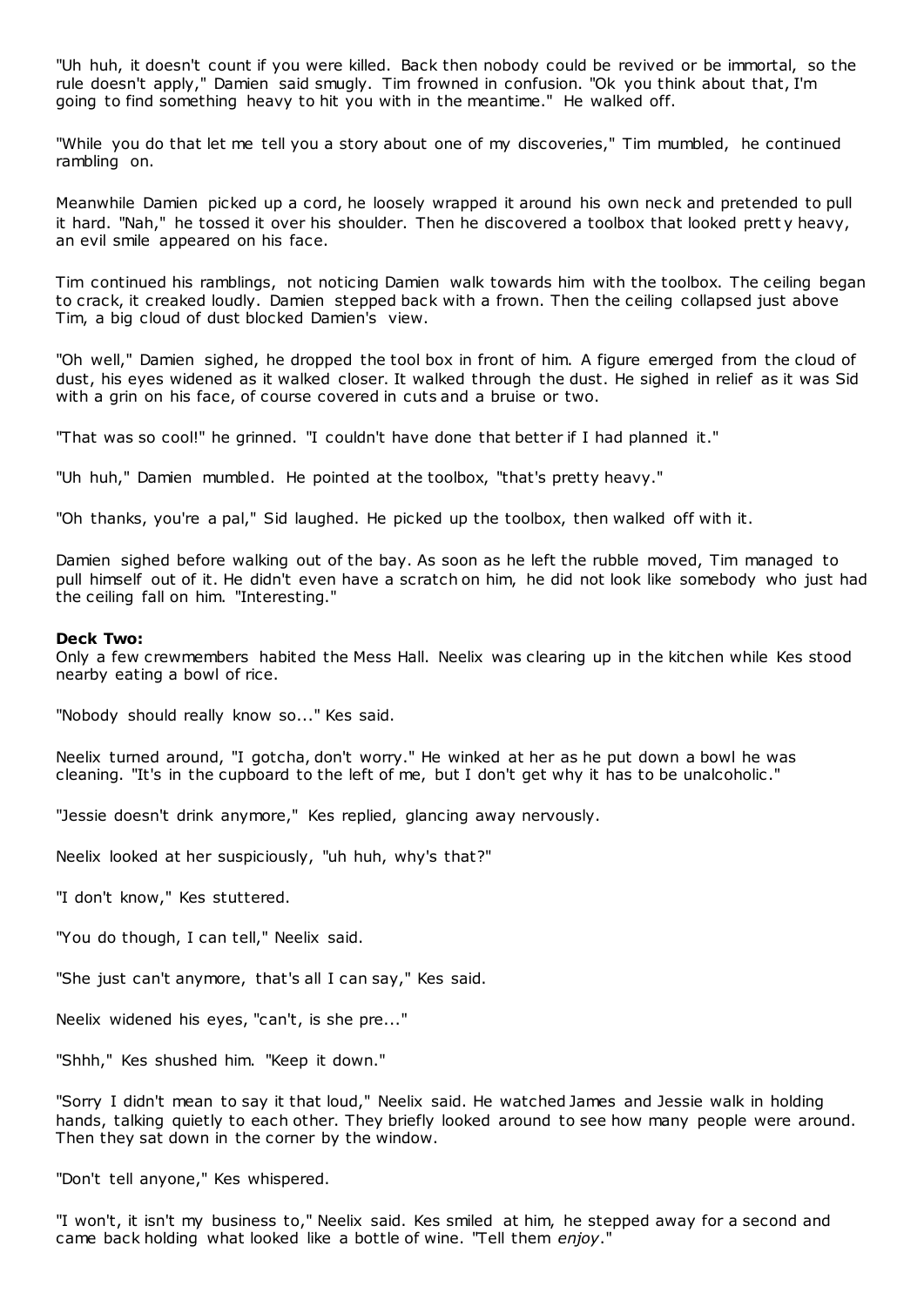Kes took a hold of it, "will do." She headed over to the couple. "Hi guys." She put the bottle onto the table in front of them.

"That is non alcoholic right?" Jessie questioned.

"Yeah it is," Kes nodded. "What are you celebrating?"

"Oh just a few little things," James replied.

Jessie held onto his arm, "one of the things is just the baby, you know before I'm too big to be in public ."

James glanced at her, "what are you talking about?"

Jessie raised her shoulders, "we can't just have me wandering around the ship while nine months pregnant, for example. Everyone will know."

James shook his head, "so when are we going to tell everyone? We can't really hide it."

"I don't know, I know I'm not ready now," Jessie replied. "I don't know if I could deal with all the staring, the whore comments."

Kes pulled a face, "ookay, I'm going to go over here." She rushed over to the other side of the hall.

"What do you mean, who would call you that?" James questioned.

"Everyone, they'll all think we're just friends and I'll just be the whore who slept with a friend and got pregnant from it," Jessie muttered.

"Well I suppose it would be a good idea to tell people we're together and that there's a baby coming. No one will really think anything bad of you then," James said.

Jessie stared at him, "you'd be ok with that?"

"Yeah kinda. Part of me wants to tell everyone, you know cos guys will get really jealous that I'm dating and living with the best girl around, or ever for that matter," James replied.

Jessie smiled, shaking her head, "a lot of guys are already jealous of you, you know."

"Oh, then more people know than I thought," James said with a frown.

"No silly, they're jealous cos they want to be strong and stuff like you," Jessie smirked. "Sorry, go on."

"Go on?" James said. "Oh, telling is good cos we can make every guy on the ship wish they were me, now that is cruel in some ways."

Jessie tried to keep a straight face, "I doubt that unless you mean the stuff with your dad, or mum."

"No but that's a good point," James said. "Anyway it's also good cos it'll be nice not to have to be over careful, and there's nothing to be ashamed of. But there's people like Tom."

"Who just can't keep their mouths shut, yeah exactly. Even if we did come out there will still be the same amount of rumours, just different," Jessie said.

"But we can't hide the baby when it's born, it'll have to be before or they'll find out then," James said.

Jessie sighed, "yeah, but that's still another four months."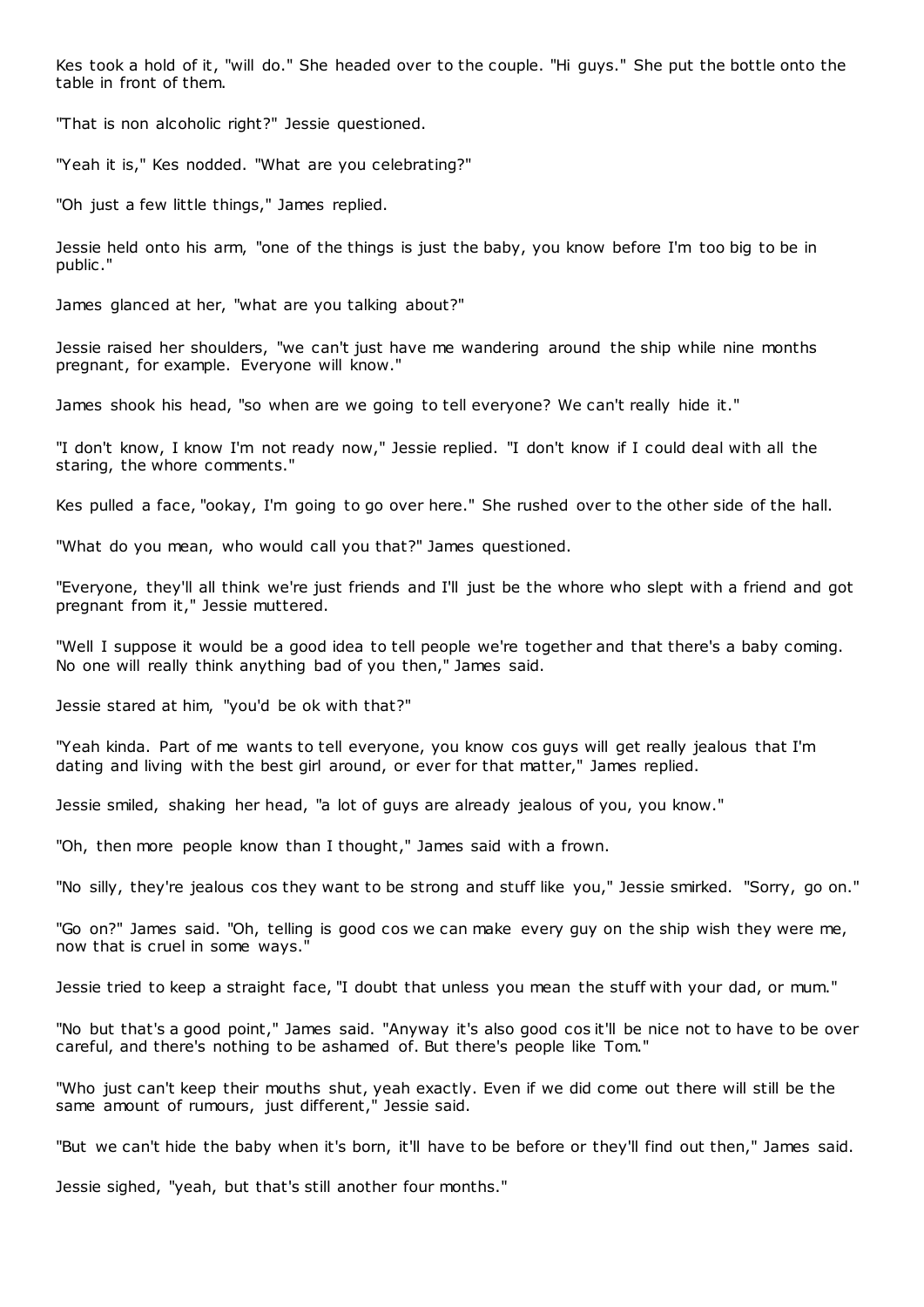"Yeah there's still plenty of time," James smiled. He pulled out a box of chocolates from behind his back, "here this is yours."

Jessie grinned while taking them off of him, "aaw thanks." She opened it, inside were lots of Belgian shells. "Oh great, these'll last for about five minutes only," she giggled. She held the box out after taking one of the chocolates out, "go on, this way I won't eat them all."

"Um ok," James mumbled with his eyebrow raised. "Just one though," he took one of the chocolates out.

Jessie took a quick look around the room, then dec ided to rest her head on his shoulder and hold onto his arm. "Just help yourself, you bought them."

"That beats the point of getting you them," he said.

Jessie smiled while picking up another chocolate, she hovered it in front of his face. "Here, go on."

James turned his head away, "no, I had one already." He lightly pushed her hand back toward her. She rolled her eyes before moving around so she could kneel on the seat, and face him. She put the chocolate directly in front of his mouth, he took a hold of her hand. "No Jess, they're yours. You can just save the rest for later."

"You know me, I feel guilty eating almost a full box myself," Jessie said with a smirk planted on her face. "Now open."

"Ok fine," James muttered, he put a hand over his mouth to block Jessie's attack. He managed to mumble something while looking a bit too smug.

"All right, suit yourself. You can just watch me eat them."

Kes headed over to the replicator, watching them over her shoulder. Two crewmembers were standing in front of her while somebody else did their order.

"The mess is getting busier," Jessie whispered.

"Damn, I really think we should tell all sooner, then we don't have to worry," James said.

The two crewmembers at the replicator backed away from it, pulling confused faces at each other. "What the?"

Kes stood in between them, "what's the matter?"

"Look," one guy pointed at the replicator, which now was the home of a live white rabbit.

"Huh, I don't even know where to begin on that one," Kes stuttered. The queue behind her quickly headed over to the kitchen or the replicator on the opposite side of the room. More crewmembers walked through both of the doors.

"We'd better leave," Jessie said.

James nodded his head, he stood up then held out his right hand. Jessie took a hold of it and climbed to her feet.

"Hmm, that was gentlemanly," she smirked at him.

"Gentle me? Never," James commented. They both headed for the nearest exit, with their arms around the others. The queue for the second replicator and the kitchen blocked the way.

"Maybe you're right," Jessie muttered. "Can't we just beam to our quarters." She blushed a little as she glanced at him, "I didn't mean to do... I just want to hang out without prying eyes."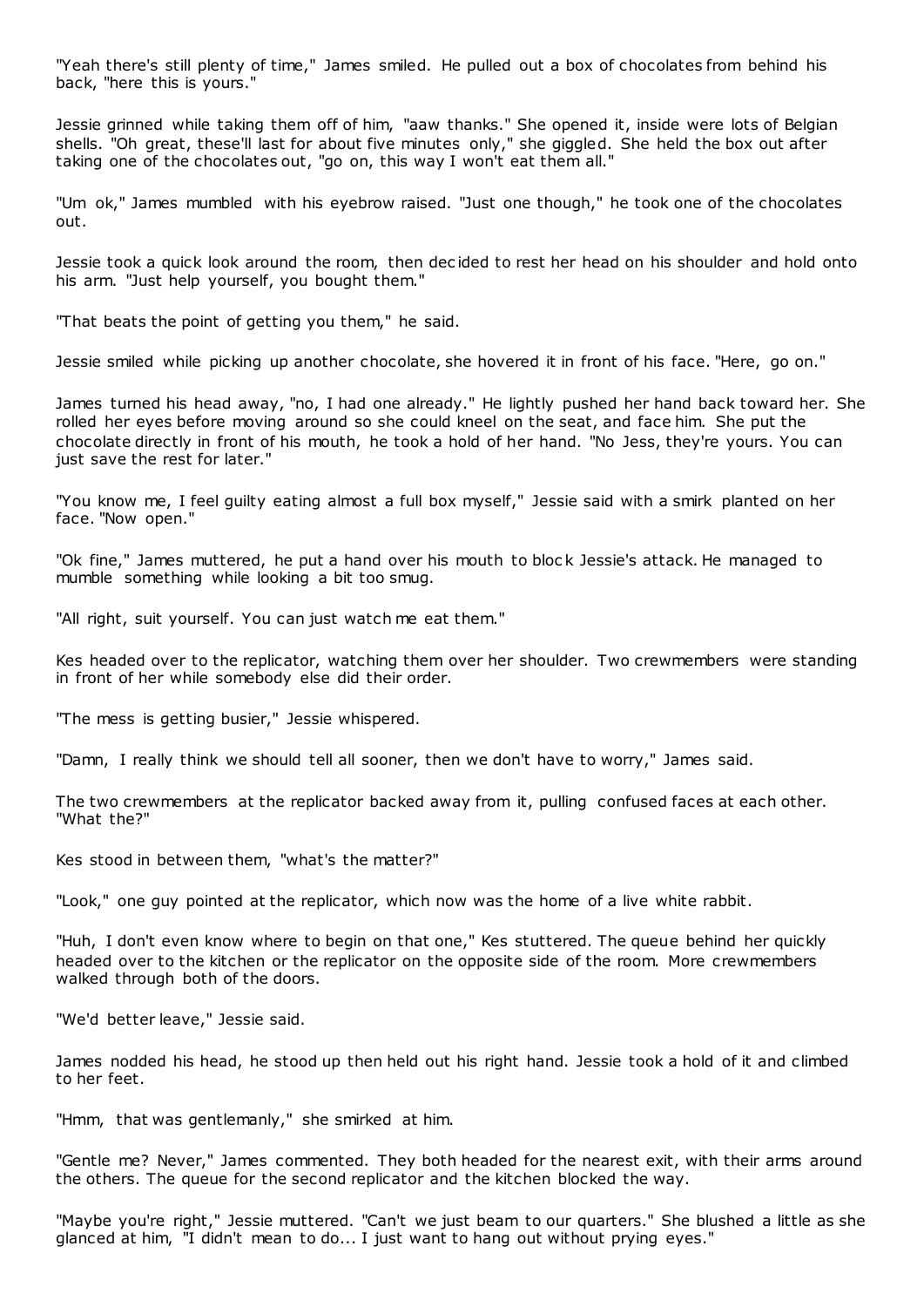James did a quick scan of the room then glanced back at her, "I'll sort it." His glance moved toward the nearby door, his eyes widened. "Oh god." He moved away from Jessie who watched him looking confused. "Everyone, I just got word that Neelix's drink was spiked, he's coming."

Everyone started screaming, some hysterically. They all scrambled for the nearest door. Jessie was about to follow, James put his arm out in front of her. "No no, that's called a distraction."

"Oh, silly me," Jessie laughed. "Come here," she purred while stroking his chest. Her right arm went around his neck. By this time everyone had cleared the room. They again closed the gap between them and started kissing. What they didn't realise was that Neelix had just ran back into the room, he dropped his jacket by the kitchen. They pulled away but only a little bit, it was enough for James to notice Neelix, his eyes went wide again.

Jessie frowned, "what's the matter?"

Neelix started fiddling with his trousers not far behind her. Luckily the drunk Talaxian ran straight out of the room.

"Why did you..." Jessie muttered.

James smiled nervously, "let's just say I won't get wrong for tricking everyone in the mess."

Jessie cringed, "eew gross." She glanced away, something on the floor caught her eye and made her scream. She jumped behind James.

"What's wrong?" he asked.

Jessie shakily pointed in front of them, on the ground. "What is that doing here, it's horrible, get rid of it."

James looked down at what she was pointing at, the rabbit hopped toward Jessie. She grabbed onto James' arms tightly. "Get it away!"

"Ok don't look," James said, about to raise his left foot.

"Oh god don't do that, eew, not like that," Jessie mumbled.

"Well you go home. I'll meet you there," James said while kneeling down.

"Right," Jessie stuttered. She ran like her life was on the line.

"Ok little guy, where did you come from?" James muttered. He picked up the rabbit by the scruff of the neck.

#### **Meanwhile:**

Tom and Harry stepped out of a turbolift. "Why didn't you tell me Tom? I figured you'd have told everybody aboard by now to gloat," Harry questioned.

Tom shrugged his shoulders, "I don't know, it was probably for B'Elanna's sake. It's not like this has been going on long."

"How long?" Harry raised an eyebrow.

"She told me a few days ago, but today we're an item," Tom dreamily smiled. Harry rolled his eyes. "The way she was treating me was only cos she liked me, and didn't know what to do about it."

"So you're trying to say that everytime a girl rejects you in the most violent way, it means they like you," Harry muttered. "You must have more female admirers than I thought."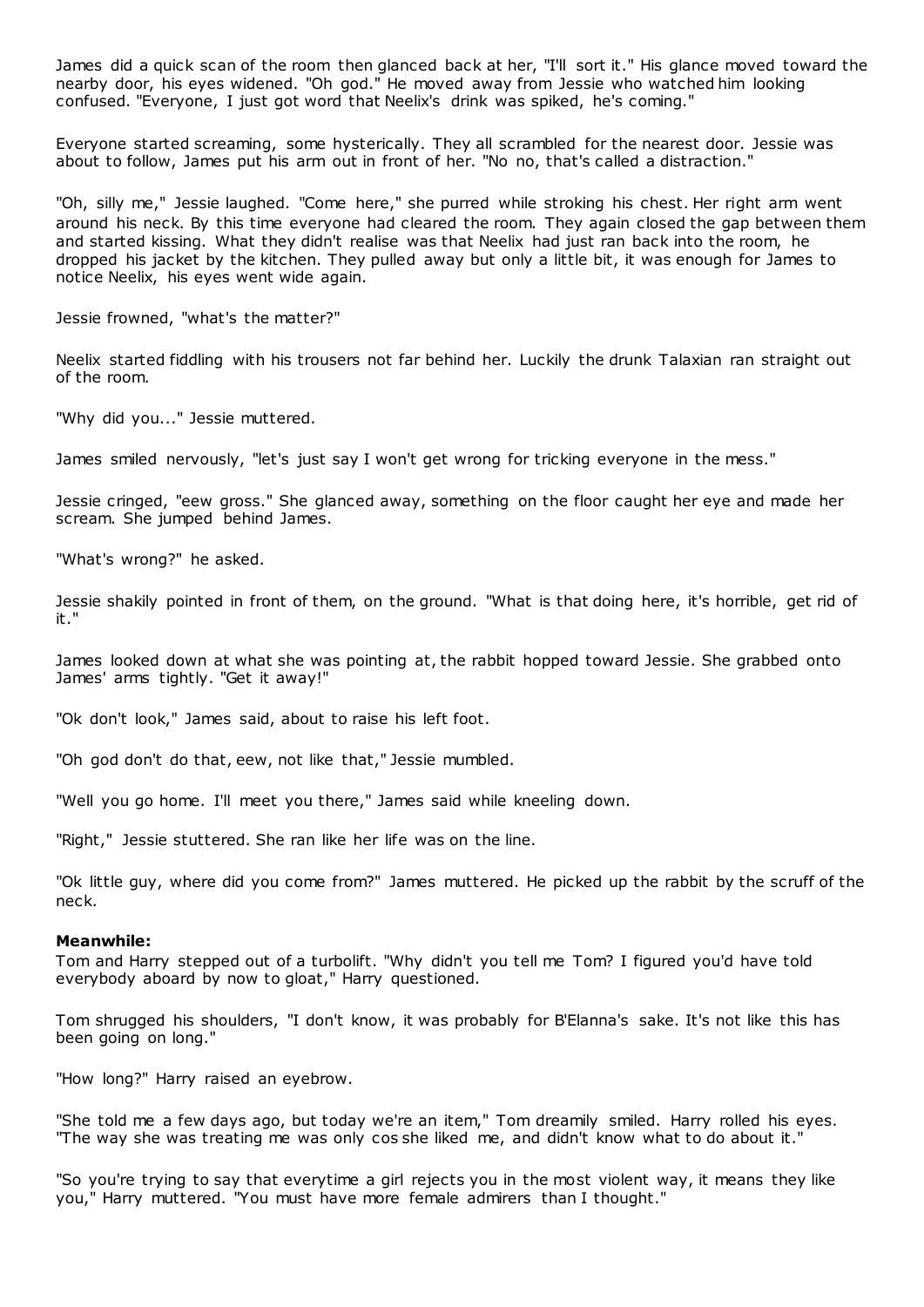"That's what I've been saying. I've always thought that Jessie was the one with the biggest hots for me," Tom said.

"I dunno, she seems more hung up on James," Harry said.

"Well that's her loss," Tom groaned.

"Why cos he's gay?" Harry questioned sarcastically, rolling his eyes.

Tom laughed, "oh I only call him that to annoy him. He's really not, people would have to be blind to not notice the way he looks at and acts around Jessie. If he's gay, all guys are in trouble."

"What, is it like you with every girl?" Harry smirked.

Tom pulled a face, "eew don't ever say that, unless Janeway doesn't count as a girl as she's old."

What he didn't know was that Kathryn was directly behind him. "Tom!" she screeched. He and Harry stopped dead in their tracks.

"Oh you're dead Tom," Harry whispered.

To their surprise Kathryn put her arms around both of their shoulders. "How's my favourite helmsman and opps boy doing today, ey?"

"Um aren't you mad?" Tom stuttered.

"Mad about what sweety?" Kathryn cooed.

The two men shuddered. "Um we're fine Captain," Harry mumbled.

"Good good," Kathryn smiled.

"You didn't hear what I said then?" Tom asked.

"Yes, you asked if I was mad," Kathryn smiled. She gasped, then pushed passed the pair. She followed a female crewmember that was about to turn the corner. "Lhileny, how did you get your hair so silky smooth? What's your secret?"

"What's the matter with her?" Harry asked.

Tom glanced at him with an evil smile on his face, "well she's acting a lot like a pregnant woman who's hormones are going crazy."

Harry turned pale, "oh god no. I hope not, can you imagine what a Janeway child would be like?"

James walked up behind them, "ok guys, you're blocking the way."

Tom and Harry jumped, then turned half way around. "Why do people keep coming up behind us?" Harry muttered.

"Well I don't know, maybe cos you're standing in the middle of the corridor," James replied.

"I wouldn't go down there if I were you," Tom said. "Janeway's really hormonal."

James frowned, "uh, I hope you don't mean what I think you mean."

"Yeah, Janeway's pregnant," Tom sniggered.

Harry rolled his eyes, "no he just thinks that."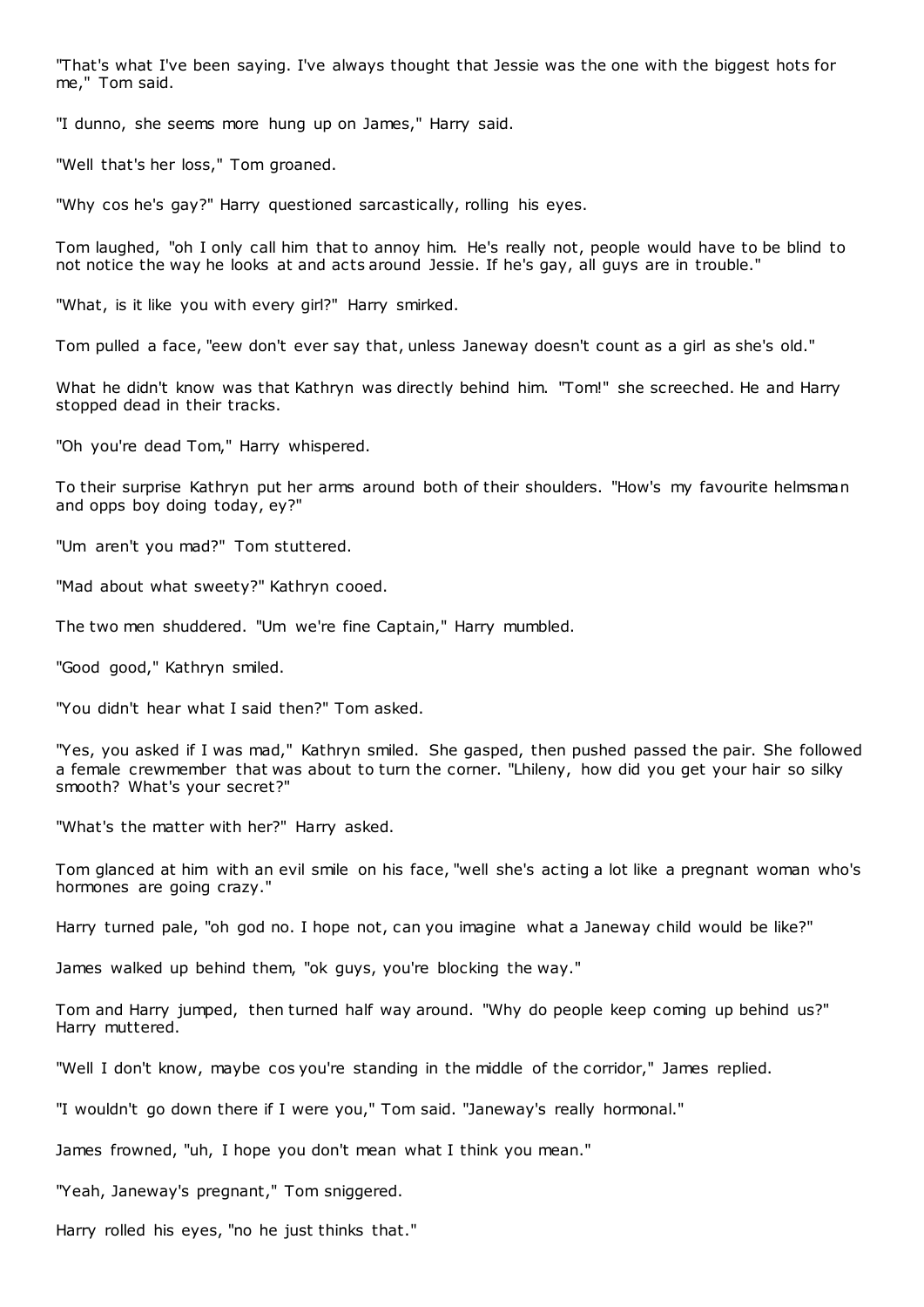"Great again, well I hope it goes better than last time," James muttered.

Tom and Harry widened their eyes. "Again? Oh god, where does she hide the other baby?" Harry squeaked.

"In her hair maybe," Tom said. "Though she did chop it off, maybe it ran away from home."

"It wasn't recently, it was a long time ago," James said. "Like mine and Harry's age ago."

"Ooh juicy," Tom smiled.

"Did I mention the baby's long dead?" James muttered.

"No," Tom's face fell. "Man that sucks, but we would have had a second Janeway that's you guys age around, or a male version I suppose."

"Not really, he or she might not have been like her at all and like the dad," James said. "Now don't tell her that I told you that."

"Hmm I don't know, I'll have to think..." Tom slyly said.

"Tell her and you'll lose a body part," James said.

Tom smiled nervously, "um yes sir."

Harry shook his head, laughing to himself. They all jumped to the sound of a woman's ear piercing scream. James was the first to run toward the source, Tom second and Harry about twenty seconds after him. He bumped straight into Tom, who stumbled forward and bumped into James, he managed to remain still.

"Ow, what are you made of?" Tom grumbled.

James didn't answer him, he was staring ahead of him looking a little paler than usual. Tom easily managed to look over his shoulder, while Harry moved to his side. "Oh god," Harry stuttered.

Only two metres ahead of them a young female crewmember's upper torso was only seeable. She had her back to them, was remaining deathly still and had a look of pure terror on her face.

"Um where's her legs? Looks like they're in the floor and next deck," Tom stuttered. He nudged James in the left arm. "What are you waiting for, pull her out."

James shook his head, "I don't think so, there's no hole in the ground." He stepped a little closer, then knelt down next to her. "It looks like the ground disappeared for only a part of a second, then reappeared when she was falling through it."

Harry put a hand over his mouth, "how, that's impossible."

"It's happened once before on another ship," Tom muttered. "This isn't good."

#### **The Bridge:**

Chakotay climbed out of his chair, "what do you mean by screwy?"

Danny shrugged, she turned away from the helm. "I mean screwy. The console won't do as I tell it."

"Sir," an unknown crewmember called from the back of the bridge. Chakotay turned toward him. The entire back station had sparks coming from it, and the power in parts were flickering on and off.

"What's going on?" Danny muttered.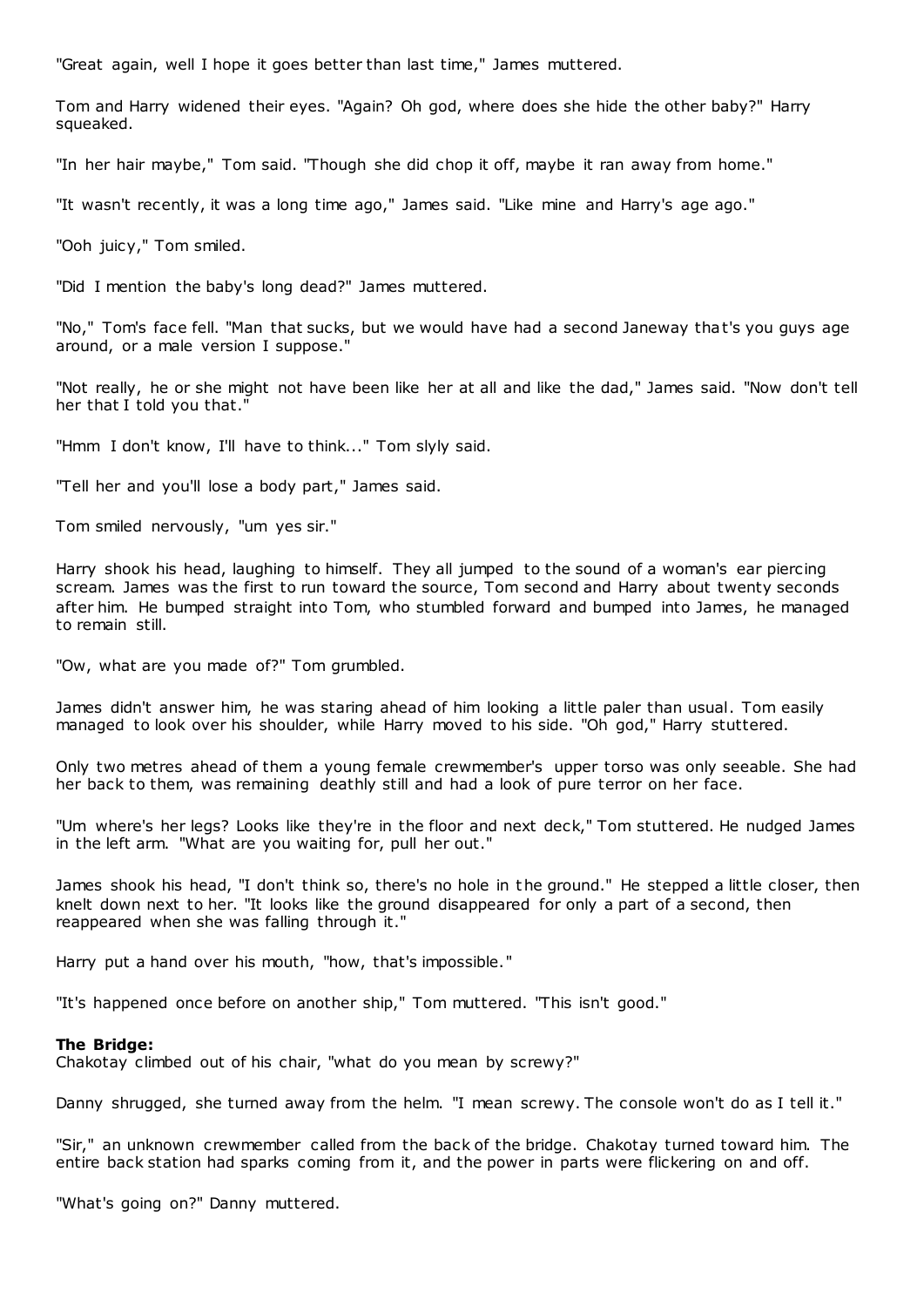Chakotay sighed, "you never know with this ship."

"Commander. Reports are coming in from all over the ship," Tuvok said while working on his station. "There's similar station problems on Deck 4 and 6, spots on the walls on Deck 10 to 12 are fluctuating like they're made of liquid, and a crewmember fell through the ground on Deck 11."

"Holy crap," Danny commented.

"Indeed," Tuvok raised an eyebrow. "Also the replicators are malfunctioning. For example the one in the Mess Hall created a live rabbit."

"That's not so bad," Danny said.

Chakotay groaned, "Danny, shut up."

Danny pouted, "god fine."

In: "Janeway to the bloody bridge."

"This'll complete everything," Chakotay sighed as he tapped his commbadge. "Yes Captain?"

#### **Deck Eleven:**

Kathryn stood with her hands on her hips with the most ferocious look on her face. She appeared to be standing in a rather large puddle of dark liquid that trailed all the way down the corridor.

"Who's been spilling coffee all over Deck Eleven?" she asked angrily.

In: "No one's that suicidal, how much?"

"I'd say about ten litres worth," Kathryn grumbled.

In: "Oh so only half your daily intake then."

"Stop rubbing it in Commander, do you want to be demoted back to Lieutenant," Kathryn said.

#### **The Bridge:**

Everyone glanced at Tuvok looking surprised. "I was just telling the truth, none of you have ever measured how much she drinks."

"True," Chakotay shrugged. "Um Captain, there is a few strange things happening on the ship."

In: "Just what are you implying Commander?"

"Uh that coffee leaking on Deck Eleven is strange," Chakotay muttered.

In: "Oh, well call a meeting in half an hour and I'll be there, I have to clean this up first. Janeway out."

Danny sniggered, "it won't take her that long as long as she can find a straw. "

"Great, maybe we should have the meeting now," Chakotay said.

"Good idea," Danny nodded.

The opps station started beeping madly, Ian looked nervously at it, "uh that's not such a good idea."

"Why not?" Chakotay groaned.

Ian eyed the wall beside the station warily, "crap." He backed off as some of the wall itself turned into what looked like liquid. "That's why."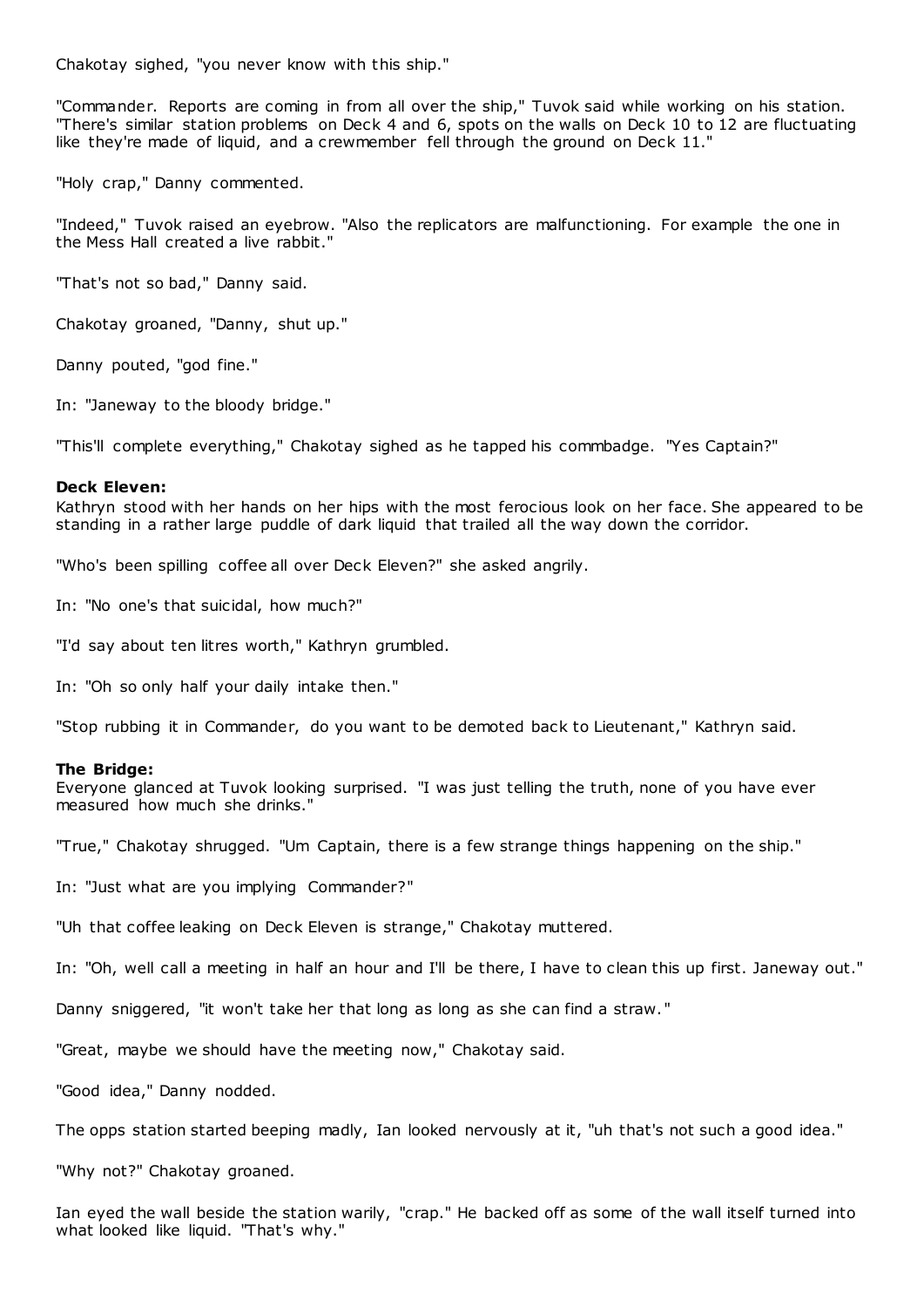"Put a containment field around it," Chakotay ordered.

Tuvok nodded, he keyed in a few commands. "It'll take about an hour to recover Commander."

"Great," Chakotay said.

## **Later**

## **The Conference Room:**

Kathryn stood by the window holding a coffee, B'Elanna stood next to the wall panel, everyone else were sitting around the table.

"Voyager's being torn apart from the inside," B'Elanna said.

"By what?" Chakotay questioned.

B'Elanna sighed, "I don't know."

"What do you mean, you must know," Neelix stuttered.

"All I know is that we've got less than twelve hours," B'Elanna replied.

Harry nodded, "the only thing out of the ordinary is a strange energy reading on Deck Thirteen that doesn't belong there."

"Great, that sounds ominous," James muttered.

"Yeah. What is up with that deck?" Tom questioned.

"An energy reading is hardly cause for alarm though," Kathryn said. "Sid could have just started a fire."

"True but whatever it is, it's increasing," Harry awkwardly said.

B'Elanna sat down in the nearest empty chair, "if it keeps this up it'll have reached the outer hull in twelve hours."

"Maybe we should send a few people down to investigate. If we figure out what it is we may be able to stop it," Chakotay said.

Kathryn turned away from the window, "good plan. Harry, B'Elanna take a few Security members with you to Deck Thirteen."

"Yes ma'am," both Harry and B'Elanna said in unison.

## **Deck Thirteen:**

The turbolift doors opened for B'Elanna, Harry, James, Sid and Damien. They headed down the corridor.

"I don't know James, why bring these two? It seems a bit daft," Harry wearily said.

"It's not, if something happens Sid will run to it. If he doesn't or it's not enough to stop us getting hurt, we can push Damien into it," James said.

Harry and B'Elanna agreed, glancing at Sid. His eyes were wide, his hands clasped together in front of his chest.

"Oh yeah, this is like a field trip," he giggled.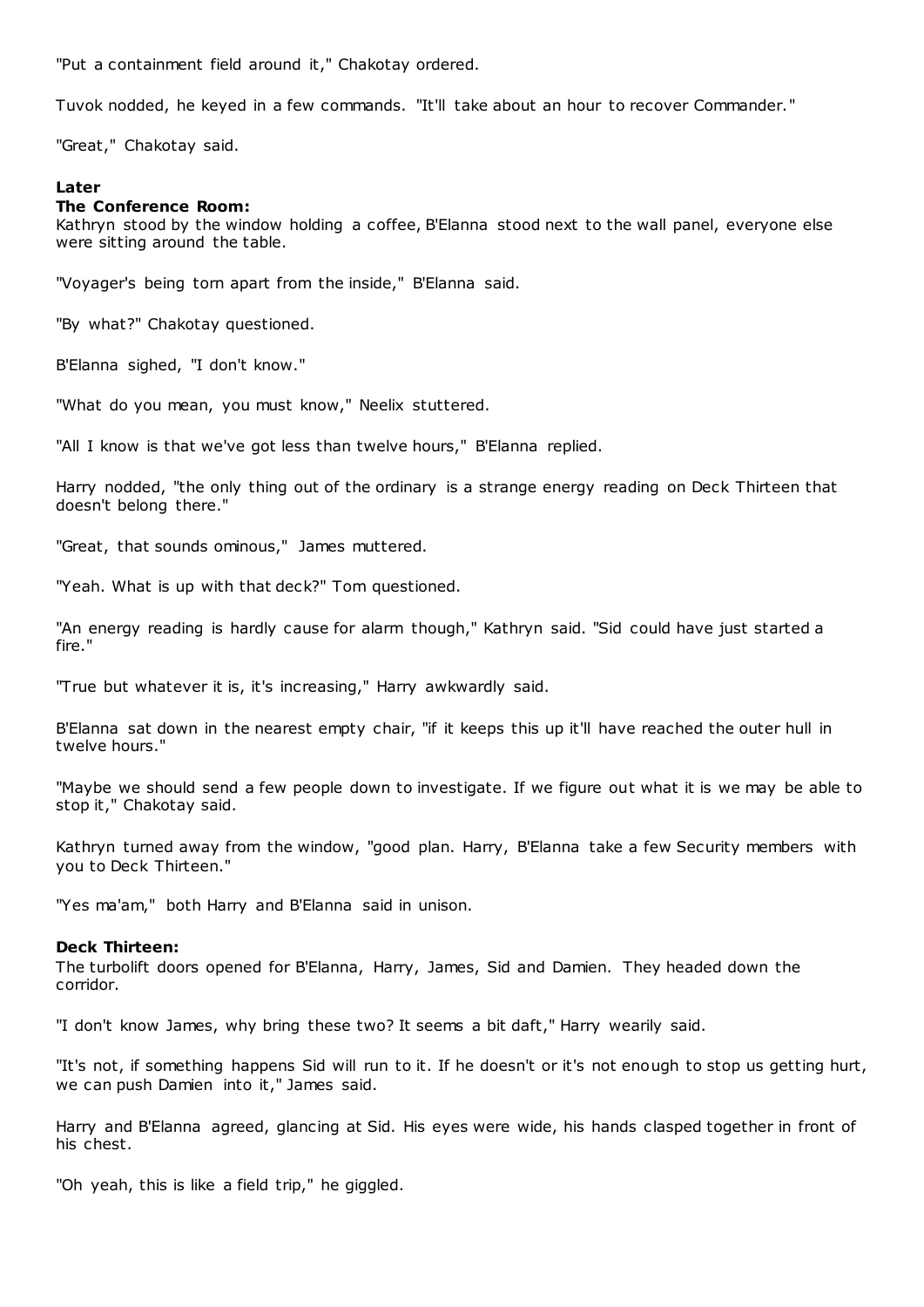They turned their attention to Damien, he wasn't really listening and was eyeing the walls. "This place would be perfect for a secret lair." He then spotted the two were looking at him. "Lair of fun, for Sid, got to make rations somehow."

Sid continued talking to himself, then pulled out a big bag from behind his back. "Snacks, drinks, we could have a picnic ."

"Now we just have to hope something does happen," James said.

Harry cheerfully put his hand in Sid's bag. "Oh I don't know, maybe something less obvious pain wise then we could just skip to pushing Damien." Sid slapped his hand as it brought out a chocolate bar. "Ow hey."

"Push who and what now tar hair?" Damien grumbled.

"These are for the picnic!" Sid snapped at Harry. He glanced between the two, who walked on both sides of him.

"Sorry, it was James' idea," he moaned.

B'Elanna smiled, shaking her head. "In here." She headed into a large room that looked like it used to be two quarters, with the wall separating them tore down a little messily. She and Harry took out tricorders, then spread out.

Harry walked closer to a small floating ball of white light. "Here it is." B'Elanna joined him.

"Well that doesn't look ordinary," James said.

Damien glanced briefly at him, "what are you talking about, there's no mirror in front of you."

"Oooh witty," James sarcastically muttered.

"What is it?" Sid asked.

"I'm not sure. Whatever it is we shouldn't go near it," Harry replied. "That includes Sid too."

"Don't tell me it doesn't hurt, but is dangerous," Damien groaned.

"Sorry to disappoint you," Harry muttered. Both tricorders started screeching, their owners backed off a step. The light increased in size from about a centimetre to a metre.

"What's making it bigger, there's usually a catalyst," James questioned. B'Elanna and Harry stared at him. "What, I'm not that stupid."

Damien sniggered, "what an ass." He was soon unconscious on the ground, sporting a new black eye.

"Oooh, ooh!" Sid jumped up and down. "You're an ass."

"That won't work," James said.

Sid calmed down, then pouted. "Um, you're so gay you dress up as a woman so you can get off with straight men."

James rolled his eyes, "nope."

"Oookay?" Harry muttered.

"You are right though, there usually is," B'Elanna said. "My guess is since it's interfering with ship systems it could be plain simply power."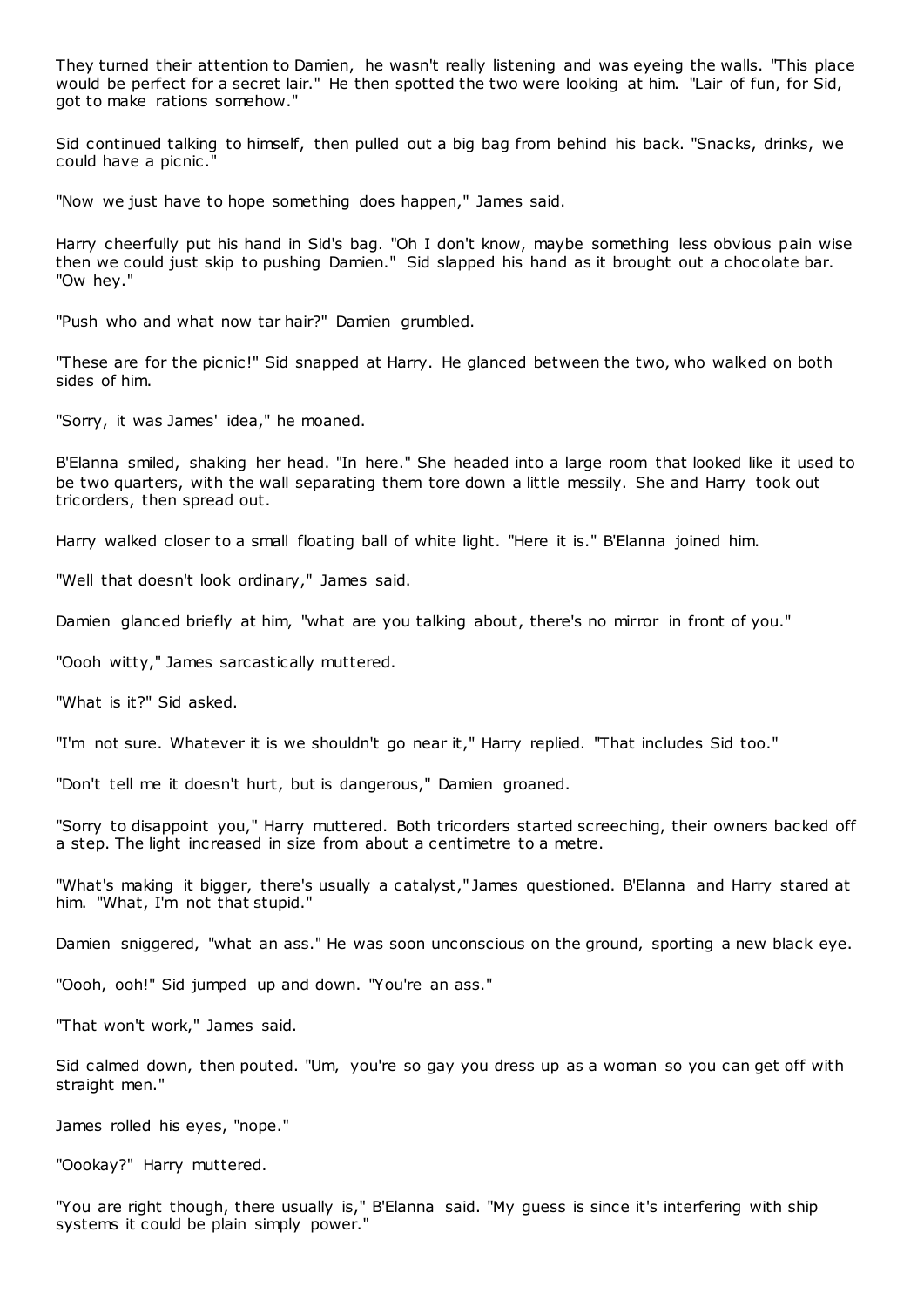"We can't cut all power, we'd still die," Harry said. "There's not enough space suits for everyone."

"We'd better inform the Captain. I've got all the sensor data we need for a full analysis," B'Elanna said.

## **The Bridge:**

The ball of white light now was on the viewscreen, it looked between two metres wide now.

"The phenomenon has increased in size in the last two hours and is continuing to grow," Tuvok said.

"Can anyone please tell me what it is so we can get it off my ship," Kathryn grumbled.

Chakotay sighed, "try moving us away from this area Mr Paris."

Tom nodded, he keyed in a few commands at the helm. "Moving away, one quarter impulse." The left side of the station turned completely black, sparks flew from it. Tom moved his chair away, squinting his eyes. "I was going to say that helm's not responding, but it just did."

"Harry, can you get through?" Kathryn questioned.

"No ma'am, the whole navigation system is fried," Harry replied.

Chakotay tapped his commbadge, "Bridge to Engineering."

In: "We're trying to fix it now Commander but that's not our only problem. It does look like the circuits themselves have been burnt out."

"Told ya it was fried," Harry smugly said. Kathryn death glared him.

"Tell us when it's all fixed," Chakotay said.

"Wait, are you any closer to determining what it is?" Kathryn quickly asked.

## **Engineering:**

B'Elanna sat down at one of the stations nearby the warp core. "Sorry Captain. The best name I can give you is energy rift. Our power seems to be feeding it. When it gathers enough power it expands."

Ian, who stood behind her, glanced back briefly. "Um B'Elanna, check this out."

B'Elanna turned and stepped over to stand next to him. "Oh, the more it grows the easier it is to scan the damn thing."

In: "Report."

"New scans show that it's sending out radiation that would disintegrate anything biological that touches it," Ian said.

In: "Well now, that's not so bad."

"No it's not. It's the breaching the outer hull part that's getting me," Ian muttered.

B'Elanna shook her head, "the bigger it gets the more radiation it sends out, that's why we didn't detect it earlier. By the time it gets to Decks Twelve and Fourteen it'll be enough to rot away anything close by. Hence the hull breach when it gets to the outer hull."

In: "If we're feeding it can't we cut power to Decks Twelve to Fourteen?"

"I already have to slow the process down but it's still feeding on us. To stop it we'd have to fully power down everything," B'Elanna replied. "It would take half an hour to destroy it that way at its current size."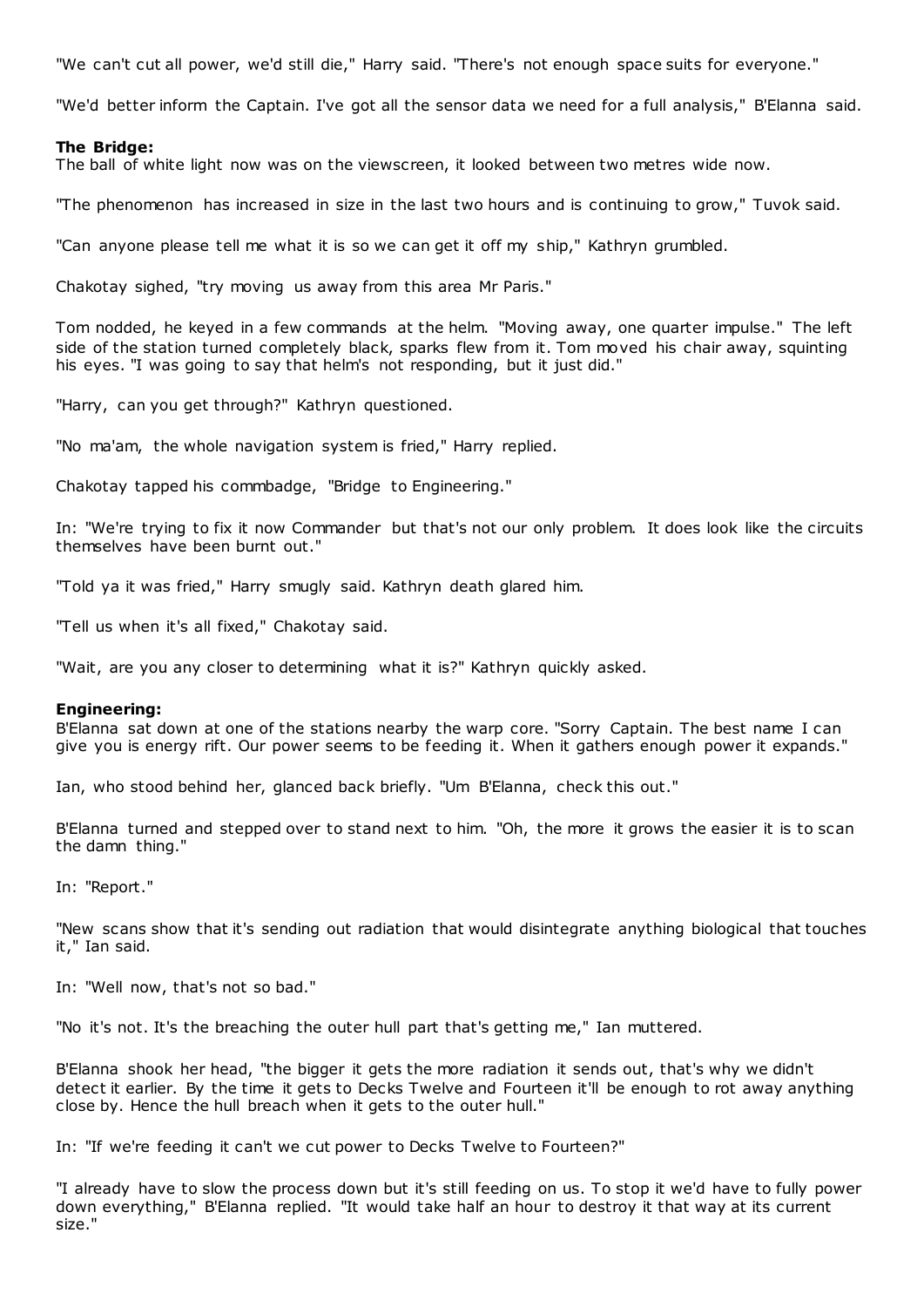## **The Bridge:**

Kathryn groaned, "we can't do that, it would take a while to evacuate the ship and by that time it'll be bigger."

In: "All we can do is slow it down until we can come up with something. Minor systems should be shut down, and the crew should remain on Decks Seven and above, excluding the path to Engineering, and Engineering itself."

"All right. Tuvok take care of that," Kathryn ordered. Tuvok nodded.

"Can't we just go into escape pods or shuttles and get it over with?" Tom questioned.

"Somebody would have to remain to monitor and then reactivate everything," Jessie said.

In: "That's true but I still wouldn't recommend it. Anybody could just come by while we're doing this, and with the systems playing up thanks to this thing we can't be sure the escape pods would behave."

"There will be another way anyway. I'm not going to let some stupid ball of light beat us when we've come this far," Kathryn muttered. She looked around at everyone, "if anyone needs me I'll be in my Ready Room." She headed for her office.

## **Engineering:**

Tom strolled in looking a bit too pleased with himself. "You wanted to see me Lieutenant?"

B'Elanna turned away from the warp core, "yes I did. I thought you could help with the navigation problem."

"Oh I see," Tom's face fell. B'Elanna nudged him with her elbow, raising her eyebrows briefly. "Ok we should get on that right away." The two quickly headed for the lift.

Only seconds later James walked in, then made his way toward the warp core. "Has anyone seen Tom?"

One crewmember glanced at him, "he just went up to the Deck Ten part of Engineering."

"Great thanks," James said, eyeing the empty lift shaft. Instead he headed for the ladders on the other side. Near the top of them he could hear lots of buttons being pressed, heavy breathing and what sounded like kissing. James got to the top and slowly went over to find Tom and B'Elanna lying on the station in front of the core, making out.

"Uh Tom," he mumbled.

The two quickly separated, they turned to face him blushing madly.

"You didn't ask me to meet you here to do that, did you?" James muttered with a raised eyebrow.

"Yeah you wish," Tom said.

"I wouldn't even wish that on my worst enemy," James said. "So what's wrong with her?"

Tom frowned, "wrong?"

"Well yeah, something must be wrong with her if she's kissing you," James replied, smirking slightly.

"Nothing's wrong with me, don't insult me," B'Elanna grumbled.

"No you did that to yourself," James said.

Tom stepped forward to stand in front of B'Elanna. "Ok you've had your fun. Anymore insults and I'll be forced to do something."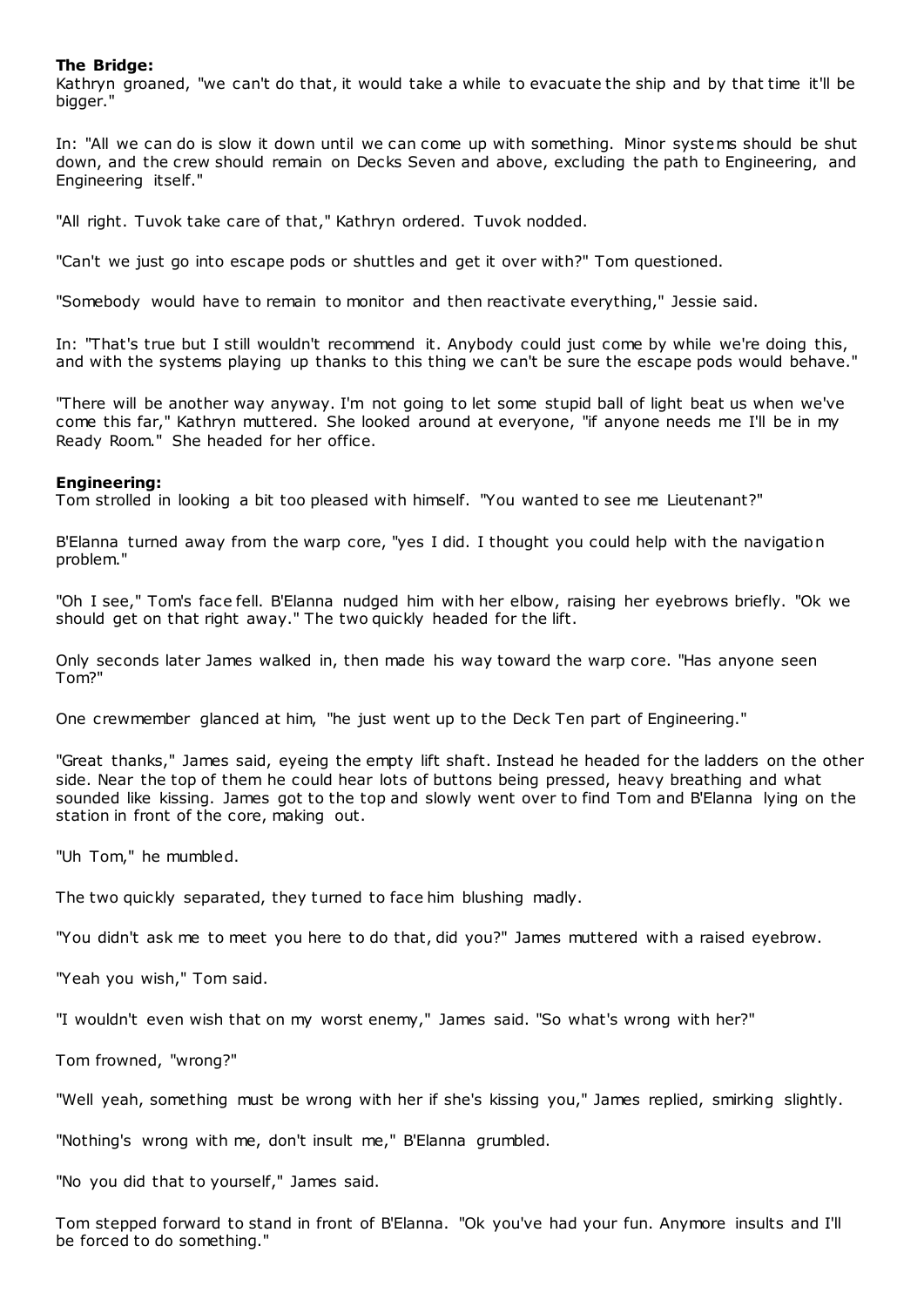James stared blankly at him for a minute, then he and B'Elanna burst out laughing. Tom glanced at them both separately. "What, I would. If you got me mad enough I'd kick his ass." The laughter got louder.

B'Elanna wiped tears from her eyes, "Tom please, I can't breathe."

Tom pouted his lips, "ok but you gotta admit that I'd try and he wouldn't expect it."

"I'll give you that one," James smirked. "That doesn't mean you'll kick... my ass." B'Elanna laughed again.

"Oh come on, what about the size difference. Surely that'll help me a little," Tom muttered.

"That's all you've got on me though," James said.

B'Elanna sniggered, "Tom you should be thinking that size doesn't matter, you might have to say it a lot."

Tom blushed as he glanced at her, "thanks, it's nice to know how you think of me."

James pulled a disgusted face, "oh god, you haven't already."

"Yeah he wishes," B'Elanna said. "I thought it would be an appropriate comment to shut him up, that's all."

"Didn't work," Tom grumbled.

"Yeah nothing does. Let me know if you do find something that does," James said as he turned to leave. "Besides knocking him unconscious that is."

B'Elanna shrugged once he left their sight, "I'm pretty sure that's it." Tom continued to pout in her direction.

## **The Ready Room:**

James sat opposite Kathryn who of course was behind her desk. She was busy reading a padd holding a cup of coffee, while James fiddled with one of her small ornaments in his hands.

"It did look like a slow week, I did say to Chakotay yesterday that things were bound to pick up," Kathryn muttered.

"Yeah when it's quiet for too long, something big usually happens," James mumbled. Kathryn then jumped to the sound of an ornament cracking, she looked up at James. He widened his eyes looking nervous, "sorry." He put the pieces of the ornament on the desk.

Kathryn sighed, "that's ok, with all the battles I'm surprised it lasted as long as it did."

"Can I use the replicator?" James meekly asked, fidgeting slightly in his chair.

"God no, not after last time," Kathryn snapped.

"All right whatever," James groaned. He reached out to grab the coffee she put down by the handle, she kept a firm grip on it.

"No, get off," she growled. "Stop cheating!"

"I'm cheating, what about you with your asbestos hands," James said.

"You dare pull and you'll be in the brig for a week," she muttered with her death glare on full.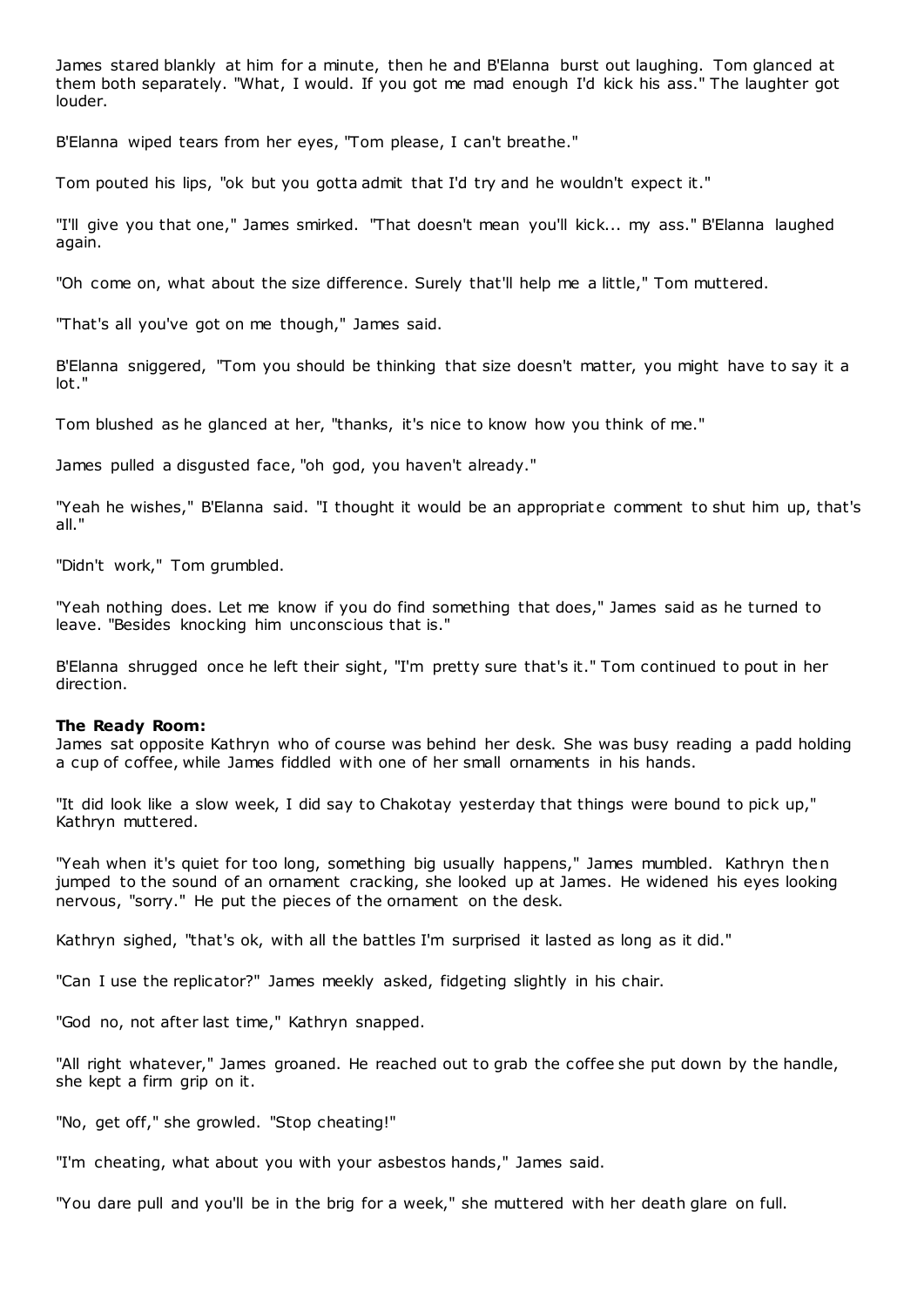"What, you mean like this?" James teased, he pulled the cup right out of her hands. It spilt a little on the desk.

"Two weeks," Kathryn growled, almost jumping to her feet. He started to down the coffee, pulling a face while doing so. "Three!" His feet went up onto the desk. "Four!"

"Ugh that was awful," he groaned when he finished. Kathryn slapped him on the leg.

"Get off, that's five."

"All right but who's going to enforce it?" James questioned. "Nobody really cares about coffee theft." He lowered his feet back to the ground.

The lights dimmed, the red alert lights and sirens turned themselves on.

In: "Bridge to Janeway, we uh, have a situation."

"Another one?" Kathryn groaned.

In: "There's some uh, I want to say aliens, on the bridge. They appeared out of this white thing."

"There are no ships or systems in the area," Kathryn said.

In: "They're asking for someone, a he."

"That narrows it down," James said.

In: "Ok hey, you can't go in there. Oh yeah, I forgot you had that."

"Tom, go in where?" Kathryn asked.

Right on cue the door opened. Five large demons holding compression rifles squeezed through the door, only just, damaging the frame. "Slayer," one hissed. "I thought I heard you."

James groaned, then he eyed the rifles each one cradled in their large arms. "You brought phaser rifles to attack me. I don't know who I'm more embarrassed for." He climbed out of his chair. "No wait, I do."

All the demons pointed their rifles at him. One smirked in his direction, "why do they always choose the soft looking ones who are about a foot tall."

"Dunno, it's almost like they want them to die," another sneered.

Kathryn growled, she went halfway around the desk. "Hey now, I'm not having this. If you don't leave..."

"What honey, we don't have any hair to pull," one demon said.

"You don't want to make her mad, she's crazy," James said.

"Thank you, I think," Kathryn muttered. "Now leave, I will not have you threaten him like that."

"Ookay, why don't you tell your old mummy to leave before she gets hurt," demon two said.

James had to bite his lip to stop from laughing out loud, "she's not my mummy."

Kathryn's cheeks flushed bright red, her eyes were now wide and fiery. "I'm not old!"

"Whatever mum," demon two said. "Now Slayer hold still, this won't hurt a bit."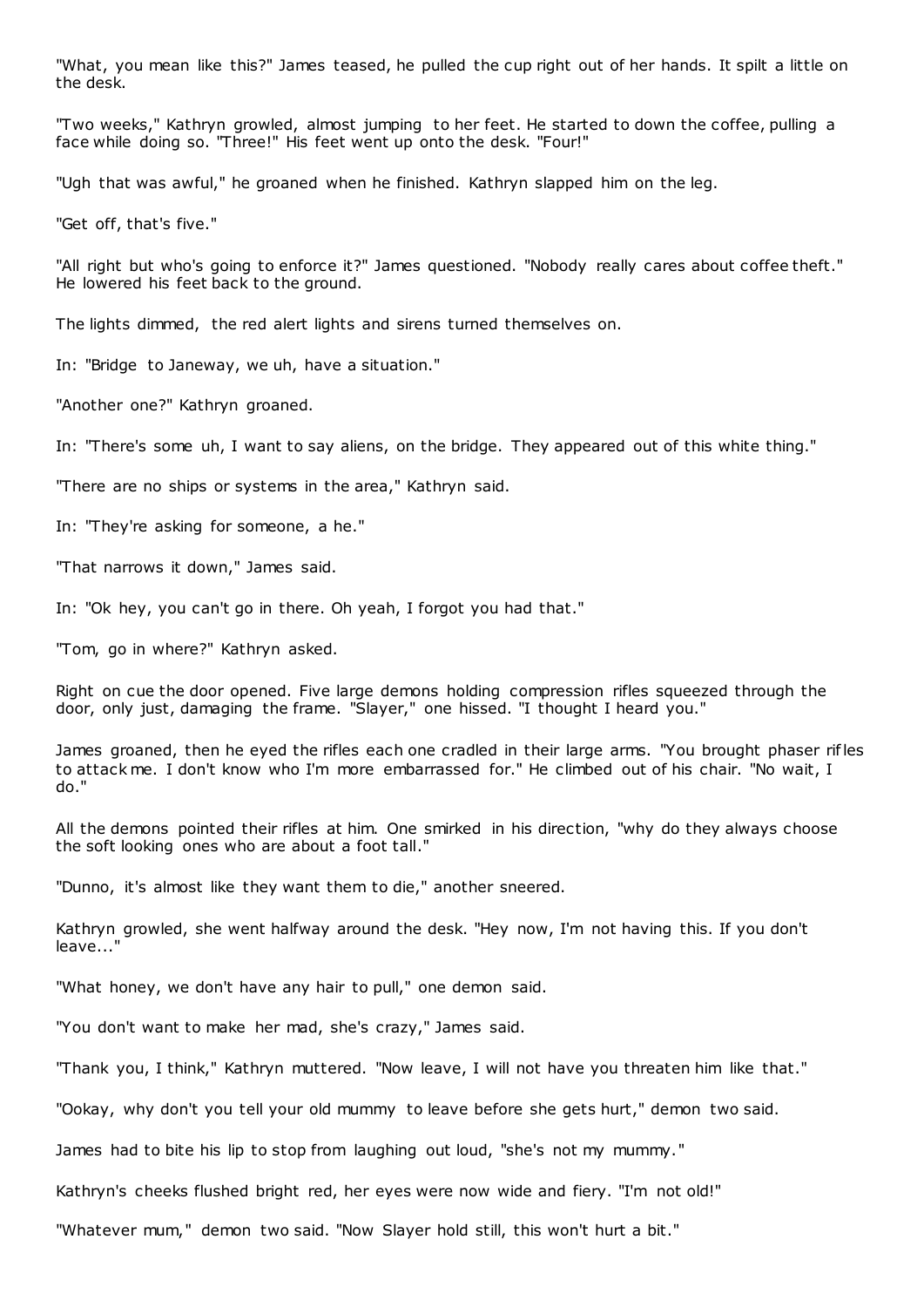"He has a name you know!" Kathryn snapped.

"Well I don't know it or care for that matter," demon three said.

"You do realise that those things are never permanent. You shoot me and I come back, then you get killed," James said.

"Not really, we kill you then we destroy the body before any revival," demon one said.

"Oh, all right then, go ahead," James said. Kathryn turned her head to stare at him. "I just wanted to spare you from some embarrassment, but ok."

"James don't you dare, you're better than this," Kathryn snapped at him. He glanced back at her with a confident look on his face, then looked back at the demons.

They fired their rifles, at the same time James quickly grabbed the computer on the desk to block the shots, then he threw it at them. Three of them charged forward to attack.

"Screw this," Kathryn grumbled. She marched forward to tap one of his attackers on the shoulder. It turned only to get her bony fist in his face, that took it by surprise, it pushed her into the wall. One of the still demons took that demons place, while the last one stood around messing with his rifle.

James pushed demon one away, it crashed into the coffee table. He ducked one punch, it hit demon two instead. It quickly recovered, and grabbed him by the arms. Demon three continuously punched him. Kathryn kneed her demon, then hit him with both hands clasped together.

Demon three was kicked away into the one with the rifle, James backed into the wall so demon two was crushed into it. It's grip loosened so he was able to get away, turned around to punch him.

Kathryn then noticed the demon with the rifle was aiming again at James while his back was turned. Her eyes widened, she ran to get in the way of the phaser fire, then collapsed to the ground. He turned around immediately, the demon tried to re-fire but the rifle got kicked out of it's hands.

Ducking demon three's fire, he picked the dropped rifle and quickly changed the setting. He fired the rifle at the two, turned to hit the last one in the face with it. Just in case he fired at the two who looked unconscious. Every demon disintegrated.

"Taylor to Sickbay," James said after tapping his commbadge.

In: "Kes here."

"Medical emergency, Janeway's been shot," James said. He knelt down to check Kathryn's pulse.

In: "Sorry transporters are down, plus the Doctor's acting weird."

"Weird?" James said, raising an eyebrow. "Never mind, I'll bring her, just prepare ok."

#### **Sickbay:**

Kes frowned, she looked behind her. The Doctor was screaming at the wall while flickering on and off. "Don't take that tone with me, you're my patient!" He shut off for a few seconds. "Don't take that tone with me..."

Kes sighed, "all right." She tapped her commbadge. "Sickbay to Engineering."

## **Bridge:**

Chakotay stepped out of the turbolift, "report."

"Some alien guys appeared," Tom said.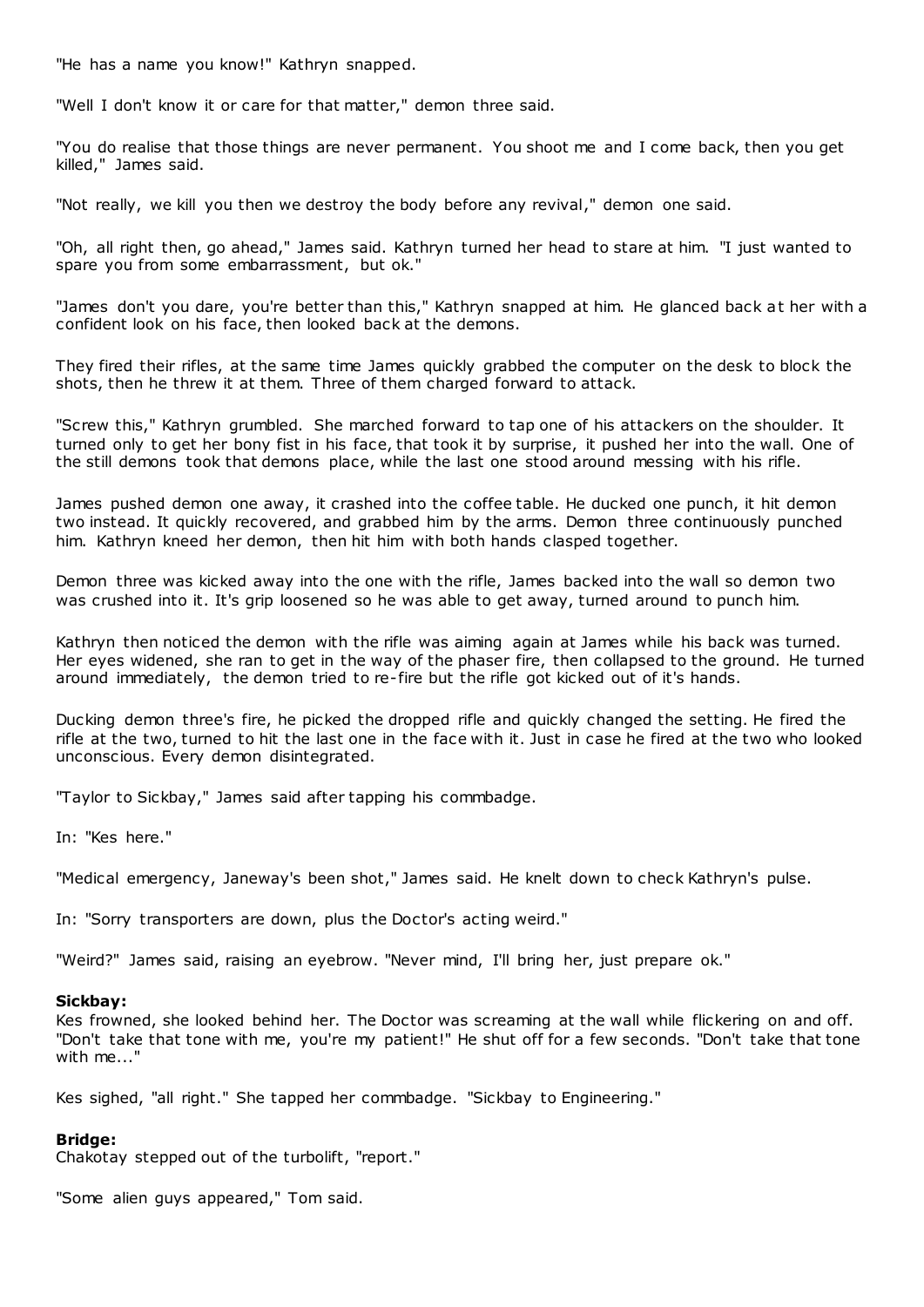The ready room doors opened crookedly for James, he had Kathryn lying in his arms. "Demons actually."

Chakotay rushed over to him, "what the hell, what happened!?"

"She got in front of phaser fire directed at me, I'll get her to Sickbay," James replied.

"I don't think so," Chakotay grunted, holding his hands out.

James sighed as he handed her to him. "I'm sorry, I didn't think she'd help me. There were five of them and I couldn't..."

"Well of course she helped you, not everyone's like you," Chakotay grumbled, he charged back to the turbolift.

"What do you mean by that?" James asked. "I didn't let her do that or put her in my way as a shield." Chakotay didn't answer, the turbolift doors closed after him. Everyone then turned to stare at James.

"So er," Tom mumbled.

"Yes they're dead," James groaned. Tom sighed in relief. James headed toward the other turbolift. Just as he stepped inside he said quietly, "probably."

Tom's eyes widened, "wait, what?"

#### **Sickbay:**

The Doctor opened up the tricorder in his hands, he began to scan Kathryn. She sat on the biobed looking a bit on edge, while Chakotay stood at her side.

"You're lucky the phaser fire wasn't directed anywhere serious," the Doctor said. "Just take it easy today, ok?"

"I can't take it easy, my ship's in danger," Kathryn said.

"I'm sure Commander Chakotay can handle the more demanding jobs, Captain. Please take it easy," the Doctor said. He headed towards his office.

Kathryn glanced briefly at Chakotay, "don't start with me."

"Sorry I'm going to have to disappoint you. What were you thinking?" Chakotay said.

"Chakotay they were about to shoot my son, I might not have been able to stop them after he had been shot. They had threatened to do more damage afterwards," Kathryn said, shaking her head. "I just did what any other parent would have done. Well mostly, I really wouldn't like to be one of the parents who wouldn't."

"Oh believe me, I understand that but you're carrying a second child. You have to be more careful. What you did was decide that James was more important than our unborn one," Chakotay said. "That's not right."

Kathryn sighed, "I know that. I didn't really have time to think about it, it really was just instinct. He was in danger, I helped him."

"I bet he won't even thank you for it," Chakotay muttered.

"Do you think I care about that? As long as he's ok... wait, is he?" Kathryn stuttered.

"He certainly looked ok. All of the demons are dust if you're wondering, he must have put the setting up for the rifle," Chakotay replied. "What I meant by the thank you part is that he probably would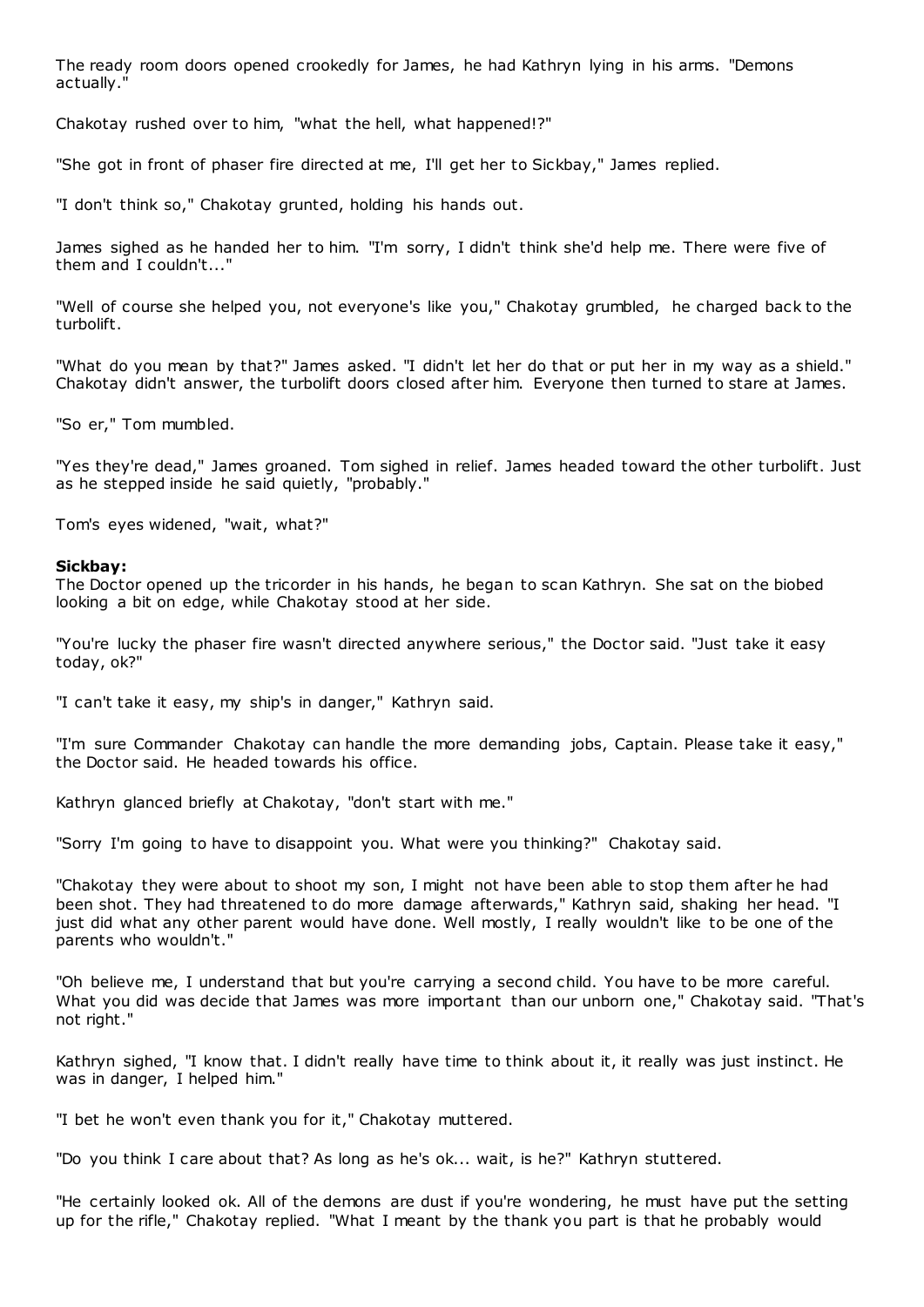never appreciate anything that you do for him. I know he's your son but sometimes I think any attempt you make is futile."

"You're unbelievable," Kathryn muttered angrily. She pushed herself off the biobed, "I would have still saved him even if he hated me more than anyone else. He's not a total lost cause anyway, he didn't have to save my life that time when Frenit kept me captive but he did. I haven't told him you know and he won't remember me from his childhood that much, he just thinks I'm his Captain. Yes it hurt when he's laughed or made comments when people have guessed the truth, like earlier, but it's excusable. He thinks of Susy as his mother."

"I never said that you shouldn't bother saving him ever again, pregnant or not," Chakotay butted in. "I'm sorry if you thought I meant that."

"I know you don't like him Chakotay, but you're going to have to get used to him. I do intend to tell him sometime as I want to get involved, even just a little bit with my grandchild," Kathryn said.

"It's not that I don't like him," Chakotay said.

"Then what is it?" Kathryn snapped.

"It's exactly what I said. He doesn't treat you that well. I really, really doubt he's going to hug you and ask you to be his babysitter as soon as you tell him. It's going to be argument after ranting, after feeling sorry for himself, after questions. You get the idea," Chakotay said. "It'll take him a long time, I know it."

"I know that too," Kathryn sighed. "But he's my son and I do love him more than anything else. My first instinct was to protect him, I'm sorry if I worried you by doing that."

"That's ok," Chakotay said. "You're right though, I don't like him. He's a little too cocky and rude for my taste."

"A lot of boys are like that," Kathryn said with a sly smile. "Seriously, I don't know why you don't. He's stubborn, strong willed, witty. Like his mother really and you don't mind her, do you?"

Chakotay smiled back at her, "don't mind? I think she's amazing and her rude little son can only hope to be even a tiny bit like her."

"Little? Don't be daft," Kathryn muttered. "You'll be surprised Chakotay, he really does take after his mother. Though I do think that his attitude could be worked on."

Chakotay grinned showing off his dimples in full force, "finally we agree on something."

Kathryn pretended to tap her commbadge, "ohno Janeway to bridge, Red Alert." She laughed, he laughed with her as he sat down next to her.

"I hate to ruin the moment but do you have any plans on what to do?" Chakotay questioned.

"We still have the option of abandoning the ship and settling somewhere. Hopefully we won't have to use it," Kathryn replied. Chakotay nodded his head.

#### **The Shuttle Bay:**

Harry and Tom sat in one of the shuttles, working at the stations.

"This is just great," Tom grumbled. He slammed his hand on the station. "The helm isn't responding, the computer is telling me the engines are broken."

"I know, it looks like everything that we need is fried," Harry said. He got out of his chair with a frow n on his face, he scanned the hull while heading for the door. "Tom!" Tom rushed to his side. "The hull's overheating, we have to get away." The pair ran out of the shuttle, and watched as smoke or steam rose from it.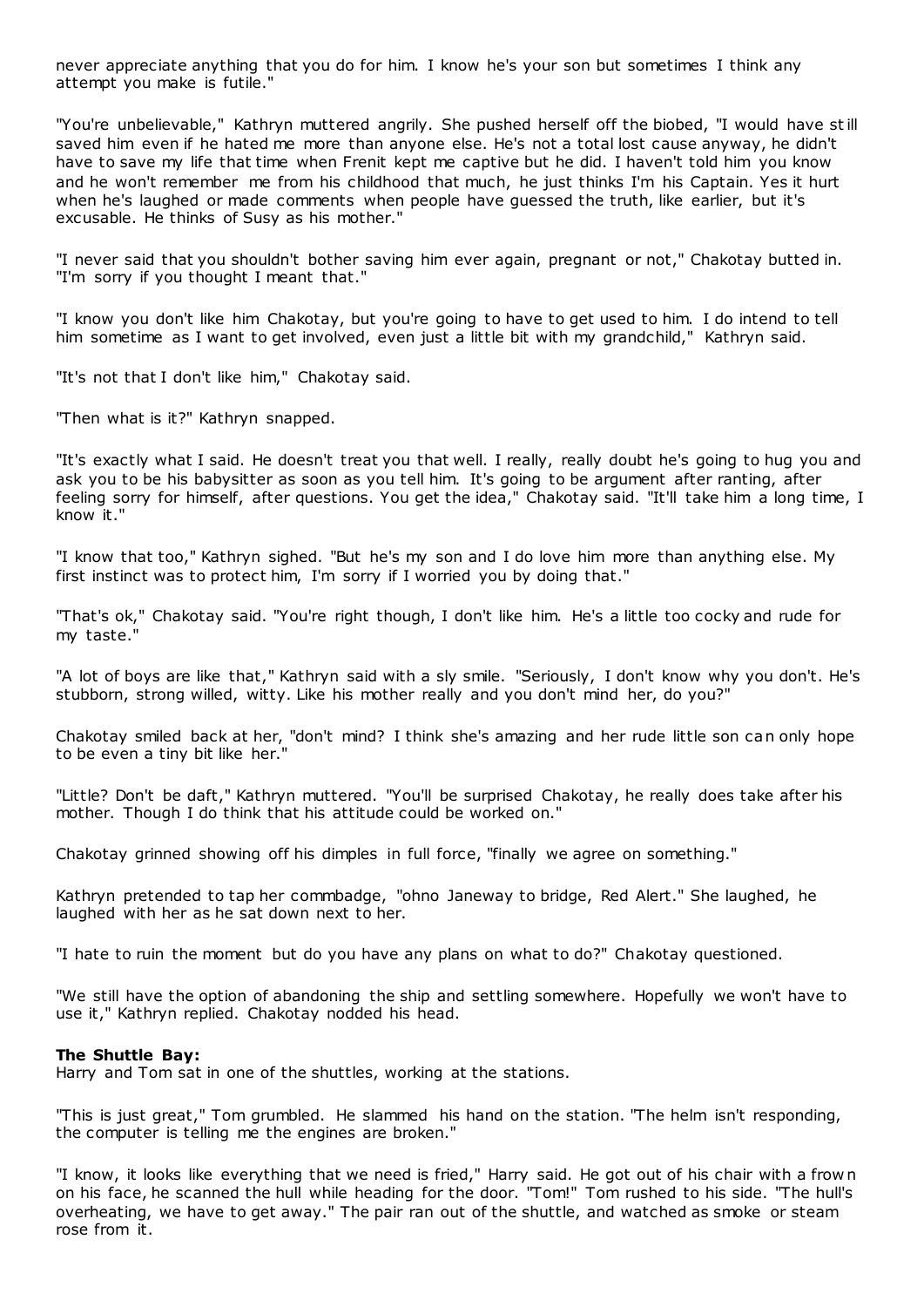"Oh boy," Tom muttered. They ran out of the bay, within seconds they heard an explosion from the bay and were thrown to the ground by the force of it. Tom tapped his commbadge, "Paris to bridge. I think shuttles are out of business, one's just self destructed."

## **James/Jessie's Quarters:**

James stepped out of the bathroom, while taking off his jacket. He put it down on the back of the nearby chair, and pushed his fingers through his hair to push back strands of hair out of his face. The bathroom door opened for him. The sound of water pouring from a height echoed around the bathroom, the source being the sonic shower.

A device was attached to the sinks taps, connected to a thin pipe that hung over the top of the sonic shower. Of course that was the source of the running water sound.

Meanwhile Kathryn walked down the corridor outside, keeping a close eye on the ground. Crewmembers passing avoided getting in her way. She stopped outside one of the doors, then pressed the door chime.

After a few minutes she did it again. James' voice came over the comm, "who is it?"

"It's me, can I come in?" Kathryn asked.

In: "Uh ok, but you'll have to wait five minutes or so."

"Why?" Kathryn frowned.

In: "Cos I'm in the bathroom."

"Oh," Kathryn muttered, pulling a face.

In: "No guess again."

"Oh sorry, yes I'll just wait," Kathryn said. She stepped inside. "I thought the sonic showers were broken," she said to herself.

Inside the bathroom the air was stuffy due to the heat from the water. The mirror by the sink was steamed up, two large finger streaks went through it despite there being nothing there to do it.

The taps vibrated a little. James stuck his head out of the sonic shower just to peer at it, it stopped just as he did. The water coming through the pipe begun to slow down, then only come out every two seconds. "Damn," he grumbled, his hand reaching out for the tap. While he was looking toward it, the water coming from the pipe turned red and thick. The water on the shower floor started to stain, it all seemed to build up and soon overflowed.

Meanwhile Kathryn stood waiting nearby the sofa. She heard a loud thud come from the bathroom, concern grew on her face. "James?" She rushed toward the bathroom door, "are you ok in there?" She waited for a reply for about a minute but didn't get one. The concern on her face turned to panic. "Computer open the door, authorisation Janeway Pi110."

The computer responded with a garbled broken voice, "unable to comply."

"Why not?" Kathryn snapped, slamming her hand next to the door panel.

"The door will not open cos you're a bitch and I don't like you."

"Just great," Kathryn groaned. She rushed into one of the bedrooms. Moments later she re-emerged with the manual door opener. Once she got to the door again, a frown appeared on her face. "Why does he have one of these?"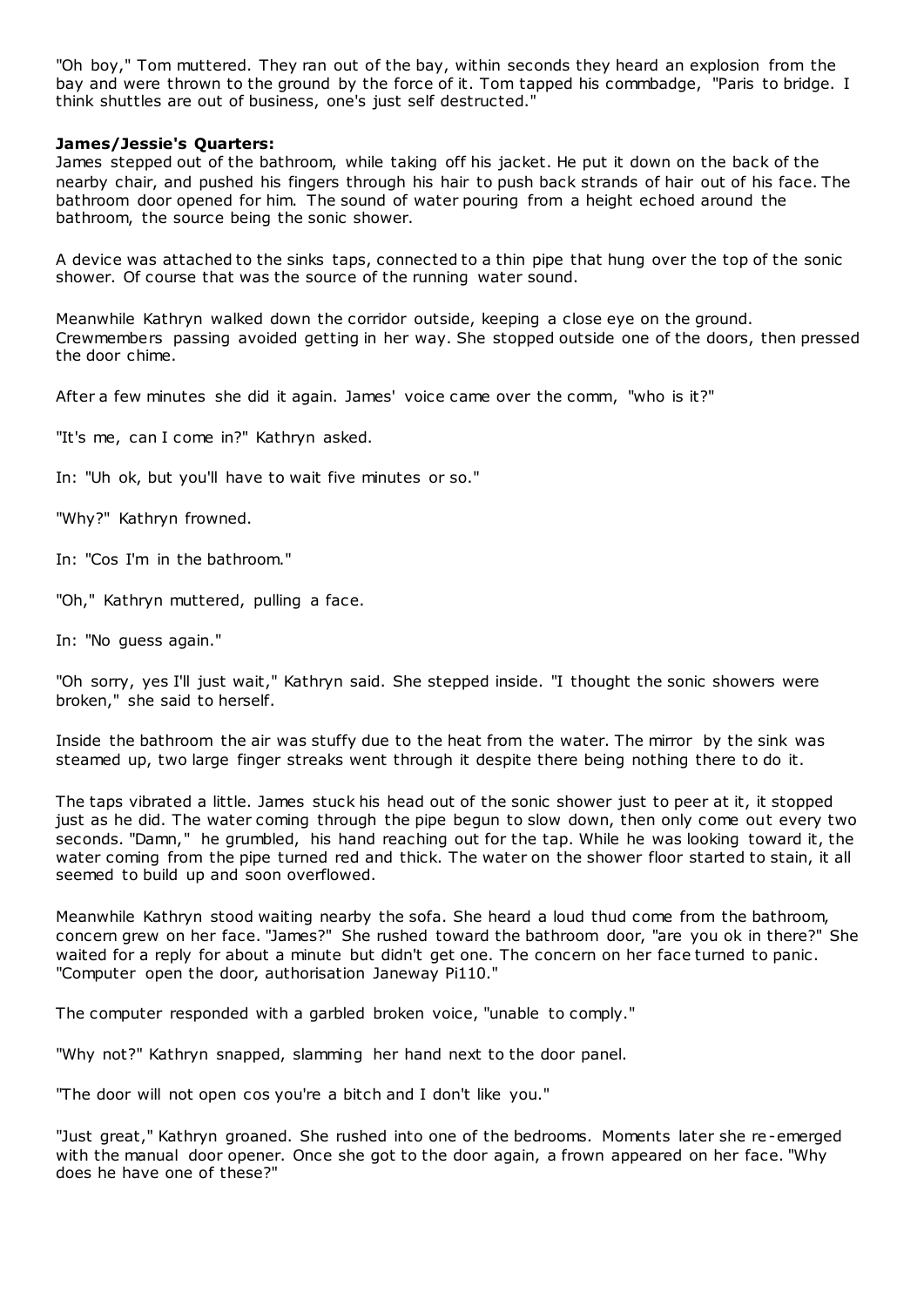Kathryn shrugged it off, then stuck them on both sides of the doors. Once the door opened a large cloud of steam went into her face, ignoring it she rushed into the now flooded bathroom. She glanced down, and noticed the water was stained red.

"Crap, James?" Her eyes followed the steam back to the sonic shower, only then she saw the back of James' head and shoulders just lying out of it, mostly face down. Kathryn carefully stepped over to kneel down beside him. His head was mostly submerged in the water that looked deeper than the rest, it looked to her like he had weakened the ground just there when he fell but just around his head.

She carefully lifted his head out of it, turned it more to the side and rested it on her lap. Then she quickly checked his pulse. "Janeway to Transporter Room." All she got was a crackling noise. "Sickbay? Bridge, anybody?" she stuttered. "No," carefully moving back onto her feet while holding his head above the water. She tried to drag him to the shallower end of the room. Once there he was placed back down.

Quickly Kathryn went back over to the sink which continuously creaked under the strain. She turned it off, then grabbed a towel off the side of the small bath. She gently covered him as much as possible with it, then knelt down beside him. "It's ok, you'll be just fine. Just hold on."

His head was tilted back a little, she opened his mouth while taking in a deep breath herself. Then leaned down to breathe out into his mouth. She raised and started to press down on his chest a few times. "Come on, come on, please breathe." She took in another deep breathe to give him mouth to mouth again. As soon as she backed away he opened his eyes weakly. She backed away a little as he coughed up water. "Thank god."

He looked up at her relieved face, she stroked away the wet strands of hair from his face.

"Are you all right? What happened?"

"I dunno," James replied faintly. He tried to sit up, holding the back of his head with one hand, "wait, how... what are you..."

Kathryn smiled, "don't worry, I covered you up and I didn't look. You can relax."

"Ok, how did you know?" James muttered.

"I knew you'd be more concerned about that," Kathryn replied. "Are you hurt anywhere?"

"Just the head, I'm fine," James replied. He cringed as he fully sat up, placed a hand on his right side. Kathryn still managed to see a bruise through his fingers, then looked up at the one on his shoulder.

"You don't look fine. I'll be outside while you get changed." She stood up, then headed for the door.

"Uh wait," James quietly said.

"Why, what's wrong?" Kathryn questioned, glancing back at him.

"Look over there," James said, beckoning his head.

Kathryn looked around to see where he meant, then noticed a few bits of clothing on the ground, obviously soaked in water and blood. "All right, I'll be right back." She stepped outside, there she tapped her commbadge. "Janeway to Bridge?"

In: "Chakotay here, good timing, we've only just fixed the comm system."

Kathryn sighed, "typical. Have there been anymore strange reports, other than the broken sonic showers?"

In: "I dunno, I'll check."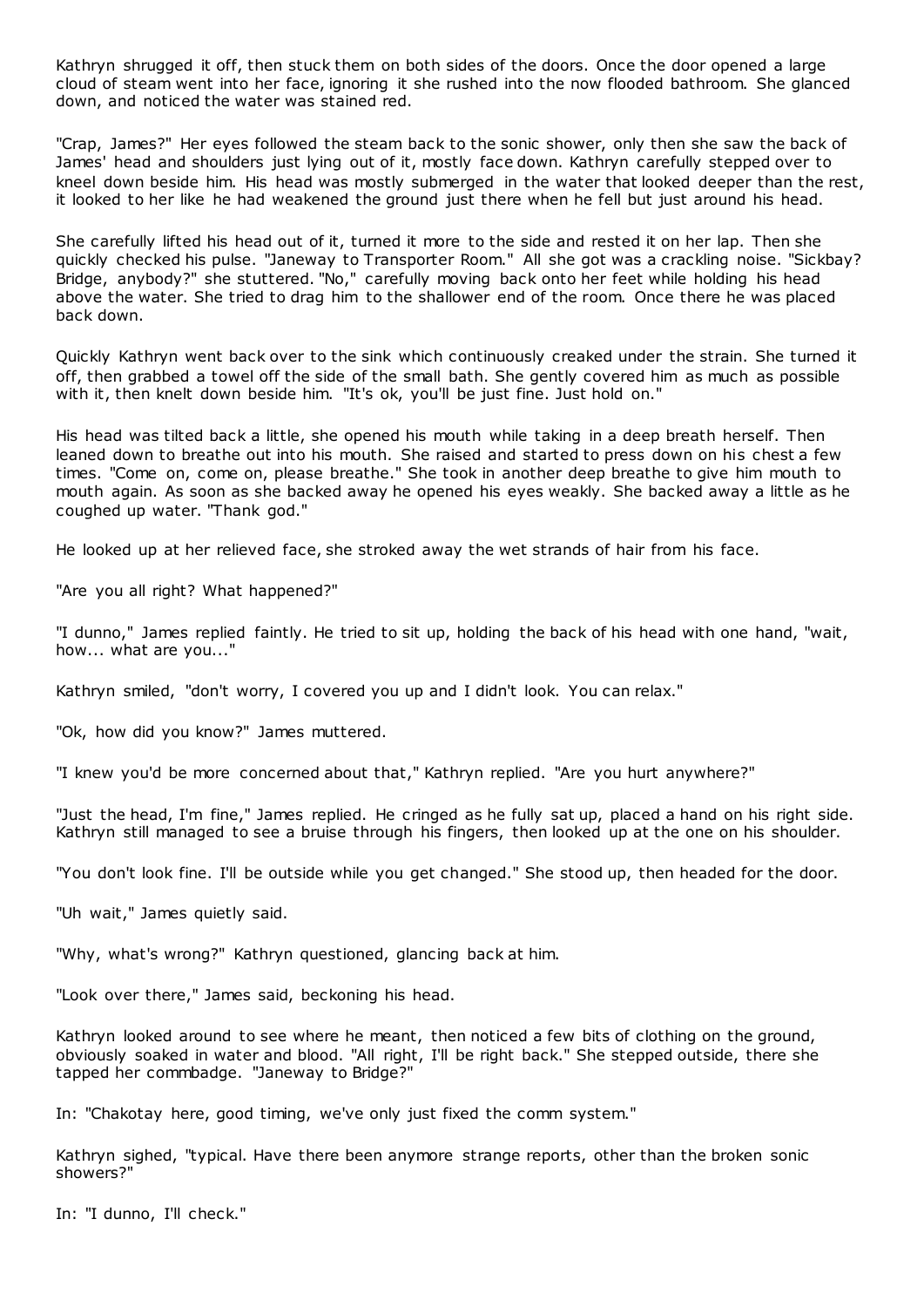"Also can you lock onto James and I when I give the word, we need to get to Sickbay," Kathryn said.

In: "Transporters are still down. What happened?"

"Looks like somebody attacked him in his quarters, there's no one else here though," Kathryn replied. She headed for a different door, it opened up. "That's not all..."

#### **The Bridge:**

"Eugh," Tom muttered.

In: "Yes well, it looked like somebody set this up. The water and blood wasn't draining, the floor was weakened in places."

"Now that is strange," Chakotay said. "When you get him to Sickbay, I'll send someone over there."

"Captain there are reports coming in from the deck below you. They say red water is leaking from the ceiling. Also on your deck some people are reporting blood from the taps," Tuvok said.

"Ok surely that thing on Thirteen can't be affecting the water like that," Harry said.

"Never mind that," Tom muttered. "Captain are you telling us that you saw James naked?"

#### **James/Jessie's Quarters:**

Kathryn stepped out of the bathroom again, "just so you know he heard that Tom, and grow up."

In: "It's not a bad experience anyway."

In: "Danny, you scare me."

Kathryn shuddered while tapping her commbadge, "James, are you decent yet?"

"Nearly," James' voice replied from behind the door.

"Why did you have that pipe attached to the taps? You could have just used the bath," Kathryn asked.

"I don't like them is all. Now you know why," James' voice said.

Kathryn smiled lightly, "next time you need to bathe, and the sonic showers are broken, use the bath and don't leave clothes on the floor."

James stepped out, barefooted while slipping on a jacket. "Yes mum."

Kathryn narrowed her eyes mockingly, "don't start."

"Come on, if I went in the bath the same would have happened," James said.

"Yes I guess you're right," Kathryn said.

"But you wouldn't have heard me fall and nearly dying," James said.

"Who said anything about dying, yes you did drown but I got there in time," Kathryn said.

"No you didn't," James said.

"And how would you know?" Kathryn muttered.

"After a few minutes I can tell, but the big give away was the taste of coffee in my mouth," James replied.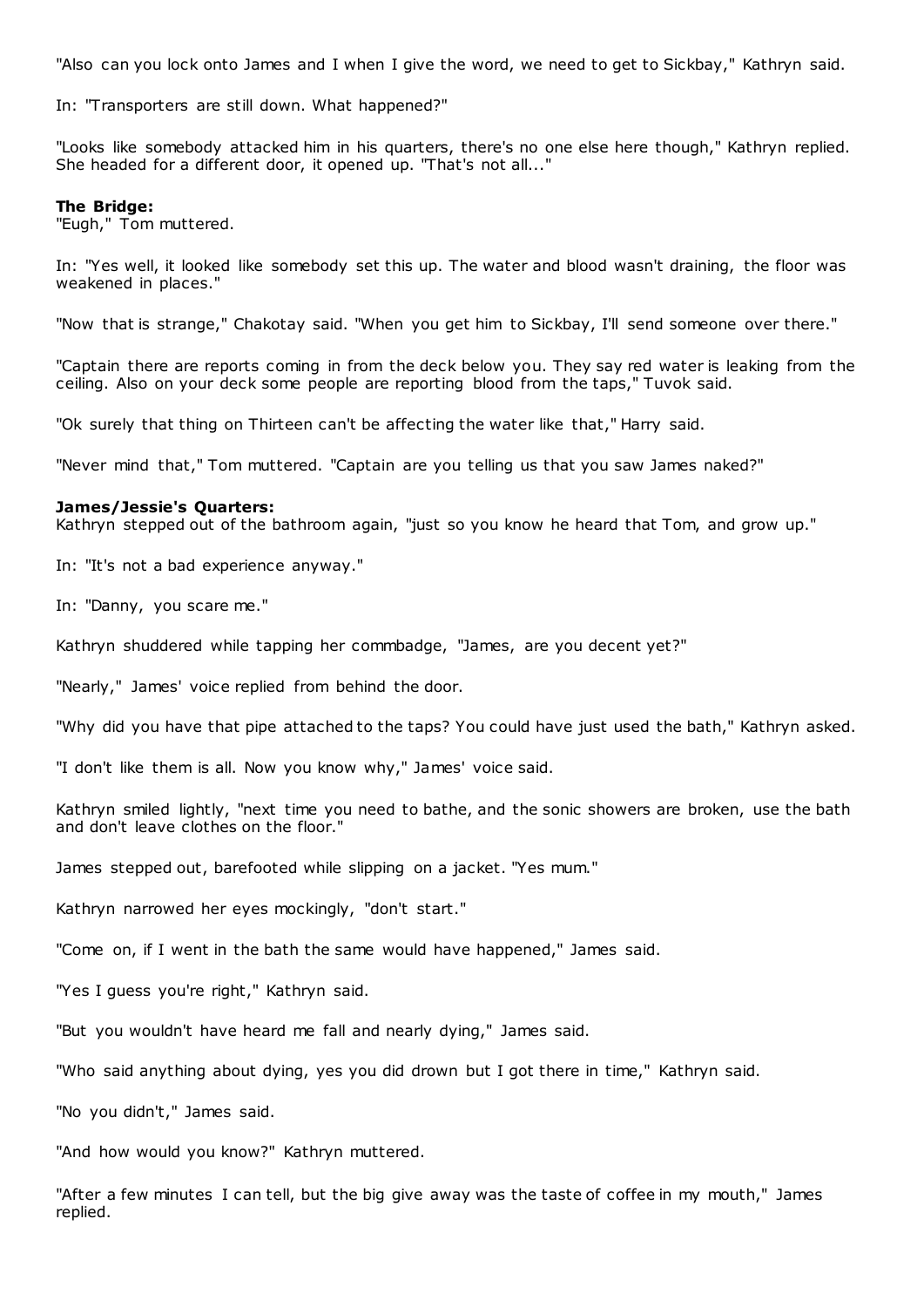"Oh I see," Kathryn uncomfortably said.

"You know twice I've been close to and actually dying today. I don't know if the second was a subtle attempted murder or bizarre coincidence, but I do know that you are the reason I'm ok," James said.

Kathryn just stared blankly for a moment, "well..."

"Thanks," James said with a shrug.

Kathryn smiled warmly, "you're very welcome, but you didn't have to thank me."

"Yeah I do. The first time I got you killed," James said. "And that doesn't make me feel good considering."

"Considering what?" Kathryn questioned.

"It's just a rumour," James muttered. Kathryn looked on worried. "You know, the whole *baby come out of nowhere* thing. It's not true right?"

Kathryn nervously laughed "no of course not. Do you want to go and get something to eat, my treat?"

"What about Sickbay?" James asked with a smirk on his face.

"Right right, yes of course," Kathryn stuttered, she quickly stepped out. He followed her, shaking his head.

#### **Engineering:**

Jessie walked through the main doors, happily humming to herself. She stopped next to one crewmember, "have you seen James?"

"James who?" he mumbled as he turned to her.

"Uh Taylor," Jessie replied. The crewmember just frowned at her. "Blond, this height." she raised her hand about five inches above her own head. "Very handsome, big upper arms."

"Boyfriend I'm hoping," the crewmember said with a slight smirk. "A blonde guy went up to the next deck ten minutes ago."

"Ok thanks," Jessie said. She went up to the lift, it headed up to the next level. She heard console buttons being pressed and yes you've guessed it, liplocking. "Ookay, wrong guy," she muttered as she stepped off the lift.

Only metres in front of her were Tom and B'Elanna again kissing on top of the station.

"He's not even a little bit cute, never mind very handsome," Jessie muttered to herself, shaking her head.

Tom and B'Elanna just then heard her, they quickly broke apart and turned to face her. "Jessie, what are you doing here?"

"I was looking for James," Jessie replied. "A guy down there said he went up here, but the idiot must have got mixed up."

"Yeah um, he's not here, can you go now?" Tom mumbled.

Jessie raised an eyebrow, "it's ok, he told me. Your secret's safe with me, but apparently not him."

"Good, just make sure it is with him and I won't tell anyone about what I heard about you two" Tom smirked.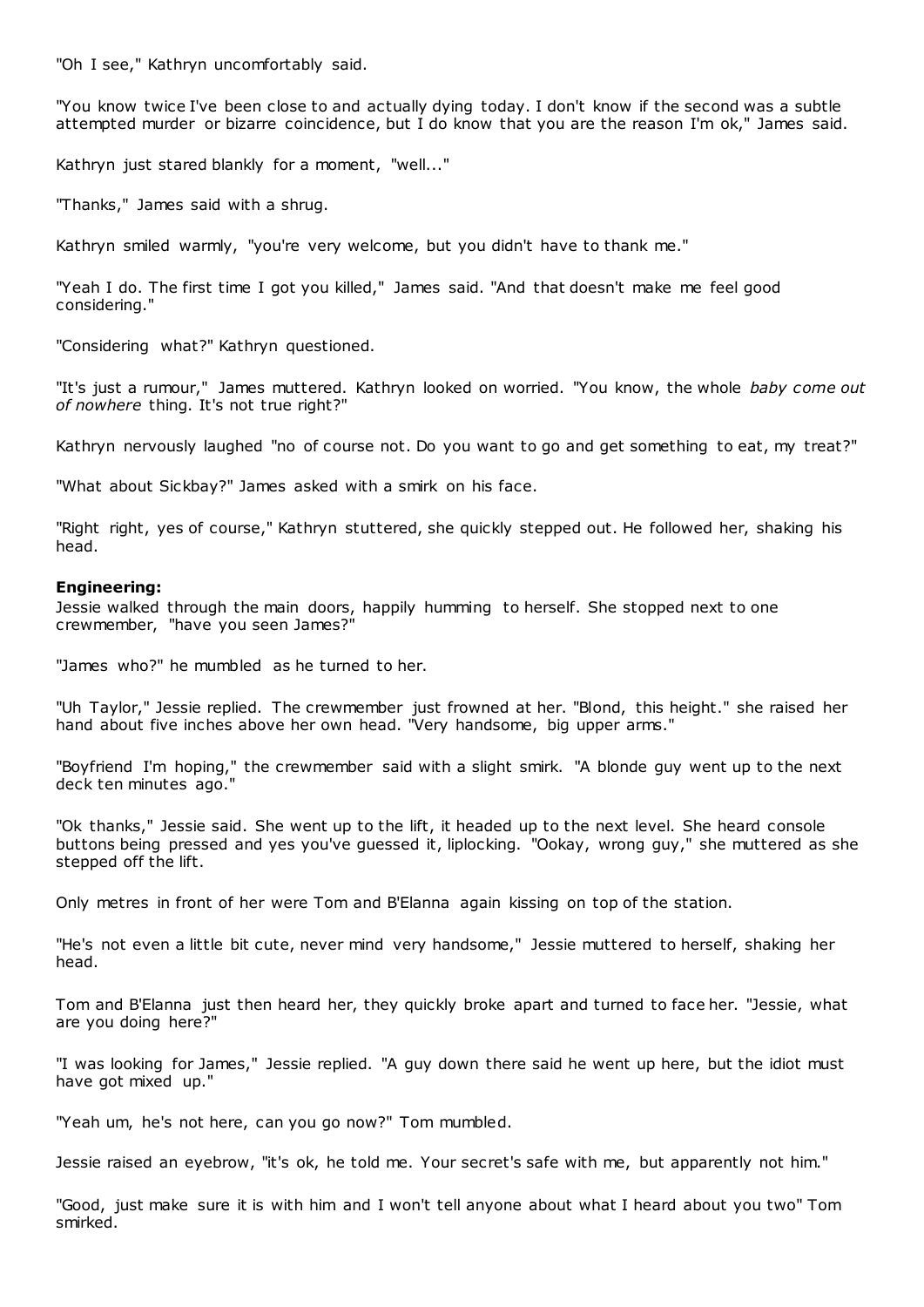Jessie stared blankly at him, "huh, what about us?"

"I heard you and him were flirting in the mess, plus not long later everyone but you guys left. I wonder what you were doing alone," Tom said.

"Why would we stick around when Neelix was streaking?" Jessie muttered in disgust. "And we weren't flirting, we were just messing about in a friends way.'

"Yeah whatever, I still won't tell if you..." Tom said.

Jessie shook her head, "whatever, doesn't matter if you tell anyone or not."

B'Elanna rolled her own eyes, "you two, let's just settle it now. Tom we should go somewhere else."

"Good idea," Tom said.

"Neh I doubt you really want to do that, I think you two just want to be caught," Jessie said.

"I could say the same thing about you and James recently," B'Elanna said.

"There's nothing we can be caught doing," Jessie said. She spotted Tom and B'Elanna touching hands and giving each other longing looks. "Ok I'm just going to leave you two to it." She rushed away.

## **Later that night:**

The entire senior staff were sitting on a large table that was pieced together with small ones.

"I think it would be a nice thing to do for the last night," Kathryn was saying, cradling a coffee cup against her stomach. A lot of the group stared at her with bored expressions on their faces. "I know some of you would rather be doing something else but..." Tom and B'Elanna gazed at each other, Danny and Ian were already flirting with their eyes, and probably holding hands under the table.

"But I thought it would be nice for us all to hang out."

"It's not going to be our last night Captain, we still have a shot," Harry said.

"Enlighten me," Kathryn said.

"I'm working on the remaining shuttles tonight, and we've still got the escape pods and power down option. That's why I'm..." Harry said.

"Ok ok, whoever's working can go," Kathryn groaned. Harry and Chakotay got up and headed out. "Everyone else just relax, this isn't a night for worry or what have you."

Jessie sighed while standing up, "if you say so." She walked off towards the nearest door. James quickly got up and followed her.

"Maybe we could do that, act moody or depressed and storm out," Tom whispered to B'Elanna. She raised an eyebrow at him.

Jessie stopped outside, she hit her fist against the wall then rested her head against it. James stood beside her. "I'm fine, well as fine as I can be right now."

Danny and Ian stumbled out toward them, talking quietly to each other. They stopped when they saw the other couple. "We're not, we're just..." Danny stuttered.

James glanced back at her, "I eugh, really don't want to know either way." The pair quickly rushed off. James turned back to Jessie. "Dumb question, but are you ok?"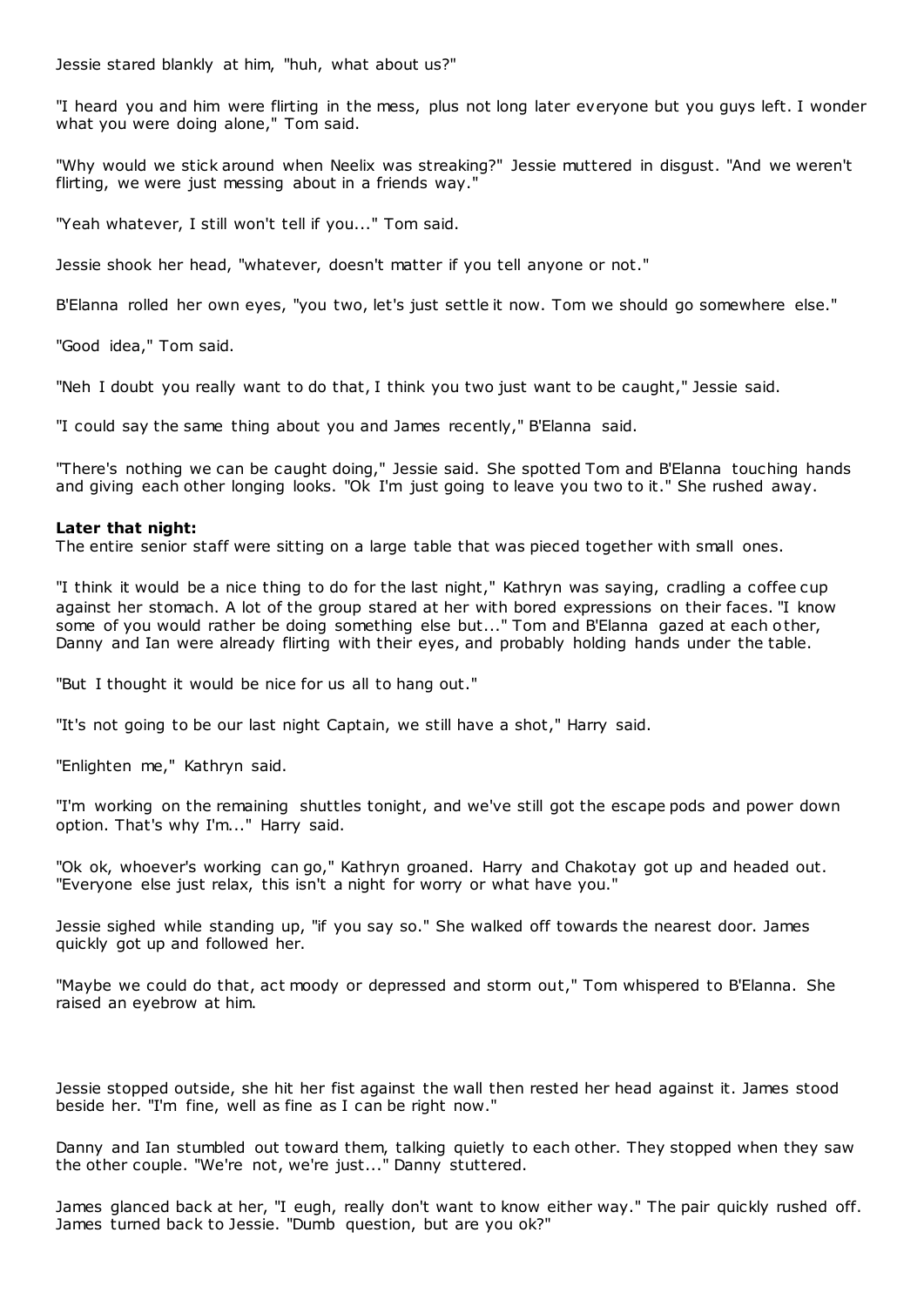"Super," Jessie muttered. She turned back around, "it's easier this way right. Neither of us has to go through the pain of losing the other. I always knew it would be me anyway."

"Why, cos I'm a Slayer or used to be suicidal?" James questioned quietly.

"No, don't be so... why didn't you just say why?" Jessie snapped at him, her face tightening.

"Sorry, why then?" James said even quieter than before.

"The question is why not. I'm unlucky enough for it to be me," Jessie muttered. She looked directly into his eyes. "And probably it was the Slayer thing recently. The thing is it was always something with you."

"Sorry," James mumbled.

"For what, oh forget it," Jessie sighed. "The thing is we're going to die together, that's what I kinda wanted. I didn't want to lose you and suffer, but didn't like the possibility of you suffering if it were me. It's super, really."

"The possibility. Of course I would, you don't have to be modest. It's different now anyway, the baby," James said.

"Yeah exactly. This isn't what I want anymore, and I feel terrible cos a part of me is relieved still," Jessie said.

"Jess we still have a shot at getting out of this," James said. "I don't think we're going to die tomorrow."

"Well I do. I've got this feeling something horrible's going to happen," Jessie muttered. "You know that feeling in my gut, it's awful."

"I know what you mean but I got a feeling that it's going to work out, only one of us can be right," James said. "I'll be helping the others anyway, we have to avert this. It's demony and I could probably help."

"No way, they've tried to kill you twice. You should stay out of it," Jessie said. "I don't want to risk you getting killed."

"Yeah but tomorrow," James muttered.

"I don't mean this to sound rude or anything but what can you do about this, that someone else can't?" Jessie asked. "It's not like there's something to hack or beat up."

"Still I've got to try," James said.

Jessie shook her head then turned it away. "Fine. We've got what, a few hours left until we either die in a fire, get crushed or be the lucky ones who get it last and are blown apart when the ship's hull goes. I'd rather spend my final hours with you, not on my own being scared to death about what exactly is going to happen to us."

James walked over to stand directly in front of her. He reached out to gently caress her cheek, "all right, I'm sorry. What do you want to do then?" She glanced up to look directly into his eyes. "I'll probably help out if I think of something ok, but that's it. But when it's time we'll stick together, promise."

## **Early the next morning**

#### **Deck Eight:**

James and Jessie rushed out of their quarters into the chaotic corridor. Panels were sparking, the red lights were flickering on and off, and crewmembers were running in both directions.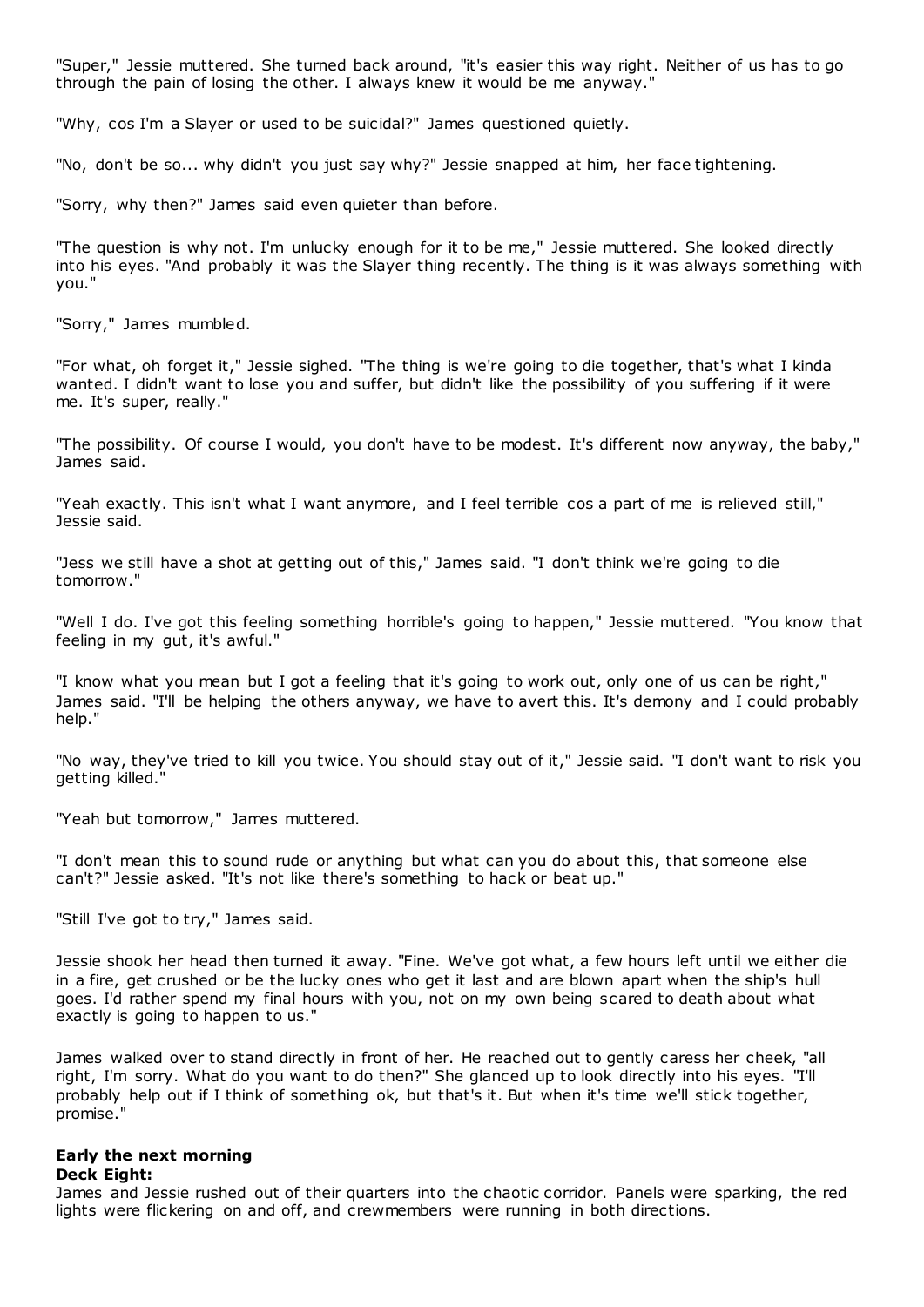"How long?" Jessie asked.

James looked at his wrist, "not for another hour." He turned his head and found a shadowed man's face right in front of his.

"You haven't figured it out yet, have you?"

"What?" James muttered.

Jessie frowned at him, "what, what?"

"Didn't you hear?" James stuttered, glancing back at her then at the guy. Jessie followed his glance.

"There's no-one else to hear," she replied.

"She can't see or hear me. Are you really that dense?" the man sneered.

The wall nearby them exploded, a beam from the ceiling collapsed nearby them. "Ok time to go," James mumbled. He and Jessie ran down the corridor.

A lot of crewmembers were going toward the lift. The first person to get there walked through the doors, but the shaft was empty and she just disappeared out of sight. Everyone then decided to go to the nearest Jeffries tube entrance.

James and Jessie had already chosen that route, they were at least a deck ahead of everyone. Eventually they got to the top, then crawled through a hatch into the bridge. It was very dark there, except for the small fire near the Conference Room.

Jessie headed for the Tactical station which was off, James was about to follow her but the man appeared in front of him. "It's you, you know."

"What do you mean it's me?" James muttered.

The wall by the Ready Room blasted open, a raging fire was surging through it. "Crap," Jessie stuttered, she left Tactical. Carefully she made her way passed the fire and stayed near the command chairs. James looked around the bridge, he saw a still body burning by the newly made hole, people lying with burns near the Conference and then Harry lying nearby his station, face black from all the smoke.

"Jessie we should just go back," he said.

Jessie nodded her head, then glanced at both of her exits which were blocked by the fires. "Um that's a problem."

"No it's not," James said. He jumped over the railing and over the Captain's chair.

"Um wrong way," Jessie said. He slipped an arm around her.

"Just keep a hold of me," James said. She held onto his other arm while he stamped his foot as hard as he could, the floor started to cave in. Soon there was a hole big enough for them to get through. He then lead her right up to it and dropped down Deck Two.

They proceeded to run through the corridor, ducking wall consoles exploding and falling ceiling pieces.

Eventually they got to the Mess Hall, where other crewmembers were either hiding or were already dead. James eyed the dead nearby in distaste. "That couldn't have been an accident." One man he was looking at had three deep claw marks down his face and neck.

"What the?" Jessie stuttered as she looked around at similar corpses.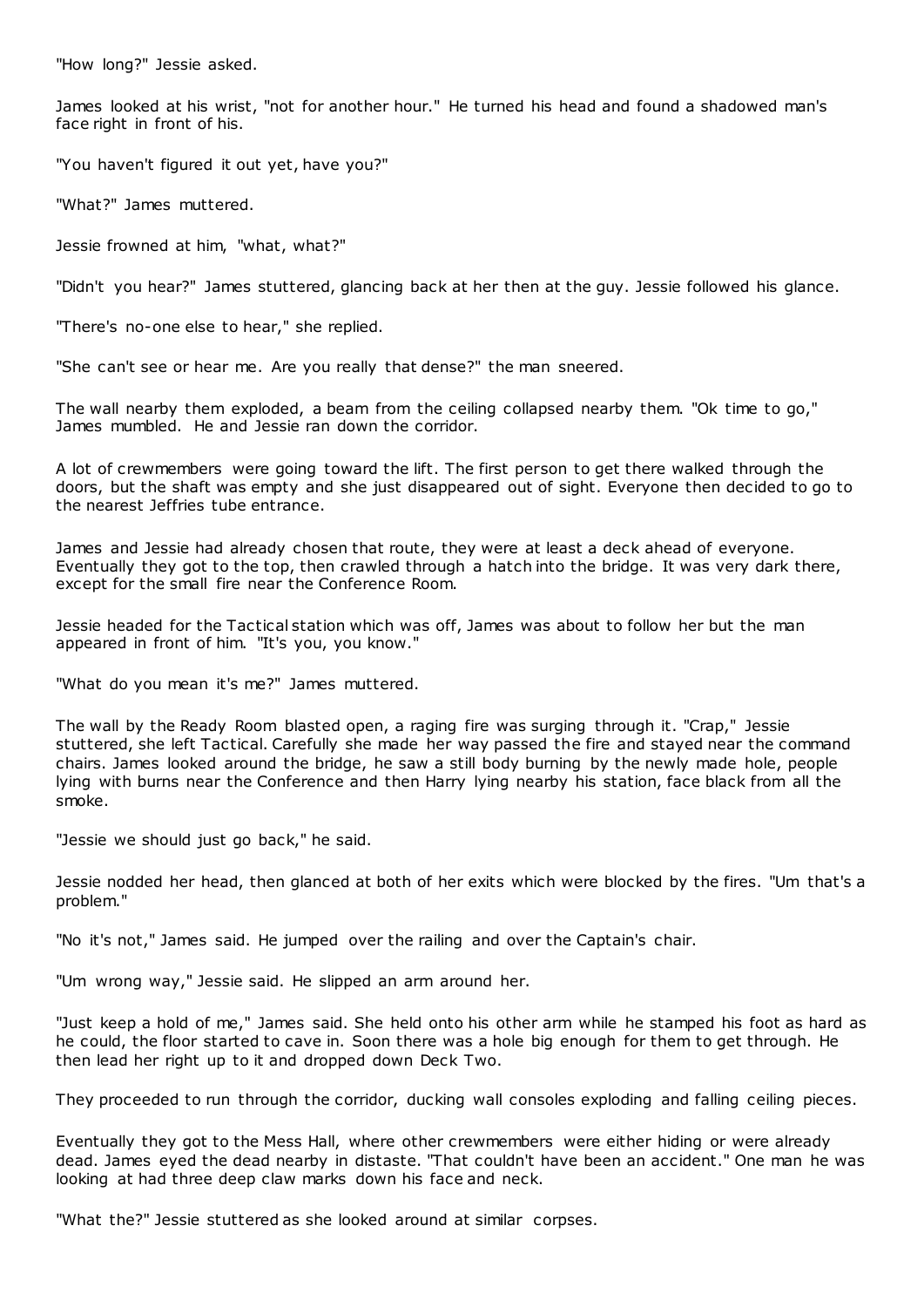"It must have been..." James said. A tall, mean looking demon walked up behind him and swiped large claws at him. The blow knocked him to the ground.

"Son of a..." Jessie growled at it. To its surprise she threw a nasty punch at its stomach, and a kick to the leg. The demon twice her size stumbled to the ground after a few more blows. She rushed toward the kitchen. James meanwhile jumped back onto his feet like nothing happened. "It's ok, I'm getting a big knife."

"Good. By the way, nice job," James said, eyeing the now crippled demon.

Jessie glanced at him, smiling sweetly while holding a big knife in her hands. "Thanks." She started to head back, two crewmembers nearby her looked worried as they watched the ceiling.

James glanced at her then the demon, but the dark man was in his way again. "It's you it wants."

"What?" James muttered. He heard a loud crash behind him. He swung around to find the kitchen area was now gone, instead was a pile of rubble. "Jessie?" he looked around frantically as he rushed to the scene. "You got away right?"

A crewmember lying half under the rubble tried to pull himself away, "no, she was right behind me."

James' face now was a ghostly white as he eyed the heavy wreckage. The frightened crewmembers behind him, who probably knew what was going to happen next, cowered a little as he turned to them. "You, help me move this."

"But," they all stuttered.

"Now!" James snapped. He turned back to throw off all of the heavy debris. Eventually he got to t he last beam. It was lying directly on top of one man who must have died instantly, the end of it was on top of Jessie from the stomach down to her knees. She was alive, but just barely.

He knelt down beside her, "hang on Jess, I'll get this off."

"No you can't," she weakly mumbled.

"I can. Freak remember..." James said, trying to hide the fear in his voice.

"No, there's some... a part, in me..." Jessie mumbled.

"But we can't just leave it there Jess," James stuttered.

"It doesn't matter," Jessie slowly said. "We are going to die anyway."

"But we promised each other we'd go together. Just hang on, please," James stuttered with tears forming in his eyes.

Jessie turned her head a little to look up at him, "I can't, sorry." She weakly raised her only moveable arm. He took a hold of that hand with both of his.

"Jess please, I can't, it's too hard."

"It's only an hour, less prob..." Jessie mumbled. "You can."

"No I can't. I can't watch you die, not like this as well," James stuttered. "An hour without you is too long."

Jessie tried to smile at him but it looked like it hurt her. "I'm sorry. I don't want to... hurt you."

James brought the hand he was holding closer, he kissed the back of it then brought it to his chest. Then leaned over so he could be closer to her. "I love you Jess," he whispered. After a minute of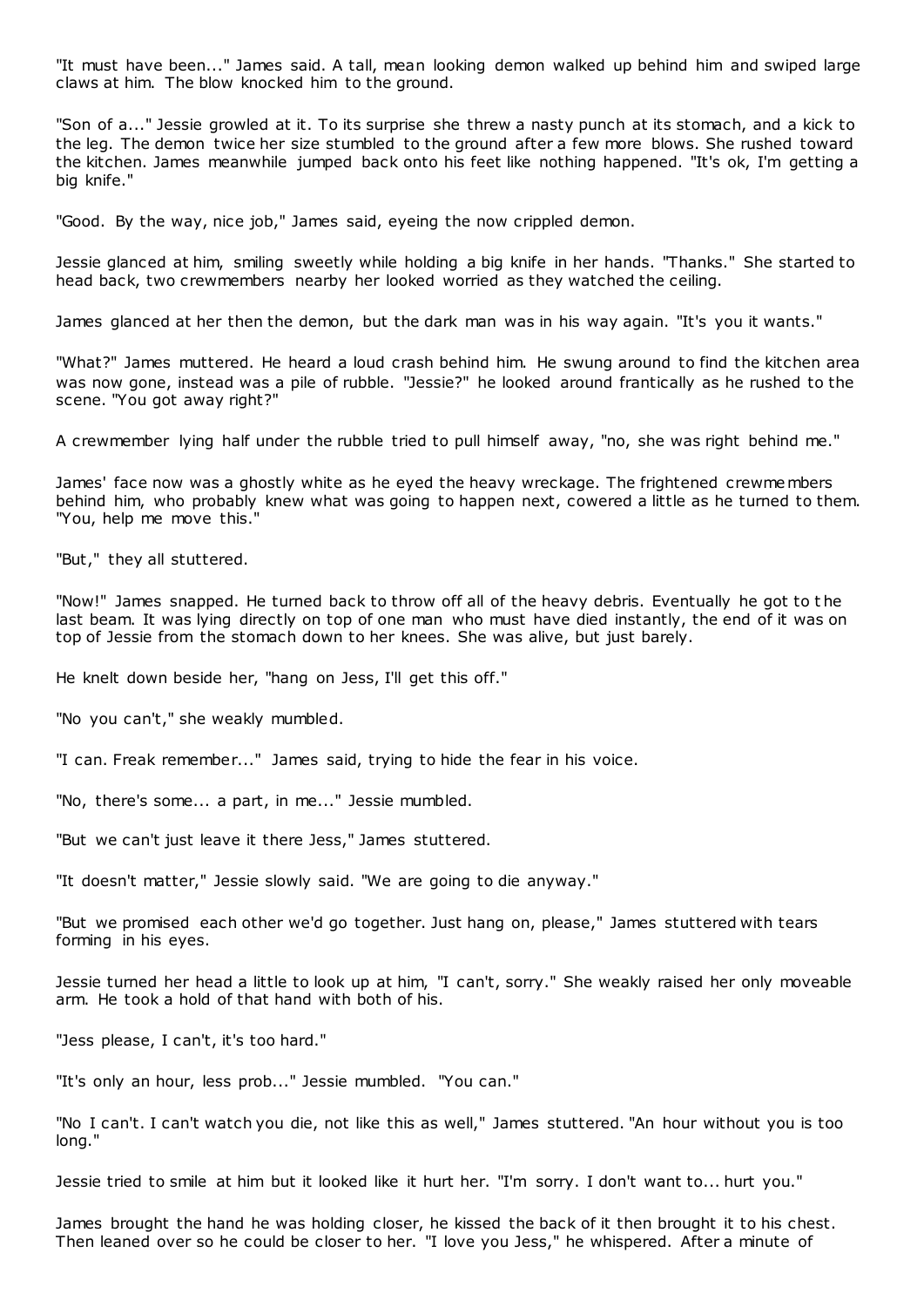silence he got worried, and sat up again. Her eyes were closed, and head was resting on the left side. James reached out to stroke the side of her face, while clutching her hand tightly. He then leaned ov er again to kiss her gently on the cheek with tears streaming down his own.

The shadowed man stepped up behind him. "Why do you think they tried to kill you? Well I suppose you didn't figure it out so they shouldn't have bothered."

"What the hell are you talking about?" James almost growled.

"You can stop this," the man replied.

"It's too late, I don't care," James grumbled.

"It's not, this isn't real. I am just showing you what will happen if you don't stop it," the man said.

James sat up and looked over his shoulder, "how?"

"I'll show you," the man replied. He placed a hand on James' shoulder. He then fell unconscious next to Jessie's body.

After a few minutes he woke up to see her face directly in front of his, but this time she was breathing and sleeping peacefully. He also couldn't feel the pain of the claw marks on his back and neck from the demon. "What the?" He quickly sat up to look around. They were both lying in their bed, everything seemed to be normal.

#### **The Conference Room:**

Everyone sat looking rather depressed, and most of which were worn out. Harry and B'Elanna stood by the wall panel.

"It's confirmed. The ejection system was given false signals. The escape pods are probably at the nearest planet by now," Harry sighed.

Danny burst into a loud snigger, "premature ejection."

Jessie shook her head, "there's always a plus side in every situation. At least I won't have to put up with anymore dirty jokes when I'm dead."

"Unless you get stuck in hell together," Tom laughed quietly.

"In that case it doesn't matter if I kill you now, I'm already damned," Jessie grumbled, passing him her own death glare.

"Look we're not going to die. We've suffered worse," Kathryn scolded. "Tom, how's it coming with the shuttles?"

"Not very good so far ma'am. Obviously one's out of business, the other two's systems are still offline. It looks like they were sabotaged," Tom replied.

"B'Elanna, Harry, anyone, heck even Danny or Neelix have any ideas?" Kathryn questioned.

"Hey, I'm not in the same league as Neelix," Danny grumbled.

"Yeah you're really proving yourself with the ejection jokes," Jessie said.

Neelix pouted, "in fact I do have an idea. Pack everyone into the shuttles we have left. Have a few engineers in those suits, tell everyone to hold their breath or find away of getting shuttle life support on. Then hope for the best."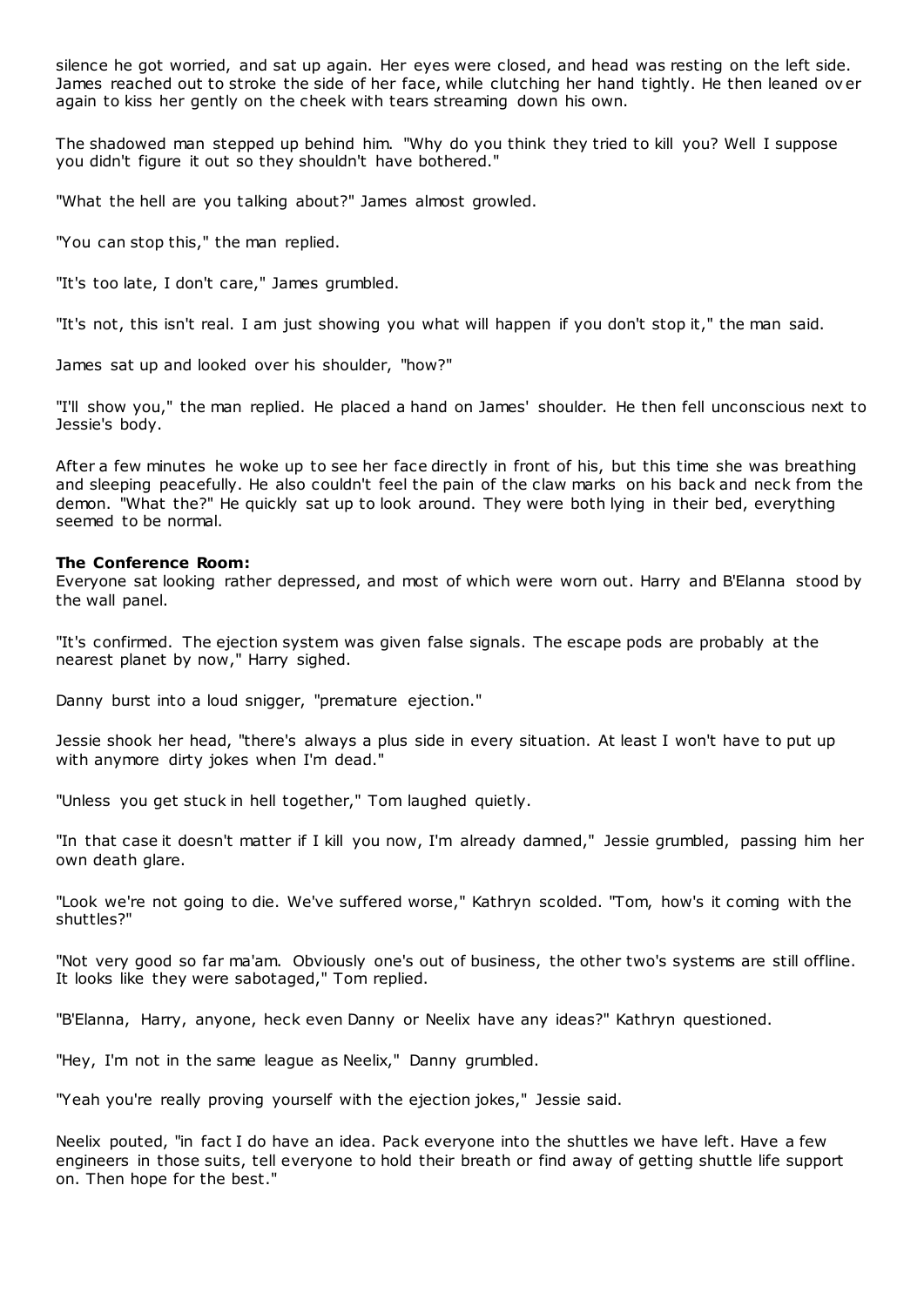"What, for more than half an hour? It has grown over night you know, hence we need more time to be powerless and airless," Jessie said in disbelief. She slapped him across the head. "Idiot, why am I sitting next to you?"

"I think it's cos you saved the seat for James and he didn't come," Ian said. He shot a quick glare at Danny. She smiled sweetly at him.

"Where is he anyway?" Kathryn asked.

#### **Meanwhile Deck Thirteen:**

James stood about a metre away from the rift, holding a tricorder. Behind him the wall slowly ripped unnaturally apart like a jacket unzipping. On the other side it was just black, like there was nothing on the other side. It didn't seem like he noticed it though.

The tricorder started screeching at him, "what now?"

The rip in the wall widened, a demon stepped through it. James looked up from the tricorder as it slowly made its way toward him. He rolled his eyes with a sigh, "you know it's getting really tedious now."

The demon raised a bit of damaged metal that looked as if it were ripped from a wall. It was then swung toward James' head. He ducked last second, turned about ninety degrees on his left foot and kicked it with his right. As it hit the ground, he pulled out a large knife and plunged it into its chest.

Like nothing happened he got back to the tricorder scan. He tapped his commbadge, "Taylor to Conference."

## **The Conference Room:**

Kathryn tapped her own, "James, where are you?"

In: "I just thought of checking the portal thing for anything new."

"And?" Chakotay questioned.

In: "It's slowing down, it's weird. It fluctuated when I walked in and slowed right down."

"Are you saying that people slow down the growth?" Tom questioned.

B'Elanna frowned in confusion, "when we visited it, it was going at a slower rate."

Harry shook his head, "no no, Ian and I went an hour ago. Nothing changed."

"Damn so close," Kathryn grumbled.

In: "All right, but something's slowing it down. Just thought I'd let you know. Oh and another demon attacked."

"Are you ok?" Jessie asked.

In: "Yeah, no problem, he wasn't very good at sneaking up behind me."

"Maybe the demons and rift are connected," Tom said.

In: "How, they attacked on the bridge the first time."

"You know what I mean," Tom said. "They're probably causing it."

In: "Maybe, or maybe they're just taking advantage of the situation. Taylor out."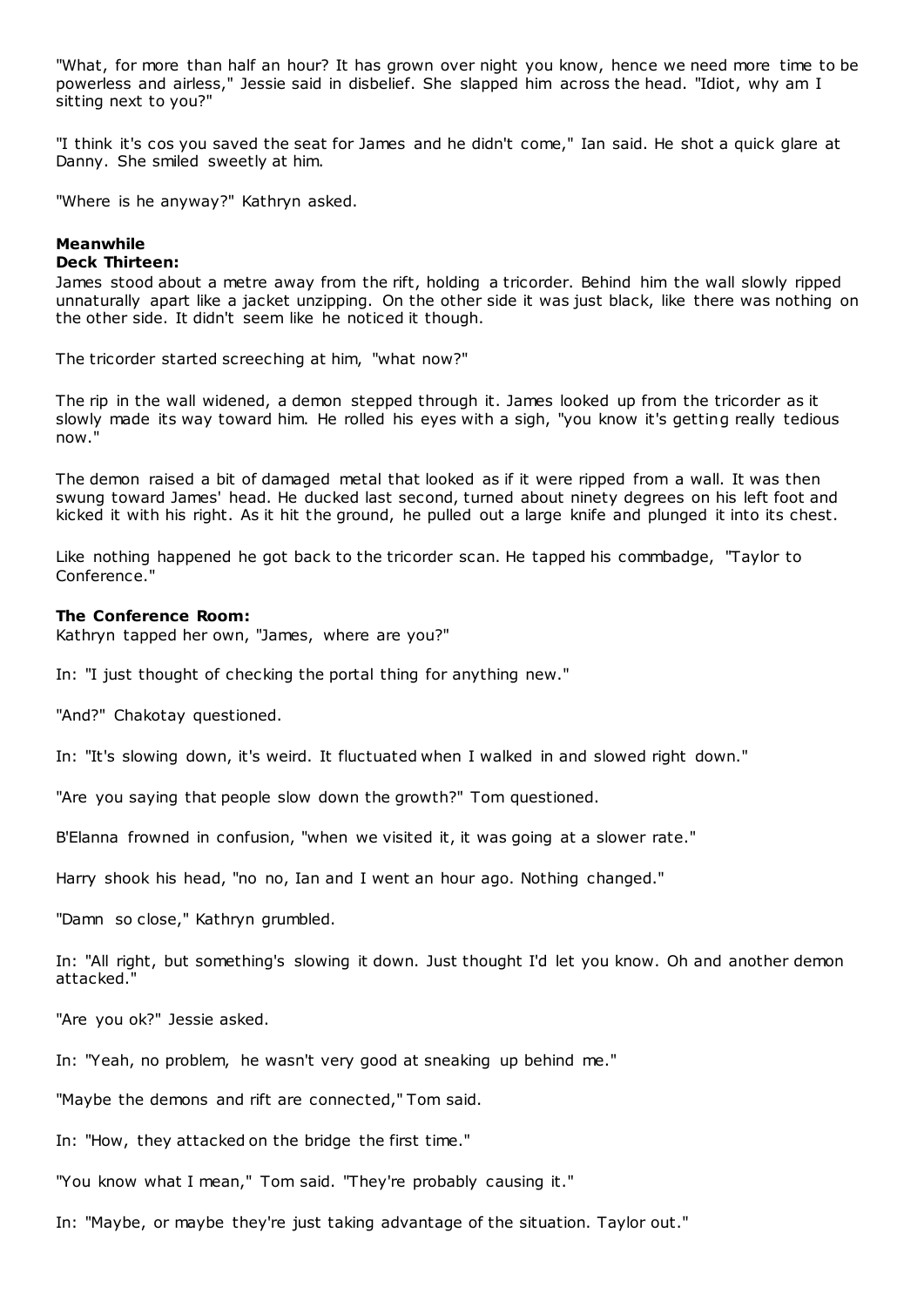"All right but nobody is seeing what I'm seeing," Tom grumbled.

"And what's that?" Harry asked.

"It's really quite obvious. The escape pods escape, helm is broken, one shuttle blew up. Somebody is doing this to us," Tom replied.

"I think we've all figured that out already," Chakotay said.

Jessie raised an eyebrow, "ok yeah we got all that but there's one thing I don't get. If the demons went to all that trouble to kill us with this thing, why bother trying to murder James twice?"

"Good question," Kathryn mumbled, staring blankly.

#### **The Shuttle Bay:**

Inside one of the remaining shuttles, Tom stood by one of the walls with a blackened hole in it. He had a hold of a laser scalpel, while fiddling with a few wires coming from the hole with his other hand. James meanwhile worked underneath a blackened station.

"This'll take too many hours, we need more time," Tom grunted. He slammed his hand on the good part of the wall. "Damn I can't believe this, so close. How are you doing anyway?"

"Nope, same problem. Even if we had a team working at it non stop it wouldn't be fixed until tonight," James muttered. He jumped to his feet with an angry expression on his face. Tom watched him with a more or less identical look on his face.

"Things were going so great, it's bloody typical," Tom grumbled.

James turned to face him, "careful, you're starting to pick up some English words."

"And there's another typical annoyance," Tom said.

"Yeah I thought you'd hate that," James said.

Tom shrugged his shoulders, "neh I'm just not in my full humour mode. Everything about this, it just makes my blood boil."

"Tell me about it," James sighed. "And you just recently got together with B'Elanna, didn't you?"

Tom groaned before dropping into the nearest chair. "It happened when you and Jess were in that prison. You know I just wish there was something I could do to stop it, for her you know." He turned the chair toward the other black station. "Screw it, I'm going to continue trying to fix it, maybe somebody will delay this thing and doing this may come in handy."

"Still on your own, that could take days," James said.

"I've got to try," Tom muttered.

Ian appeared at the shuttle entrance, he frowned slightly before moving a little out of sight.

"It may be pointless but I'd do anything right now," Tom said.

James stared in his direction, "yeah, I get that."

"What are you going to do?" Tom asked. He knelt down to work under the station.

"What do you mean?" James questioned.

"You know what I mean," Tom replied. "You and Jess."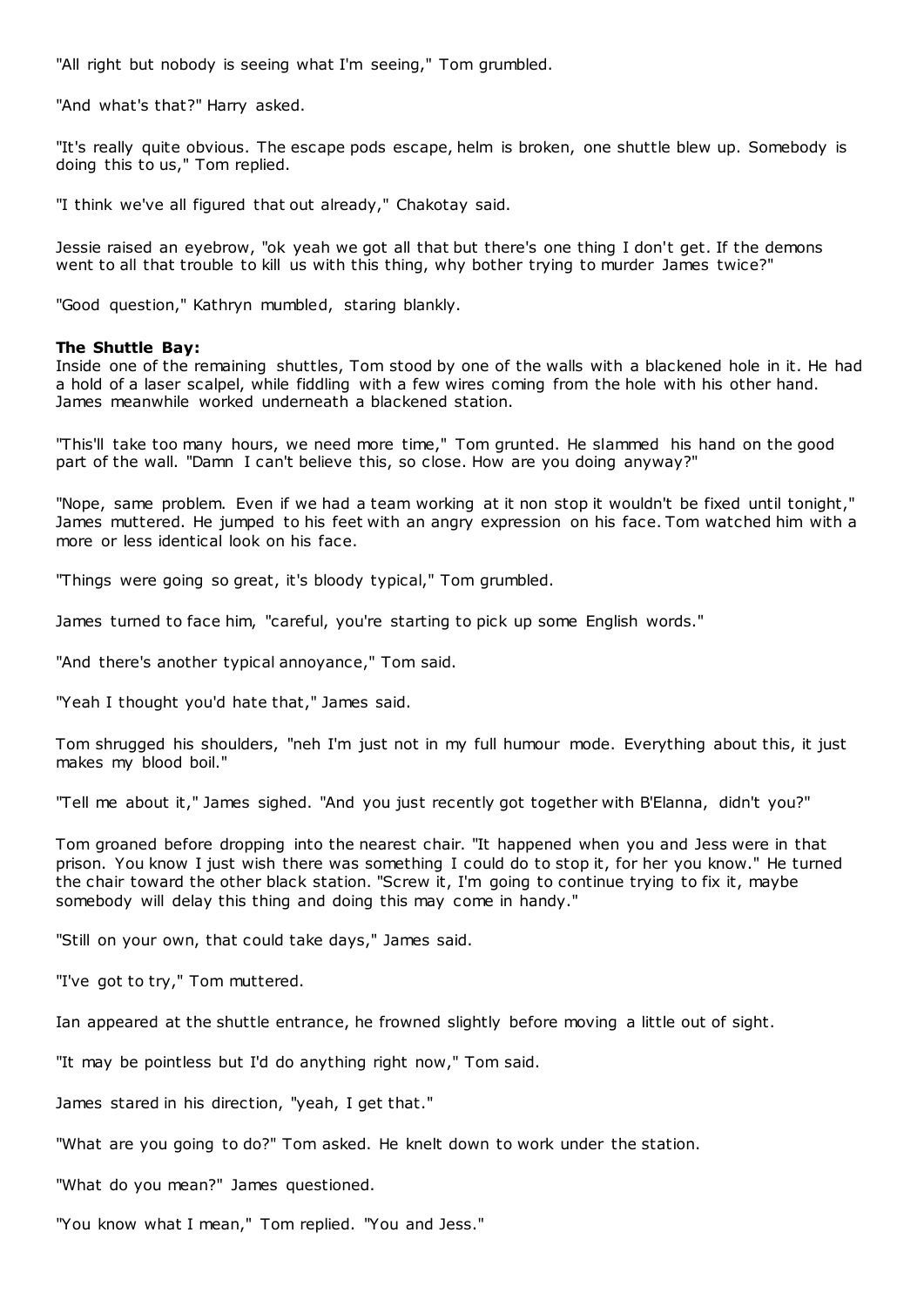James groaned, "she's my friend, you're getting the wrong idea yet again."

"I'm really not. I see the way you look at her," Tom said.

"What way?" James carefully asked, sitting down on the other chair.

"Like you wish you never wasted, what nineteen years of being just her friend," Tom replied. He sat back in the chair. "Like you wish you could see her every morning, every night for the rest of your life." James only could look away from him. "You'd be prepared to do anything for her, even die for her." He looked back at him directly.

"I know what you feel cos I feel it too. Don't beat me up, it's not Jessie, I mean B'Elanna."

"I know," James mumbled, his eyes stared toward the ground.

Tom frowned in confusion, "and you're not beating me up or scowling at me for going too far. Why?"

James looked up, "I gotta go, do something." He climbed back out of the chair.

"Uh ookay," Tom muttered. Ian then frowned before walking completely out of sight. "I figured you'd help, unless you plan on helping another way."

"Yeah I am, another way," James mumbled. He walked out of the shuttle leaving Tom even more confused.

## **The Mess Hall:**

Jessie and Kes stood talking near the kitchen, one of the doors was blocked with rubble and the ceiling above it there was a gaping hole in it.

"You shouldn't be so pessimistic Jess, we've gotten out of worse."

"Maybe I just have this bad feeling. It doesn't help when stuff keeps happening," Jessie muttered. "Last night we were woken up by that light sparking and going off. Oh and did I mention the replicator turning a simple glass of coke into a bomb that exploded soon after?"

Kes cringed, "I'm guessing cos of the lack of burns you got away in time."

"Yeah but let's just say it's a good thing we won't be using that replicator again," Jessie said.

"There's nothing good about it," Kes sighed, glancing toward the door briefly. "You can stop worrying, well at least about one thing."

Jessie's face lit up only just a little, she glanced to her left. James walked over to stand beside her. "Good or bad?" she asked.

He just shook his head. "There's only one thing I can think of, but I'm not 100% sure about it."

Kes glanced behind her, she looked back with wide eyes, "ok if Neelix asks, I didn't come by this deck at all today." The two glanced at her in confusion. "He wants a last kiss." She dashed off.

"Um, what's the thing?" Jessie asked.

"I've only got a, what could I call it? A hunch I suppose," James replied awkwardly.

Jessie frowned, "what's wrong, is it dangerous or something?"

"What, more dangerous than our current predicament?" James said. "Really not."

"Ok I'll rephrase, will it get you hurt or anything?" Jessie questioned.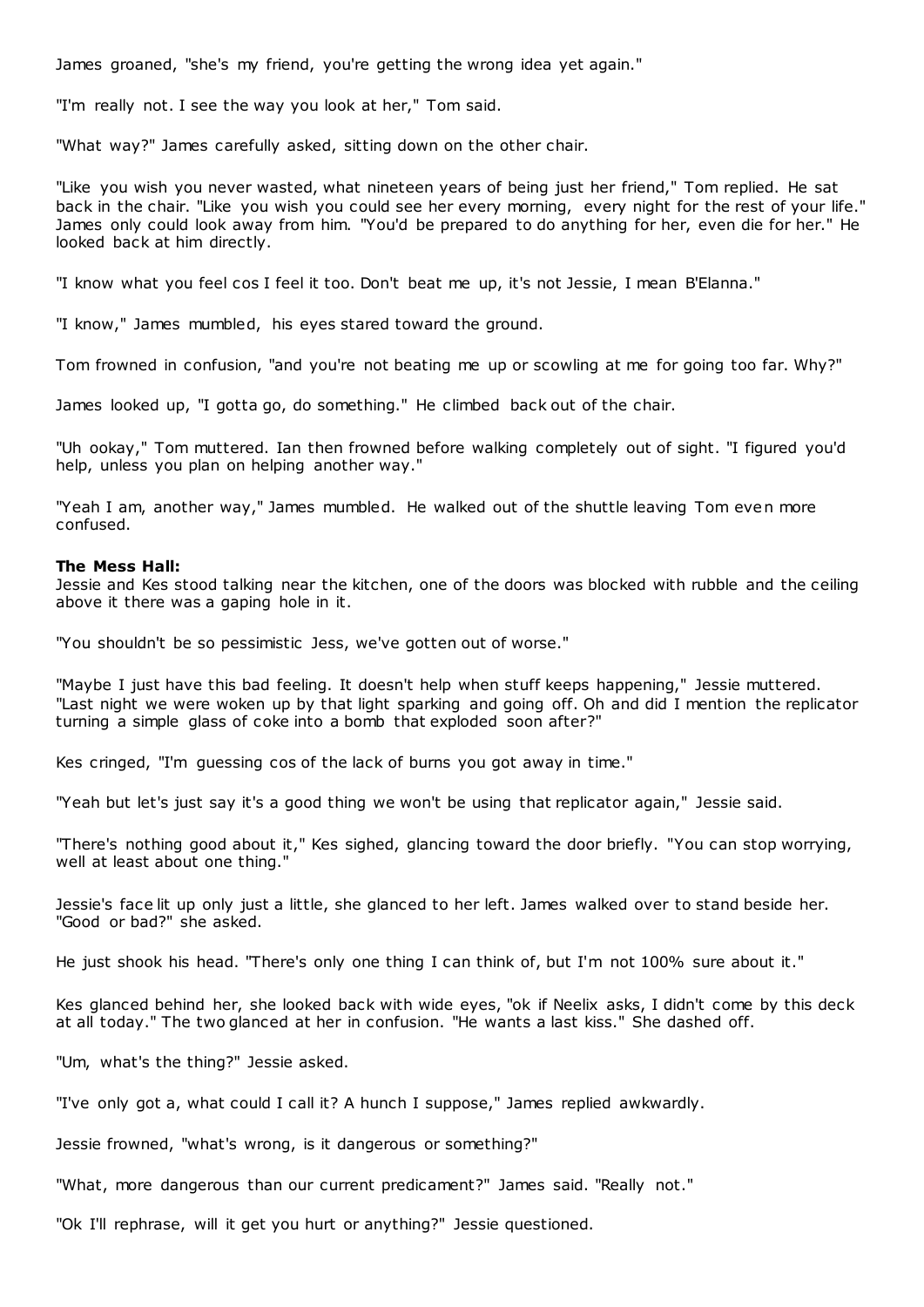"Jess don't worry. If it works we won't have to worry about the promise we made each other," James replied.

Jessie raised an eyebrow, "ok, this must be a good plan or something. What is it?"

James glanced to his left, "I'm not exactly sure yet, I don't even know if..." He looked back at the kitchen itself, his face turned a little pale and he shuddered only slightly. "Why don't we sit down somewhere," he headed over to the sitting area. Jessie glanced back at t he kitchen with a frown before following. They both sat down at the nearest empty table.

"You will still meet with me if it doesn't work, right?" Jessie asked. He didn't answer her, his eyes were still focused on the kitchen area. She placed a hand on his arm. "James, what's the matter?"

"I'm fine," he mumbled, then he glanced back at her. "What did you say before?"

"How long will this take? I wanna know if you'll still be able to meet with me before it all gets really bad," Jessie replied, looking a little worried.

"Yeah, if it doesn't work I'll see you again," James said. He took a hold of both of her hands. "Look Jess I wanna tell you something, before anything happens."

"It's ok, you can tell my anything. Well almost, you can't say that I'm fat, ugly or that you hate me or something," Jessie said, smiling slightly.

"I like the way you picked realistic things that I'd say," James muttered, raising an eyebrow.

Jessie shrugged her shoulders, "can't think of anything realistic . What did you want to tell me? Remember there's only so much I'll be able to take only an hour or so away from death. So no deciding to tell me big secrets, no big us in the future things, or what you would have gotten for my birthday. Ok I didn't leave you much did I?"

James glanced down at the table, "no not really."

"So it was one of those then, huh. Sorry," Jessie mumbled.

"Basically I just wanted to remind you of how great I think you are and... uh stuff," James said.

Jessie raised an eyebrow, "James, it's ok, you can just tell me."

"All right um..." James said. "I just wanted to say you mean a lot to me, you're the only thing that's gotten me out of bed every morning for the last decade or so. Without you there wouldn't have been any point really."

"Yeah I know the feeling," Jessie said with a smile.

"Look just so you know, if things were different I would have spent the rest of my life with you, unless you didn't want me to. Even then it would take a lot to get rid of me," James mumbled.

"Like I'd ever not want you around, don't be silly," Jessie said, rolling her eyes. She tightened her grip on one of his hands, "I really wish we could fix all this."

James glanced briefly toward the window, "I always thought the last thing that'd be on my mind is *what if's* about you. After we got together properly I thought it would be something else involving you." He glanced down at the watch on his wrist, he sighed like it was time for a meeting with a coffee deprived Kathryn. "I really wish I didn't have to go."

"It's ok, we'll still have a little time later, right?" Jessie said.

James just stared at her for half a minute. He finally spoke but much quieter than before, "you're my everything, Jess, remember that."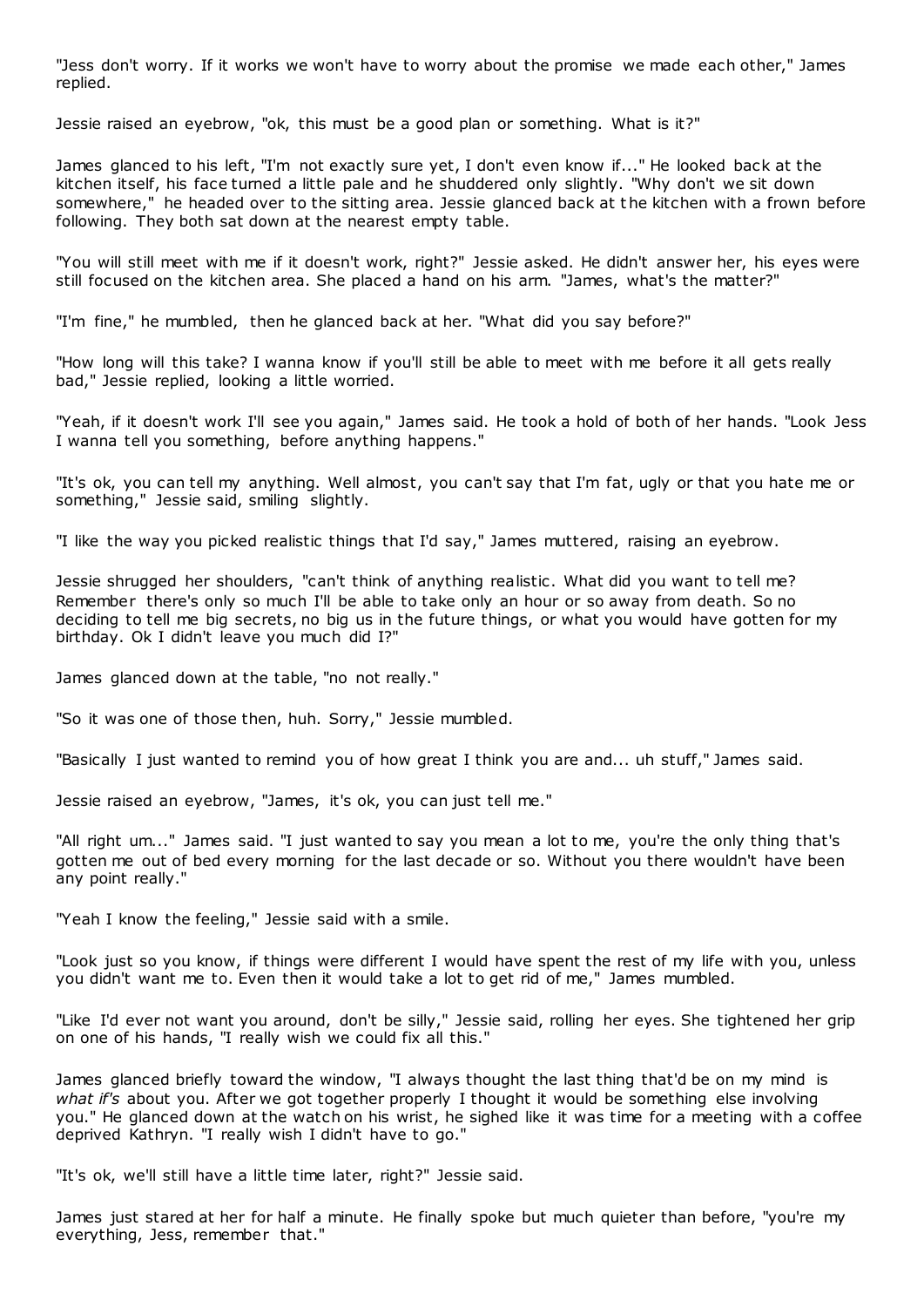"I will, you just remember to meet me later ok," Jessie said while trying to stop tears from forming.

"Yeah if it doesn't work," he said, standing up. He kept a tight hold of her hands.

"And if it does?" Jessie said.

James moved around to her side, one hand pulled away to instead place across her face. Then he pulled away completely and headed for the only door. Jessie turned to stare after him. Neelix walked up behind her with a frown on his face.

"The situation's getting to him huh?" he said.

Jessie jumped a mile, she glanced back at him, "don't do that, and what?"

"It looked like he was saying goodbye for good there," Neelix replied.

"No, either way we'll see each other later," Jessie said. "And no I haven't seen Kes."

"How did you know?" Neelix asked.

Jessie shrugged, "there isn't much time left, Kes is the person you like the most so..."

Neelix smiled, "like isn't a strong enough word. I'll see you later Jess." He walked away leaving Jessie to ponder everything that had been said.

# **Not long later**

## **The Bridge:**

The atmosphere was smoky due to a fire nearby the Conference Room, all you could see were the remaining console lights through the smoke. The red alert lights and sirens were going off out of sequence, the siren was distorted.

"Report!" Kathryn ordered.

"Um there's a fire, dumb ass," Danny muttered as she stood by the helm. Kathryn tried to glare but she could obviously not see it.

The crewmembers by the back stations backed away from them. "These stations are getting hot," one said. On cue the stations themselves began sparking out of control.

"They're overheating," Harry said. Most of the stations around the bridge flickered on and off. "It's the beginning of the end all right."

"Don't say that," Chakotay scolded.

"Captain. Deck Thirteen Alert," Tuvok said. Kathryn swung around to stare at him. "Somebody temporarily activated life support to get in, there's two lifesigns but both went down at different times."

"Who?" Kathryn demanded.

#### **Deck Thirteen:**

The door to the turbolift opened crookedly. James stepped out through them. Only five metres down the corridor was the edge of the anomaly. He pulled out a tricorder. "Eighty minutes until hull breach." With a sigh he stepped forward, his sight was blocked by something larger standing in front of him. He stopped in his tracks.

"What do you think you're doing?" a familiar voice angrily asked.

James looked up to see Ian directly in front of him, "how did you, where did you come from?"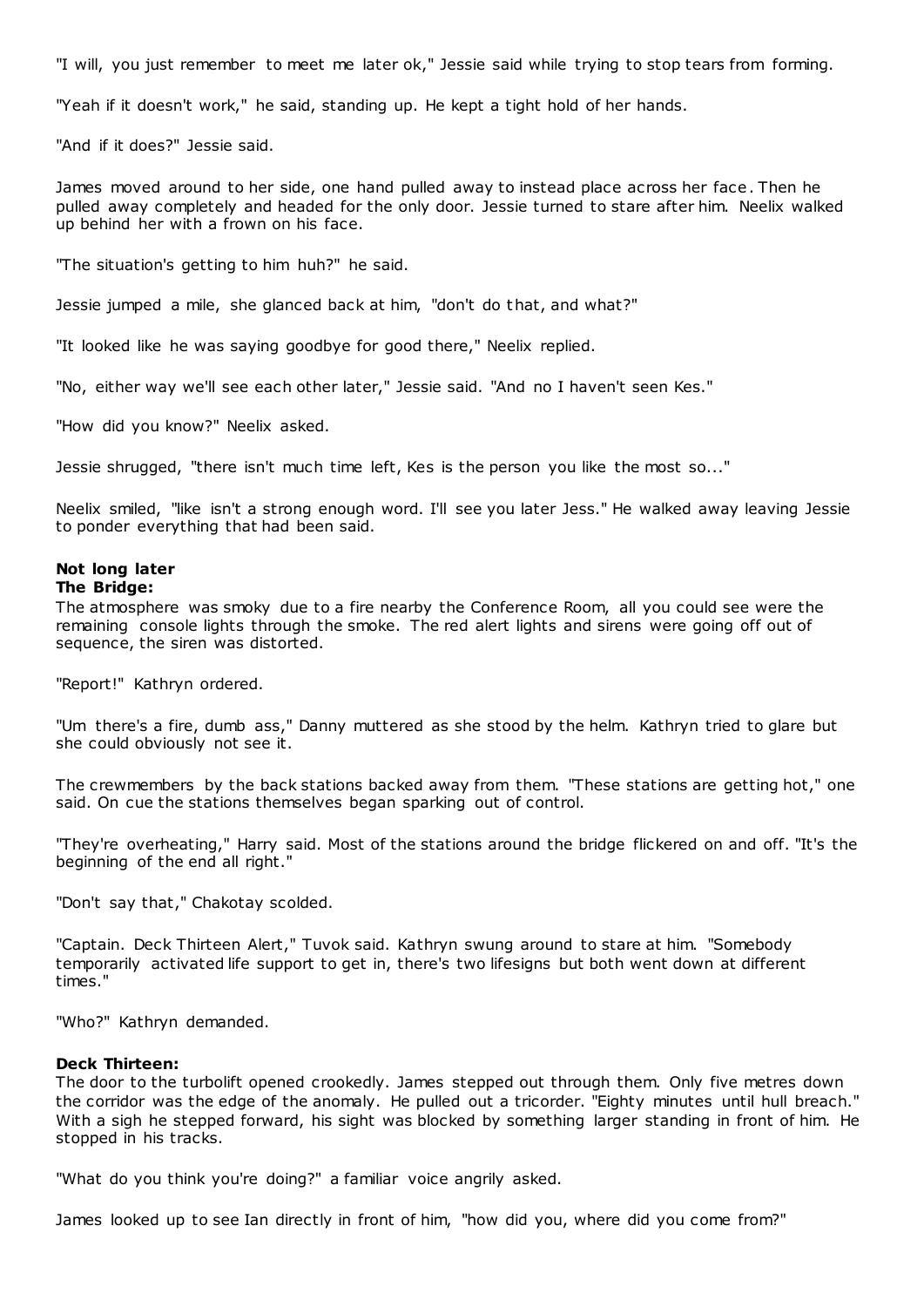"Just around the corner, now you answer mine," Ian replied.

"Um my last resort is begging it not to grow anymore," James said sarcastically. "Now I think you'd better leave, it's going to expand again soon."

"I'm only leaving if you are too," Ian said. "You see none of this makes any sense to me. With only an hour, probably less to live why bother attempting to kill yourself now.'

"Ian," James muttered.

Ian quickly butted in, "just cos you're different than the rest of us, doesn't mean you can go for a little walk around. You go near it and there won't be anything left of you. You'd be lucky if there was dust."

"I know that," James snapped. "But it doesn't mean that it's pointless."

"It does. I don't see any point. It's not like you're poisonous to it," Ian said. "Did I miss a memo about this thing? I have been keeping up to date with it every fifteen or so minutes, as it scares the crap out of me, so I doubt it."

"I haven't got time to explain it to you. Voyager's just going to get more and more damaged, people have already died. Stopping it now makes the most sense, while I'm explaining somebody could die in an explosion, fall through walls or ceilings," James said.

"What makes you so special, huh? Are you some kind of anti-power diet snack that'll make it lose weight, so to speak?" Ian grumbled. "You'd better have a damn good reason."

"Since when did you give a damn about what happens to me, I thought you hated me?" James questioned.

"I don't hate Jessie," Ian snapped back. "She's one of the few things in this universe that's decent, you know that more than anyone. And here I was thinking that you cared the most about her. Your recent track record suggests otherwise."

"You've got it wrong Ian, I'm doing this so she'll live," James said.

"Oh yeah, live. That's a good choice of words," Ian muttered. "I don't even believe that you jumping in is going to stop it, but what if you did? Just imagine how you'd feel if it were her, and you were left with the baby. That's exactly how she'll feel if you do this. Do you hate her that much?"

"I don't hate her at all. I can't bare to see her die again, I just can't. She deserves to live, this is the only way," James replied angrily.

Ian took one step closer, "what do you mean by die again? And how do you know that this, what it is, is the only way?"

"Because I saw it, I saw it all. People dying or already dead, me and Jessie fighting for our lives. She moved away from me for just a minute and she was crushed by a ceiling collapse," James muttered, shuddering a little at the memory. Ian looked a little pale and uncomfortable at this point. "I tried to save her but it was too late, I told her I loved her but she died probably before she heard it."

"What makes you think that you can help?" Ian uncomfortably asked, glancing down at the ground.

"He showed me, some man in my vision. I can't explain it. All I know is that only Slayers can close the rift, I don't know how. It's my last resort, and if it fails it won't matter. If I don't it means having to watch Jessie die again, not the way I described cos I'd prevent it. I can't do it again," James replied. "It was stupid of me to think I had a future with her anyway. I've already passed the life expectancy of past Slayers."

"If you do this and she survives because of it, she's going to be messed up for a long time," Ian said. "You know her James, she'd probably rather be dead than live like that."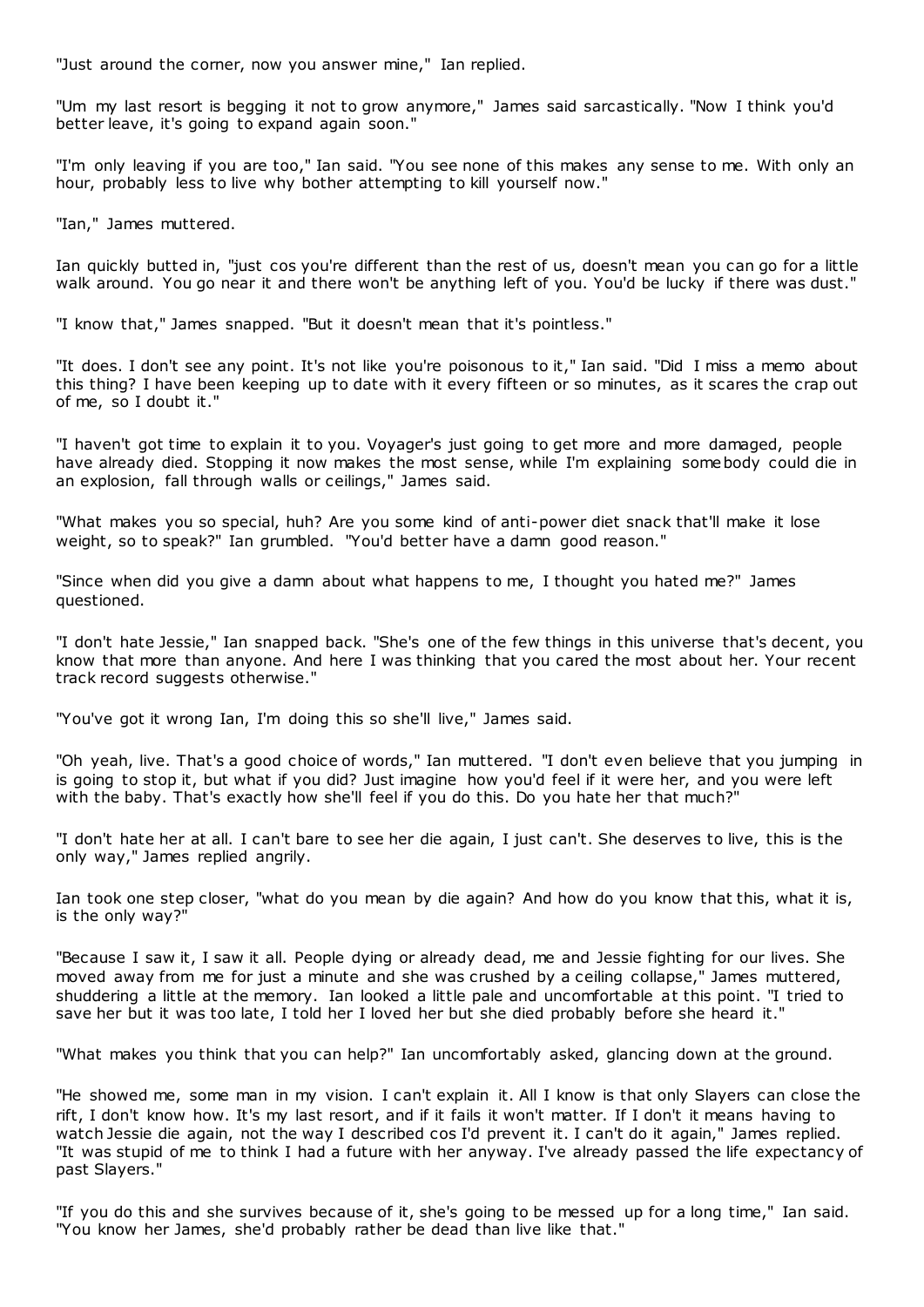"What about my child then? It wasn't just her I saw die you know, it died with her. She'll be in pain for a while yeah, but she'll know that it was for the best for our child. It's not like she'll be alone," James said.

Ian shook his head, "no, I'm not going to let you hurt her like this. This makes no sense whatsoever."

"What and me being freakishly strong does? This is demonic stuff Ian, it's not in any Science subject at school," James muttered. "I know it's going to work. Nobody's going to find the cure in time, and over a hundred people are going to die, most horribly. This way it's just my life."

"And Jessie's," Ian added on. "But if I were in your position, I'd probably be doing the same thing."

"You, Danny and Kes will look after her for me, won't you?" James quietly asked.

Ian stared at him for a short time, then he nodded, "of course. But I'm not telling her that I let you do this."

"Like you could have really stopped me anyway," James said.

"True," Ian sighed. He stepped against the wall. James walked passed him, but stopped once he was only a few steps ahead. He glanced back at him. Ian could then see the look of fear and grief on his face thanks to the light shining on one side of it.

"Can you tell her something for me?" he asked. "I was going to tell her but..."

"What is it?" Ian asked.

"Tell her that I've loved her for a long time, and that I'm sorry," James said. Ian nodded slowly. James turned back to face the anomaly. What either of them didn't realise was the turbolift doors re-opening.

Ian squinted his eyes as he ran toward the light, then an ear piercing scream from behind them both made Ian turn around. He quickly caught a figure running right toward him, it took all of his strength to hold her back. "James!" she screamed at full strength just as the anomaly started to die down. It took only thirty or so seconds to disappear completely leaving Ian and the new arrival alone in the corridor.

"Oh god," Ian muttered, glancing down at the hysterical girl in his arms. She fell onto her knees, dragging him with her, tears streaming down her face.

"No," she cried.

#### **Bridge:**

Harry looked very relieved as he returned to his station. "It's gone Captain. "

"Good, how did you do it?" Kathryn asked.

"I didn't," Harry shook his head.

Kathryn frowned, "must have been Ian or James. Don't know how but..."

In: "Richards to Bridge."

"Good timing," Kathryn said, tapping her commbadge. "Go ahead."

In: "It's gone Captain."

"Good but how did you do it?" Kathryn questioned.

In: "I didn't. James he, I don't get how but he... it stopped."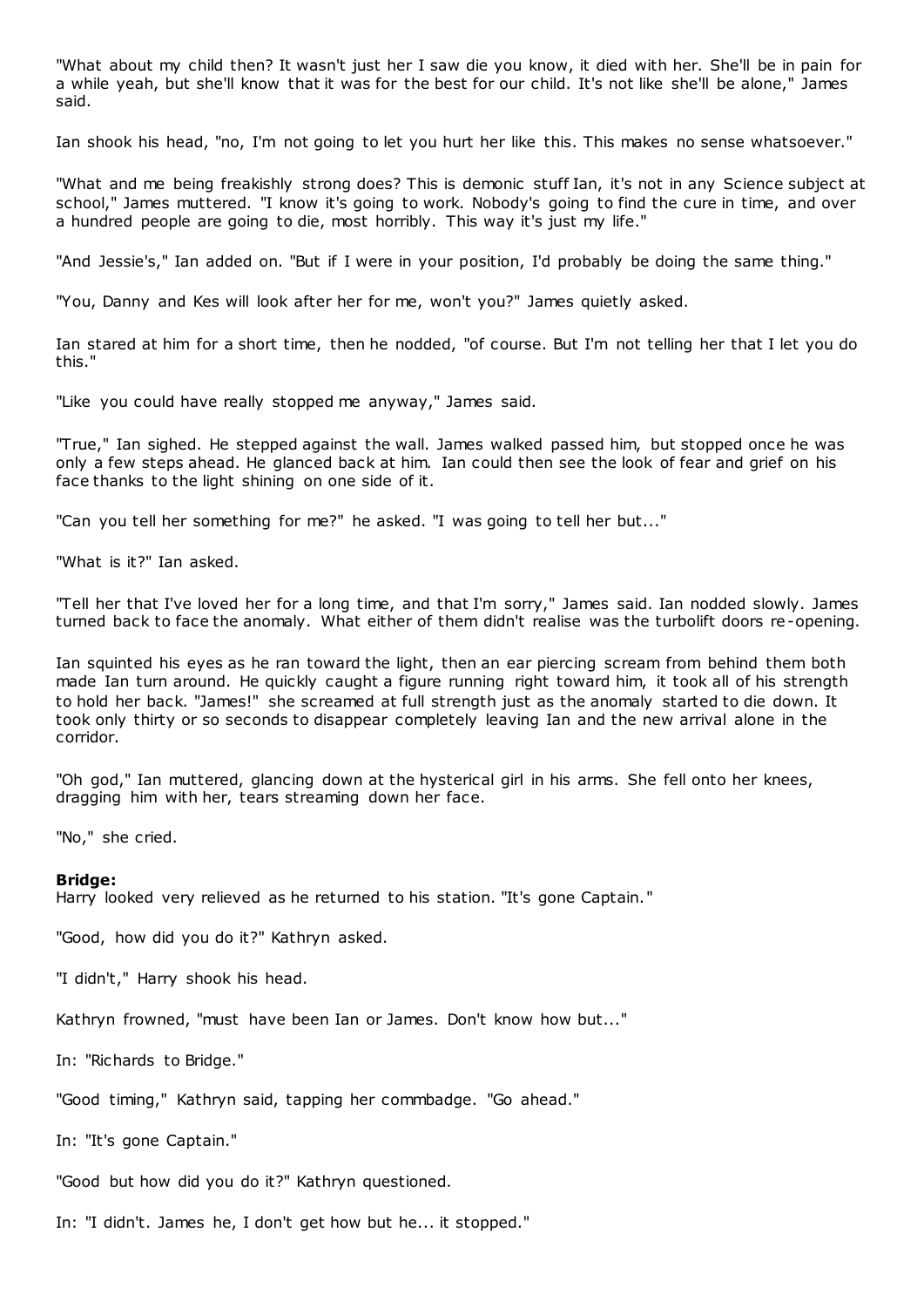"Ian get to the point," Chakotay muttered.

In: "I can't, he said he was the cure or something, then he er... went."

"Ian!" Kathryn snapped, turning a very sickly pale colour.

#### **Deck Thirteen:**

Ian glanced down at Jessie, she just stared at in front of her, not moving a muscle. "He's er dead, Captain," Ian quietly said. "It closed when he went near it."

#### **Bridge:**

Chakotay nervously looked towards Kathryn, while everyone else looked around at the nearest to him. Danny looked close to tears, "what?"

Kathryn's face turned red, her eyes fiery, "what did you say?"

In: "Sorry, I can't. Jessie's here. I can't, Richards out."

"Oh god," Harry mumbled. "She's going to kill us all."

"Who, Janeway or Jessie?" Tom questioned awry. He glanced briefly at Danny and whispered her name in Harry's direction. She left the bridge as quickly as she could.

"Commander, you have the bridge. For good," Kathryn icily said before marching into her office.

Chakotay watched her, "Tuvok." He nodded. Chakotay quickly followed her. "Kathryn do you..."

"No, get out," Kathryn snapped once the doors closed.

"I understand," Chakotay said softly.

"You don't, just leave me alone," Kathryn said.

Chakotay glanced down at his feet briefly, "do you want me to get a proper report from Ian."

"Yes check Sickbay, there still might be a chance that he could be ok," Kathryn said.

"Um you heard B'Elanna, anyone who goes near it..." Chakotay said.

"Just do it!" Kathryn yelled.

"Yes ma'am," Chakotay said. He quickly stepped back out.

#### **Sickbay:**

Kes raised the tricorder and the scanner in her hands to begin scanning Jessie. She still was staring ahead of her, barely moving. Ian stood next to her, with an arm around her back.

"I think she's catatonic ," Ian said.

Kes nodded, "you thought right. What happened?"

Chakotay walked in through the main door, he headed straight for the Doctor.

"She saw it happen. She tried to run after him but I stopped her. Then she seemed to go limp in my arms, it's weird."

Chakotay glanced over at them briefly. "No he didn't Commander," the Doctor sighed. "The Captain is aware that close proximity would have destroyed any biological..."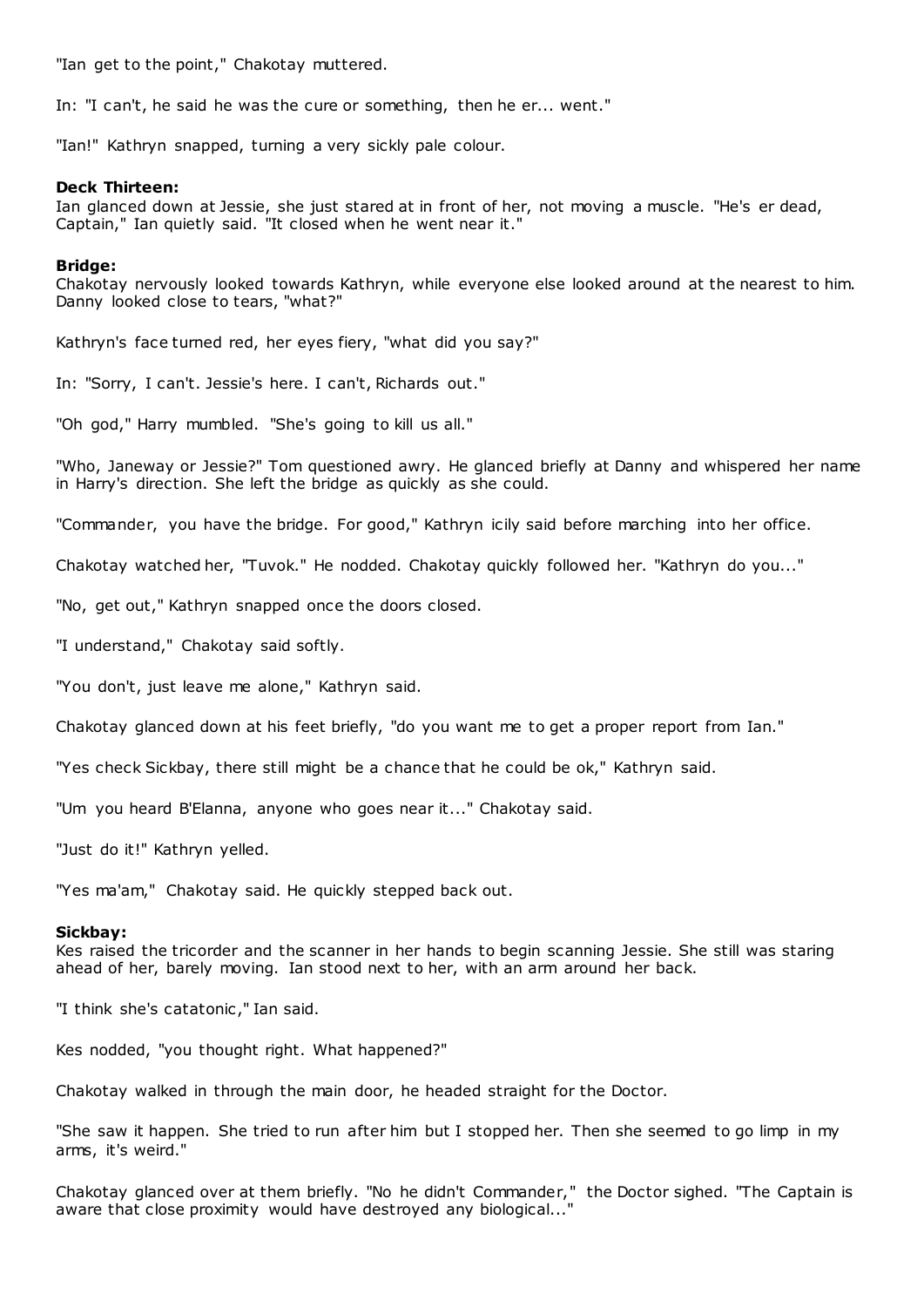"Yes she is. I just don't think she wants to believe it," Chakotay replied.

"I see, well there's nothing left to save. I'm sorry," the Doctor said.

Chakotay glanced over at Jessie. Kes stood by her side while Ian gently shook her. "Jessie come on, snap out of it," he muttered.

"You're not going to get her back that way," Kes said.

"Then what do we do then?" Ian asked angrily.

Chakotay headed over to them, "maybe I can help?"

"How?" Kes questioned.

"There's some techniques my people use to cure catatonia," Chakotay said.

"Ohno, it isn't a vision quest thingy is it?" Ian asked.

"Not exactly the same thing Ian," Chakotay said. "I have to help her find her way back to us, vision quests you do alone. I'll need some personal things of hers, and we'll need to get her to her quarters."

"All right," Ian sighed. "She'll be ok afterward then?"

"It's not a miracle cure Ian, it'll get her out of the catatonia. Her recovery will have only just begun," Chakotay replied.

"I know that, that's what I meant," Ian groaned.

Chakotay shook his head, "we can't rush things. Now tell me, what happened down there?"

"He said the rift would only close if he went into it. Something about a vision," Ian replied. "He saved us, in a nutshell."

"And Jessie saw it happen, that makes it a whole lot harder for her but it should help her accept it quicker," Chakotay said.

"Ok I may be a bit worn out mentally most of all, but did that make sense to anyone else?" Ian muttered.

## **The Ready Room:**

Tuvok walked in to find the computer broken, coffee cups smashed, padds scattered all over the floor and a chair pushed onto it's side. He looked around for any sign of life. Kathryn stood by the replicator with her back to him.

"What happened?"

"You better have a good emergency to bother me with, Commander," Kathryn grunted. He heard her drink something quick and sloppily.

"Your Ready Room, did another demon attack?" Tuvok questioned.

"No. Have you got a problem with my housekeeping, cos if so you're welc ome to clean it up," Kathryn muttered.

"Captain, you've never made such a big deal about any other crewmember, why is Taylor any different?" Tuvok asked.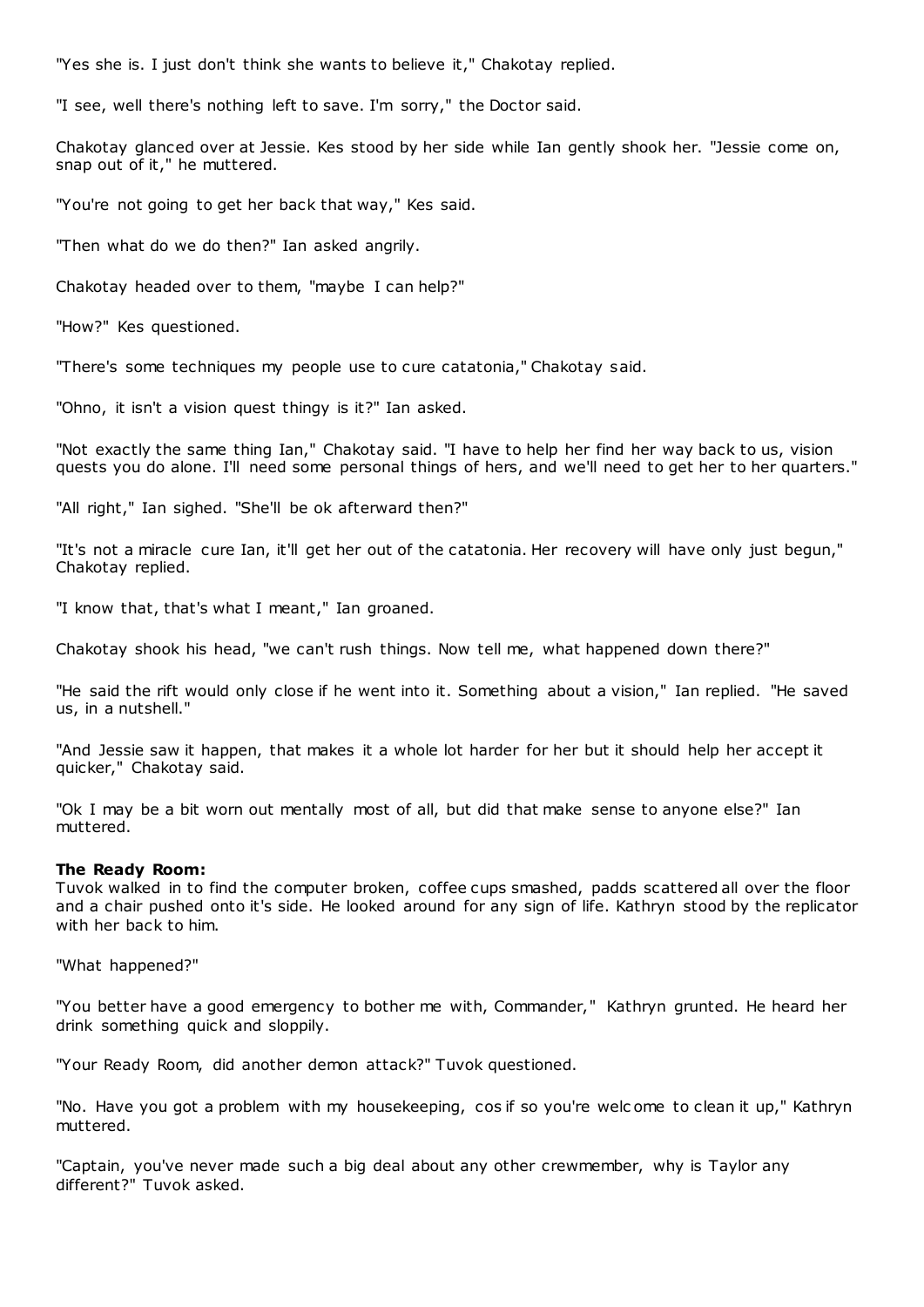Steam or smoke rose from Kathryn's head, even Tuvok looked nervous as she turned to face him. "You really want to know? I am tired of losing people, good people and getting left with unfeeling people like yourself!" she snapped.

"I am Vulcan, I..." Tuvok said.

"Yes yes, I know and can't seem to care at the moment," Kathryn grumbled. She grabbed a big cup of coffee from the replicator. "James was a member of my crew. He went behind my back as always and did an incredibly stupid thing."

"If he didn't the entire crew would have died," Tuvok said.

"That's not really the point, is it? If I were to wish for things, I would have took his place," Kathryn grumbled. She drank the entire cup within seconds.

"The truth is he was too young, and had his whole life ahead of him, like everyone else we've lost. But I just thought five minutes ago that he really didn't. He was doomed to die young, and that makes me angrier than you can imagine."

"Maybe you should..." Tuvok said.

"No, you don't tell me what to do! I knew him, that's why it's different. I was there when he was a baby, while his mother cooed over a dumb violent cat and his father spoilt their eldest, I spent two years looking after him," Kathryn said, slowly getting tears in her eyes. "Everyone here treat him like a circus freak, inhumane, and sometimes like a monster. But he still sacrificed himself for them. He was more human than anyone on this ship.

"As a child he was so normal, but I could sense he would grow up to do something incredible. I never imagined that a child who was such a troublemaker as such would really have the most gentle soul inside him. I loved him more than anything else. I'd hold him, watched him play, wake him up in the morning and he'd make me feel so content.

"I must admit when we were reunited I wasn't impressed with his behaviour and the way he treated me. At first I thought it was a different person with the same name. But with his past who can blame him for the way he behaves."

Tuvok had both eyebrows raised, "what are you saying?"

"A lot of the crew will never appreciate what he did for them. All he ever did was for someone else, nobody understood that but I did," Kathryn muttered. "He probably knew that but did it anyway. He probably could just think about Jessie and their child, but it was still very selfless."

"I did not know Miss Rex was pregnant, that explains her recent behaviour," Tuvok said.

"It's the only thing helping me breathe right now, knowing that he still exists in some way. But with Jessie grieving for a long time, he or she will be affected," Kathryn sighed.

"I was going to organise the memorial for him, do you want to?" Tuvok questioned.

"No you do it. I don't know if I could bare the thought of going to my own..." Kathryn replied. "I mean James' memorial, I can't."

"Going to your own crewmembers', you've done it before," Tuvok said.

"Just go," Kathryn groaned angrily. Tuvok stepped out with a nod.

## **Deck Thirteen:**

The two quarters where it all began now was dark and dingy. Wreckage, piled up dust and soot lay all over the floor and walls like there had been explosion years previously, but was just left alone.